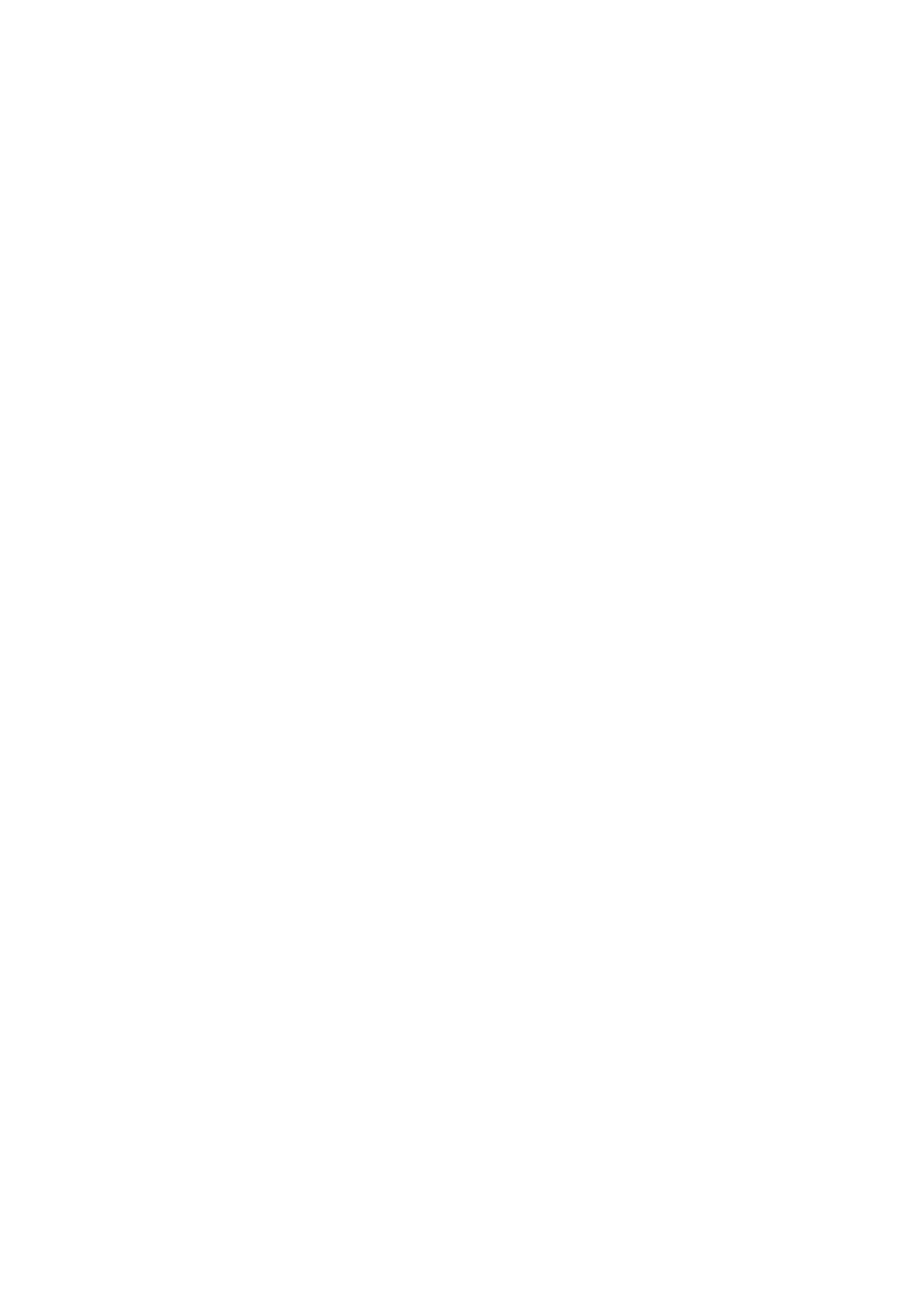# The Explanatory Power of Traditional Multi-Factor Models in the Norwegian Mutual Fund Market

Håvard Fykse Hallstensen Jørgen Svendheim

May 2021

## Abstract

The purpose of the thesis is to investigate how well traditional Multi-Factor models explain the returns of a large selection of Norwegian mutual funds. We assess how much of the variance of the returns can be captured by using the aforementioned factor models, and in turn evaluate how the different funds are exposed to the individual risk factors. The main contribution of this thesis is to provide computations on the subject matter in an as recent time period as possible, in order to add to and reinforce the somewhat scarce pre-existing literature on the topic. We generate evidence as to how very few mutual funds generate statistically significant excess returns when adjusted for the included systematic risk factors. Furthermore, we provide evidence that there is a positive relationship between management fees and excess returns in Norwegian mutual funds.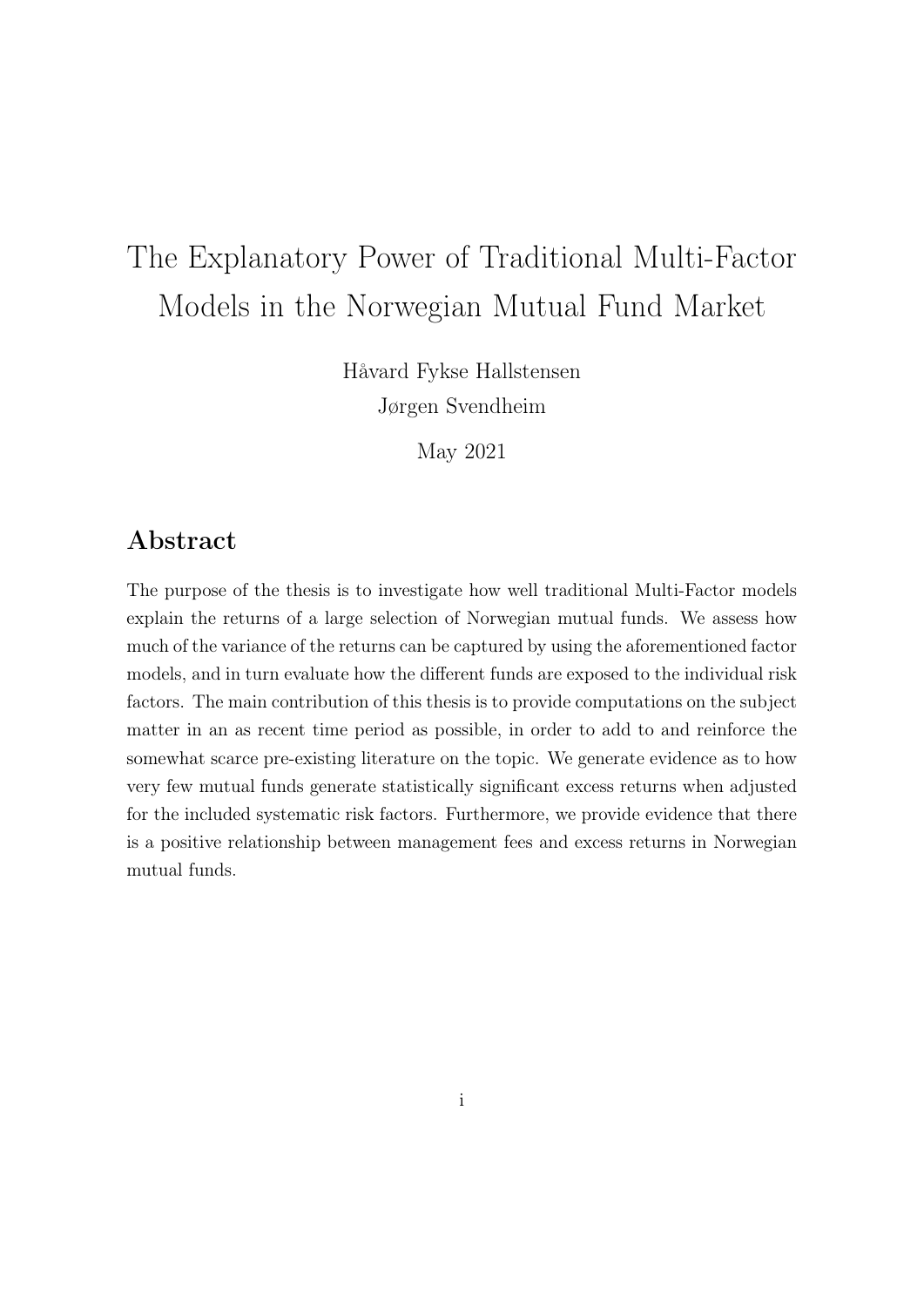### Sammendrag

I studien vår gjennomfører vi vurderinger om hvorvidt tradisjonelle multifaktor modeller fortsatt er godt egnet til å forklare avkastningen et utvalg norske aksjefond genererer sammenliknet med benchmark indeksen OBX. Utvalget består av 34 norske aksjefond og innhentet data utspiller seg over en sammenhengende periode på 10 år fra og med 2010 til 2020. I databehandlingen benytter vi oss av regresjons verktøy som OLS for å bygge regresjonsmodeller som deretter lar oss evaluere hvorvidt hvert av fondene er eksponert mot de ulike risikofaktorene. Regresjonsmodellene vi implementerer er i hovedsak femfaktor-modellen til Fama & French(2015), men også deres trefaktor-modell(1993) samt Treynor's CAPM(1961). De inkluderte risikofaktorene består av markeds beta, Fama & French(1993) sin SMB samt HML faktor, og til sist Næs' (2009) iterasjon av momentum-faktoren og Næs' (2009) likviditets-faktor. Avslutningsvis deler vi opp fondene i tre ulike kategorier basert på forvaltningskostnad for å se om vi finner bevis på at økte forvaltningskostnader leder til økt meravkastning.

Vi finner bevis for at enkelte fond oppnår signifikant meravkastning etter justering for de fem faktorene. Dette forklares i hovedsak gjennom økt eksponering mot størrelsesfaktoren, samt negativ eksponering mot likvididetsfaktoren. Videre finner vi at de resterende faktorene momentum og verdi er mindre utslagsgivende. Totalt sett viser det seg at store deler av fondenes avkastning kan forklares gjennom eksponering mot de fem risikofaktorene. Videre i utredningen analyserer vi hvorvidt ulik forvaltningskostnad viser en tydelig forskjell i eksponering til de ulike faktorene, samt hvordan den totale forklaringsgraden til de ulike modellene endrer seg etterhvert som prisen øker og om det oppstår signifikant meravkastning, i et forsøk på å rettferdiggjøre høyere forvaltningskostnad i norske fond.

Funnene i denne studien indikerer at tradisjonelle multifaktor modeller og deres tilhørende faktor-premier er godt egnet til å forklare avkastningen for norske aksjefond. Videre finner vi at forvaltningskostnad spiller en stor rolle for modellenes forklaringskraft og estimerte meravkastning. Vi observerer at fond med høy forvaltningskostnad er vesentlig mindre indeksnære og genererer statistisk signifikant meravkastning sammenlignet med lavere prisede norske fond.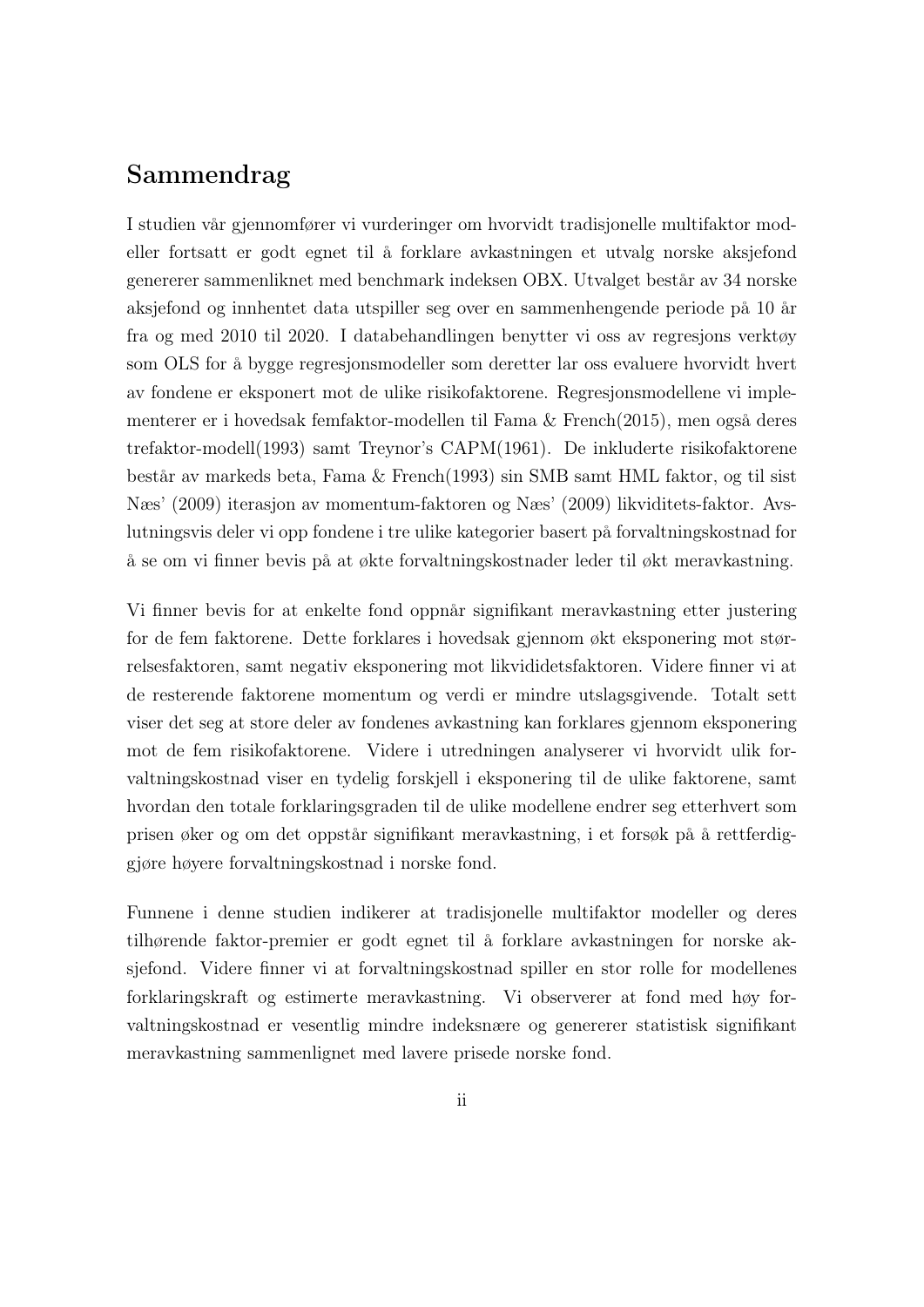# Preface

This thesis is written as a part of the master programme in finance at Nord Universitet. This independent piece of research constitutes 30 credits and has been constructed within the duration of one semester.

Our choice of topic was selected based on the shared interest we have for factor models and the concept of decomposing asset returns. Throughout our education, the theory of factor models has been elaborately discussed, and exploring their effectiveness in the Norwegian economic environment, in an as recent time frame as possible, appealed strongly to us.

Constructing this elaborate piece of research has proven to be immensely interesting as well as strongly challenging. It has given us the possibility to put theory to practice and provided us with the opportunity to utilize established theory in an exploratory fashion.

We would like to thank our Finance professor, Thomas Leirvik, for facilitating our education through thorough lectures, as well as arranging a Master seminar and several opportunities for students to present the progress of their master thesis. This allowed us to receive feedback from our peers, and made us aware of additional aspects of our thesis that could otherwise have gone unnoticed.

Lastly we would like to show our utmost gratitude to our supervisor, Frode Sættem, for his invaluable insight and guidance which has helped us stay on track during the span of our work on this thesis.

Nord University, 25. May 2021

I Hallbersen

Håvard Fykse Hallstensen

.<br>Jørgen Svendheim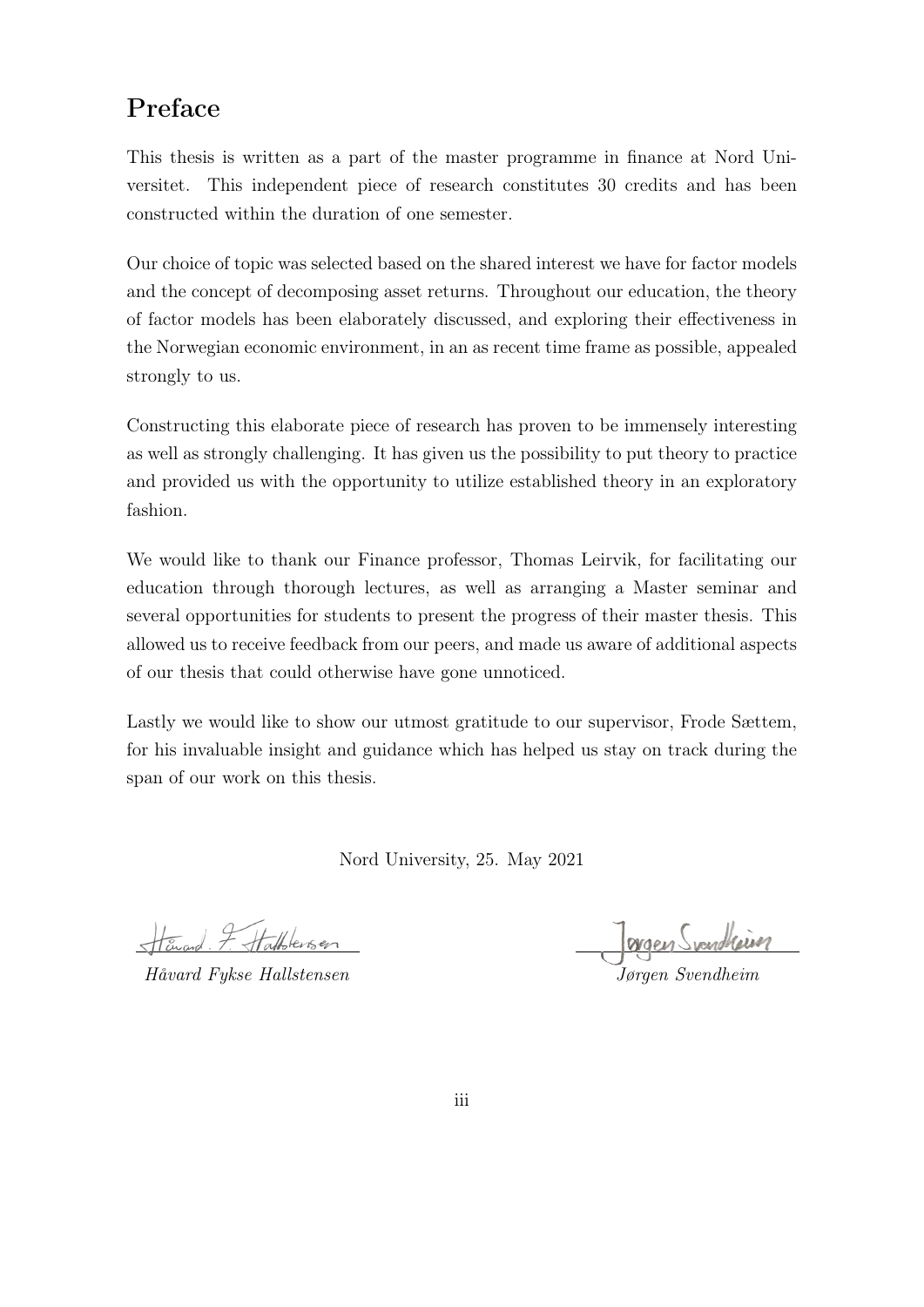# Contents

| ${\rm Abstract}$ |               |              |                                                                                                                                                                                                                                |                |  |  |  |
|------------------|---------------|--------------|--------------------------------------------------------------------------------------------------------------------------------------------------------------------------------------------------------------------------------|----------------|--|--|--|
|                  |               | Sammendrag   |                                                                                                                                                                                                                                | ii             |  |  |  |
|                  | Preface       |              |                                                                                                                                                                                                                                | iii            |  |  |  |
| 1                |               | Introduction |                                                                                                                                                                                                                                | $\mathbf{1}$   |  |  |  |
|                  | 1.1           |              |                                                                                                                                                                                                                                | $\overline{2}$ |  |  |  |
| $\bf{2}$         | <b>Theory</b> |              |                                                                                                                                                                                                                                | 3              |  |  |  |
|                  | 2.1           |              | Mutual Funds                                                                                                                                                                                                                   | 3              |  |  |  |
|                  | 2.2           |              |                                                                                                                                                                                                                                | $\overline{4}$ |  |  |  |
|                  |               | 2.2.1        |                                                                                                                                                                                                                                | $\overline{4}$ |  |  |  |
|                  |               | 2.2.2        |                                                                                                                                                                                                                                | $\overline{7}$ |  |  |  |
|                  |               | 2.2.3        |                                                                                                                                                                                                                                | 11             |  |  |  |
|                  | 2.3           |              |                                                                                                                                                                                                                                | 14             |  |  |  |
|                  | 2.4           |              |                                                                                                                                                                                                                                | 15             |  |  |  |
|                  | 2.5           |              |                                                                                                                                                                                                                                | 16             |  |  |  |
|                  |               | 2.5.1        | <b>Size</b>                                                                                                                                                                                                                    | 17             |  |  |  |
|                  |               | 2.5.2        |                                                                                                                                                                                                                                | 17             |  |  |  |
|                  |               | 2.5.3        |                                                                                                                                                                                                                                | 18             |  |  |  |
|                  |               | 2.5.4        |                                                                                                                                                                                                                                | 18             |  |  |  |
|                  |               | 2.5.5        |                                                                                                                                                                                                                                | 19             |  |  |  |
|                  | 2.6           |              |                                                                                                                                                                                                                                | 20             |  |  |  |
|                  |               | 2.6.1        | Inflation rate response to the contract of the contract of the contract of the contract of the contract of the contract of the contract of the contract of the contract of the contract of the contract of the contract of the | 20             |  |  |  |
|                  |               | 2.6.2        | Sharpe ratio $\ldots \ldots \ldots \ldots \ldots \ldots \ldots \ldots \ldots \ldots$                                                                                                                                           | 20             |  |  |  |
|                  |               | 2.6.3        |                                                                                                                                                                                                                                | 21             |  |  |  |
|                  | $2.7\,$       |              | Utilizing the model with Norwegian data                                                                                                                                                                                        | 22             |  |  |  |
|                  | 2.8           |              |                                                                                                                                                                                                                                | 23             |  |  |  |
|                  |               | 2.8.1        | "What factors affect the Oslo Stock Exchange?"                                                                                                                                                                                 | 23             |  |  |  |
|                  |               | 2.8.2        | "On persistence in mutual fund performance"                                                                                                                                                                                    | 25             |  |  |  |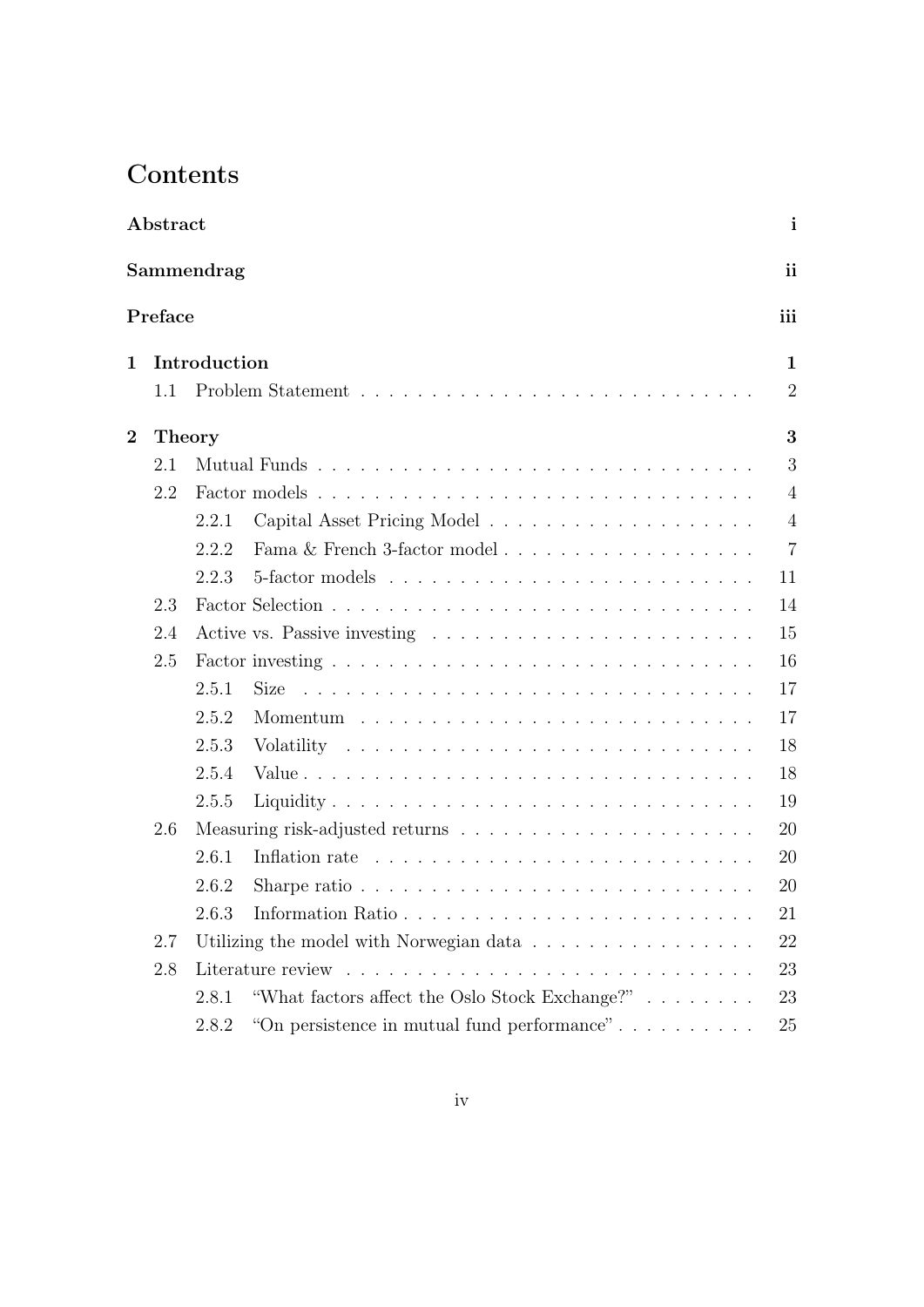|          |      | "Mutual fund's $R^2$ as predictor of performance"<br>2.8.3                                                                                                                                                                                    |  |  |  |  |
|----------|------|-----------------------------------------------------------------------------------------------------------------------------------------------------------------------------------------------------------------------------------------------|--|--|--|--|
|          |      | "European Mutual Fund Performance"<br>2.8.4                                                                                                                                                                                                   |  |  |  |  |
|          |      | "Faktoreksponering i det norske fondsmarkedet"<br>2.8.5                                                                                                                                                                                       |  |  |  |  |
|          |      | "Flaks versus dyktighet i det norske aksjefondsmarkedet"<br>2.8.6                                                                                                                                                                             |  |  |  |  |
| 3        | Data |                                                                                                                                                                                                                                               |  |  |  |  |
|          | 3.1  |                                                                                                                                                                                                                                               |  |  |  |  |
|          | 3.2  | Returns data<br>and a construction of the construction of the construction of the construction of the construction of the construction of the construction of the construction of the construction of the construction of the construction of |  |  |  |  |
|          | 3.3  |                                                                                                                                                                                                                                               |  |  |  |  |
|          | 3.4  |                                                                                                                                                                                                                                               |  |  |  |  |
|          | 3.5  |                                                                                                                                                                                                                                               |  |  |  |  |
|          | 3.6  |                                                                                                                                                                                                                                               |  |  |  |  |
|          |      |                                                                                                                                                                                                                                               |  |  |  |  |
| 4        |      | Methodology                                                                                                                                                                                                                                   |  |  |  |  |
|          | 4.1  |                                                                                                                                                                                                                                               |  |  |  |  |
|          | 4.2  |                                                                                                                                                                                                                                               |  |  |  |  |
|          | 4.3  |                                                                                                                                                                                                                                               |  |  |  |  |
|          |      | 4.3.1<br>Simple linear regression $\ldots \ldots \ldots \ldots \ldots \ldots \ldots$                                                                                                                                                          |  |  |  |  |
|          |      | 4.3.2                                                                                                                                                                                                                                         |  |  |  |  |
|          |      | 4.3.3                                                                                                                                                                                                                                         |  |  |  |  |
|          |      | 4.3.4<br>The models' explanatory power $\dots \dots \dots \dots \dots \dots$                                                                                                                                                                  |  |  |  |  |
|          |      | 4.3.5                                                                                                                                                                                                                                         |  |  |  |  |
|          |      | 4.3.6                                                                                                                                                                                                                                         |  |  |  |  |
|          | 4.4  | Evaluating the study $\ldots \ldots \ldots \ldots \ldots \ldots \ldots \ldots \ldots$                                                                                                                                                         |  |  |  |  |
|          |      | 4.4.1                                                                                                                                                                                                                                         |  |  |  |  |
|          |      | 4.4.2                                                                                                                                                                                                                                         |  |  |  |  |
| $\bf{5}$ |      | Data analysis                                                                                                                                                                                                                                 |  |  |  |  |
|          | 5.1  |                                                                                                                                                                                                                                               |  |  |  |  |
|          | 5.2  |                                                                                                                                                                                                                                               |  |  |  |  |
|          | 5.3  | Five-Factor Model                                                                                                                                                                                                                             |  |  |  |  |
|          | 5.4  |                                                                                                                                                                                                                                               |  |  |  |  |
|          |      | 5.4.1                                                                                                                                                                                                                                         |  |  |  |  |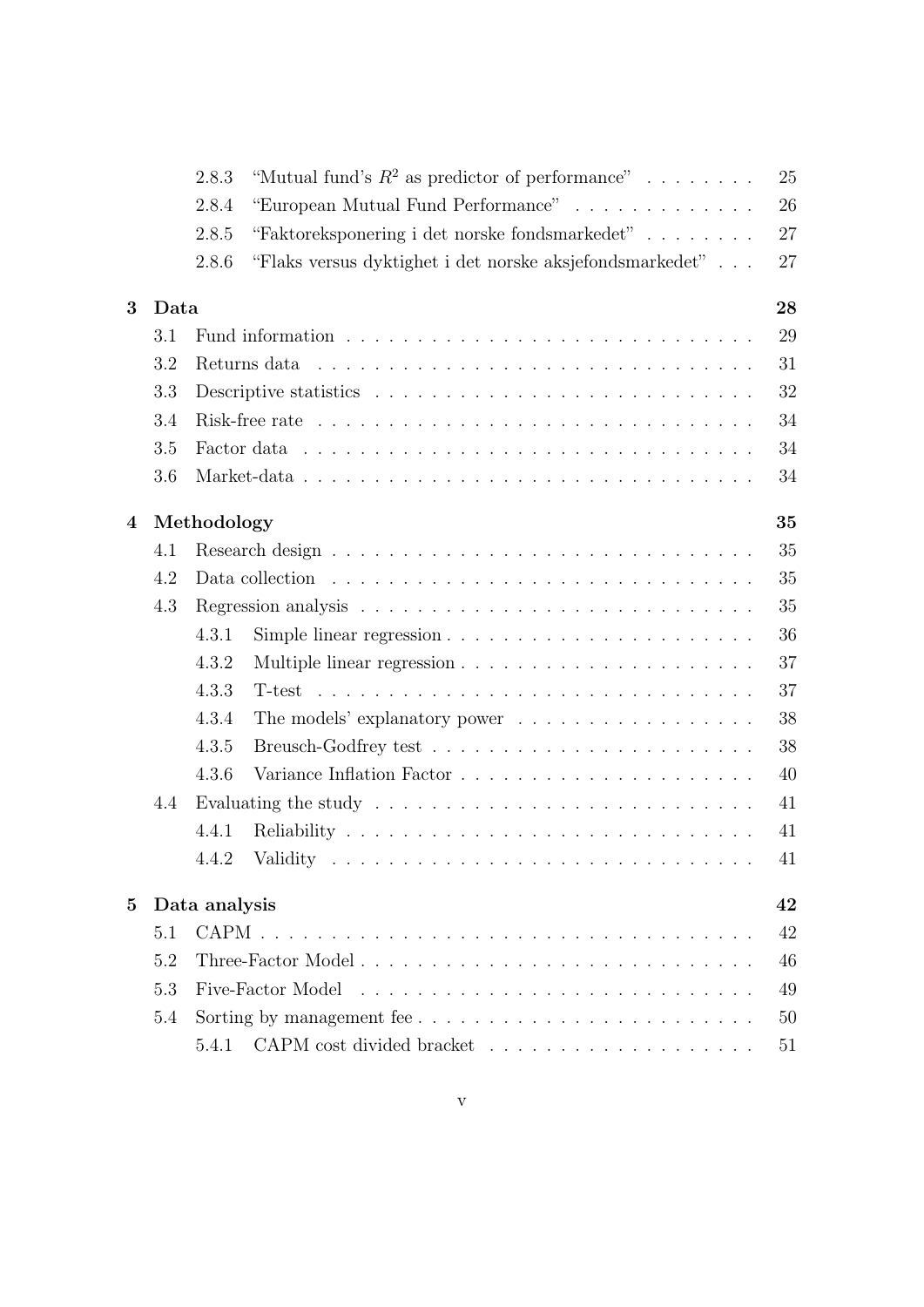|               |            | 542   | Three-Factor Model cost divided bracket                                             | 51 |  |  |  |
|---------------|------------|-------|-------------------------------------------------------------------------------------|----|--|--|--|
|               |            | 5.4.3 | Five-Factor Model cost divided bracket                                              | 52 |  |  |  |
|               |            | 5.4.4 |                                                                                     | 52 |  |  |  |
| $5.5^{\circ}$ |            |       |                                                                                     |    |  |  |  |
|               |            | 5.5.1 |                                                                                     | 54 |  |  |  |
|               |            | 5.5.2 | VIF test for multicollinearity $\dots \dots \dots \dots \dots \dots \dots$          | 55 |  |  |  |
|               |            | 5.5.3 |                                                                                     | 56 |  |  |  |
| 6             | Conclusion |       |                                                                                     |    |  |  |  |
|               | 6.1        |       |                                                                                     | 57 |  |  |  |
|               | 6.2        |       |                                                                                     | 58 |  |  |  |
|               | 6.3        |       | Suggestions for further research $\ldots \ldots \ldots \ldots \ldots \ldots \ldots$ | 59 |  |  |  |
|               | References |       |                                                                                     |    |  |  |  |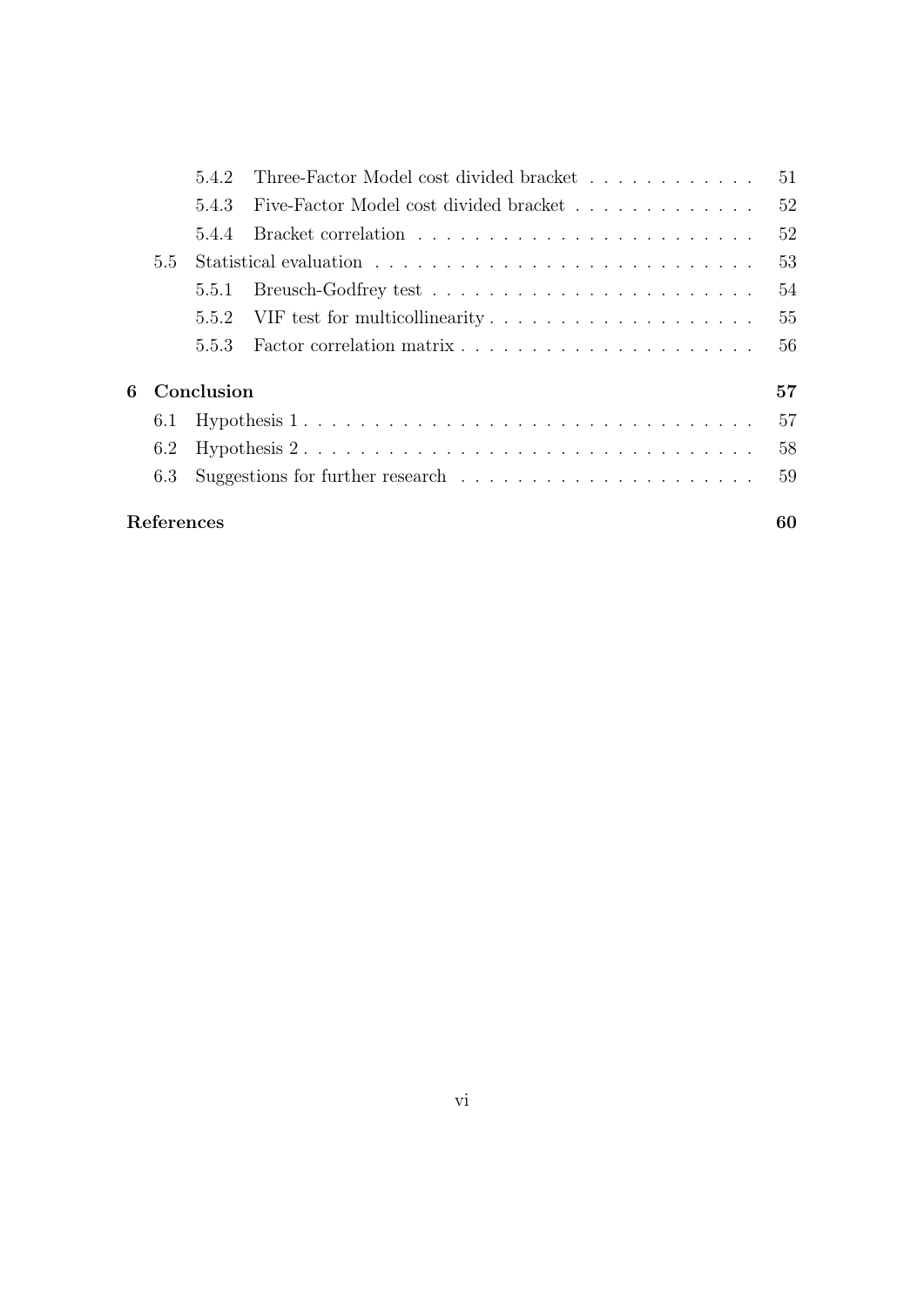# List of Tables

|                | 29 |
|----------------|----|
| $\overline{2}$ | 32 |
| 3              | 43 |
| $\overline{4}$ | 46 |
| $\frac{5}{2}$  | 49 |
| 6              | 51 |
| $\overline{7}$ | 51 |
| 8              | 52 |
| 9              | 52 |
| 10             | 54 |
| 11             | 55 |
| 12             | 56 |

# List of Figures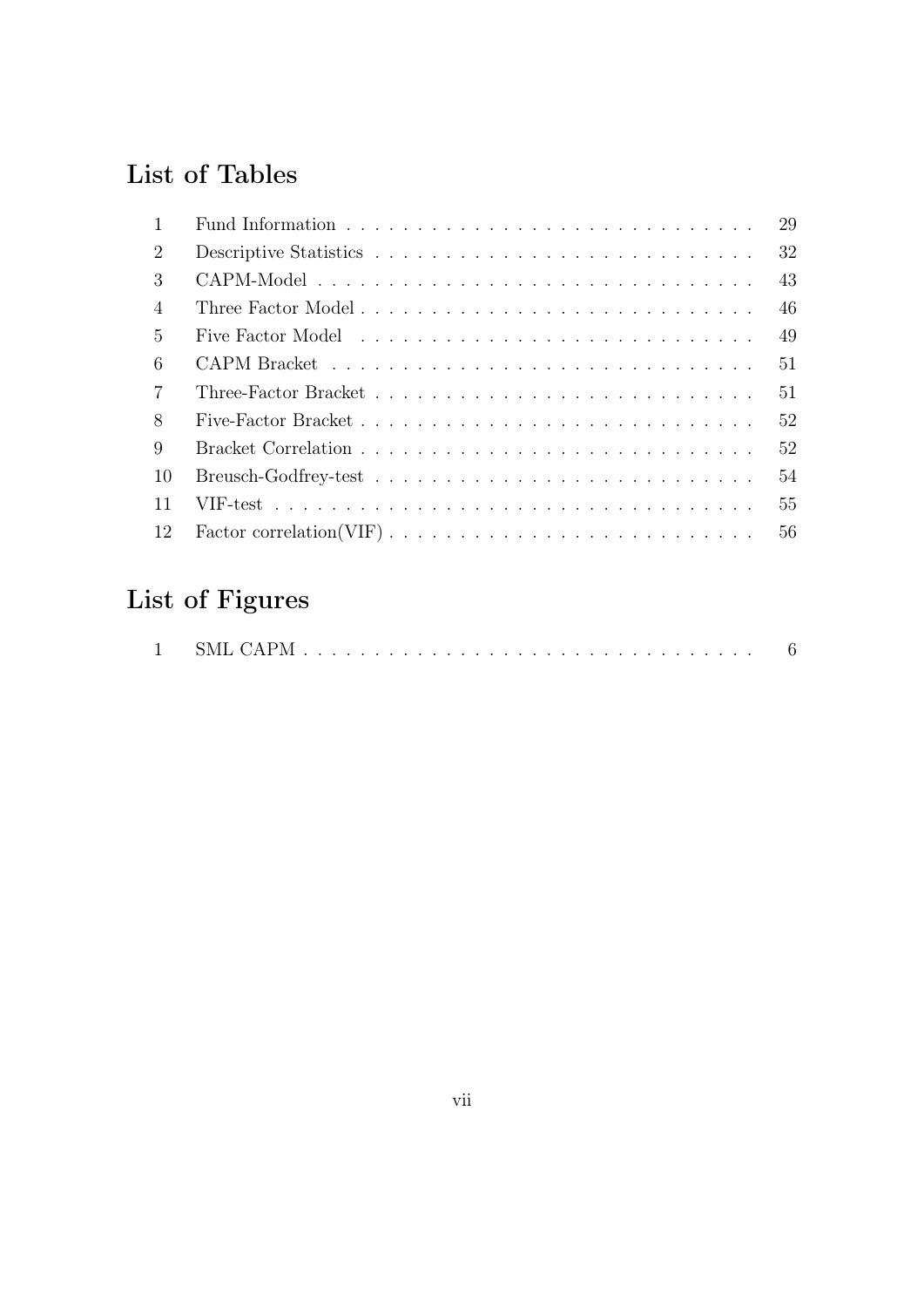#### Introduction  $\mathbf{1}$

Throughout the years investors have employed the use of a broad range of models that take into account different kinds of factors in order to quantify and predict asset returns. While the factors used in these models have allowed famous investors such as Warren Buffet to achieve great success in the stock market, some of these appear to have reduced their effectiveness over time.

In modern history, many attempts have been made to develop forecasting-strategies and -models in order to capture future returns. One fundamental concept in theory that is often used as an example in terms of future return predictions is the CAPMmodel. In retrospect, it is a relatively simple model that can be utilized when tasked with conducting a rough estimate of asset returns. The capital asset pricing model only considers an asset's sensitivity to the market beta-value. However as research matures and new research is conducted, more complex and sophisticated models emerge in an attempt to explain and forecast an even larger portion of asset returns with higher accuracy. Several elaborate models have been developed as extensions to the CAPM, such as the Fama & French 3-factor model, which has proven itself as a cornerstone in modern portfolio selection. The theoretical groundwork provided by the creators of the models has paved the way for countless new iterations of Multi-Factor models.

The aforementioned CAPM features a formula with a very simplistic expression that takes the systematic risk in its entirety and combines it into a single risk term referred to as Beta. This simplifies the calculations quite a bit, however it also leads to large parts of the variance related to the calculation being left unexplained. This is the point where the Multi-Factor models serve their purpose. The introduction of the Multi-Factor models aim to explain the individual components of the systematic risk related to computing the expected returns.

In this study we will be conducting regression analysis with the CAPM, Three-factorand Five-factor models as basis, in order to assess Norwegian mutual fund returns. We will analyze how the explanatory power of the models change as we increase the model complexity, and its apparent relationship with fund management fees.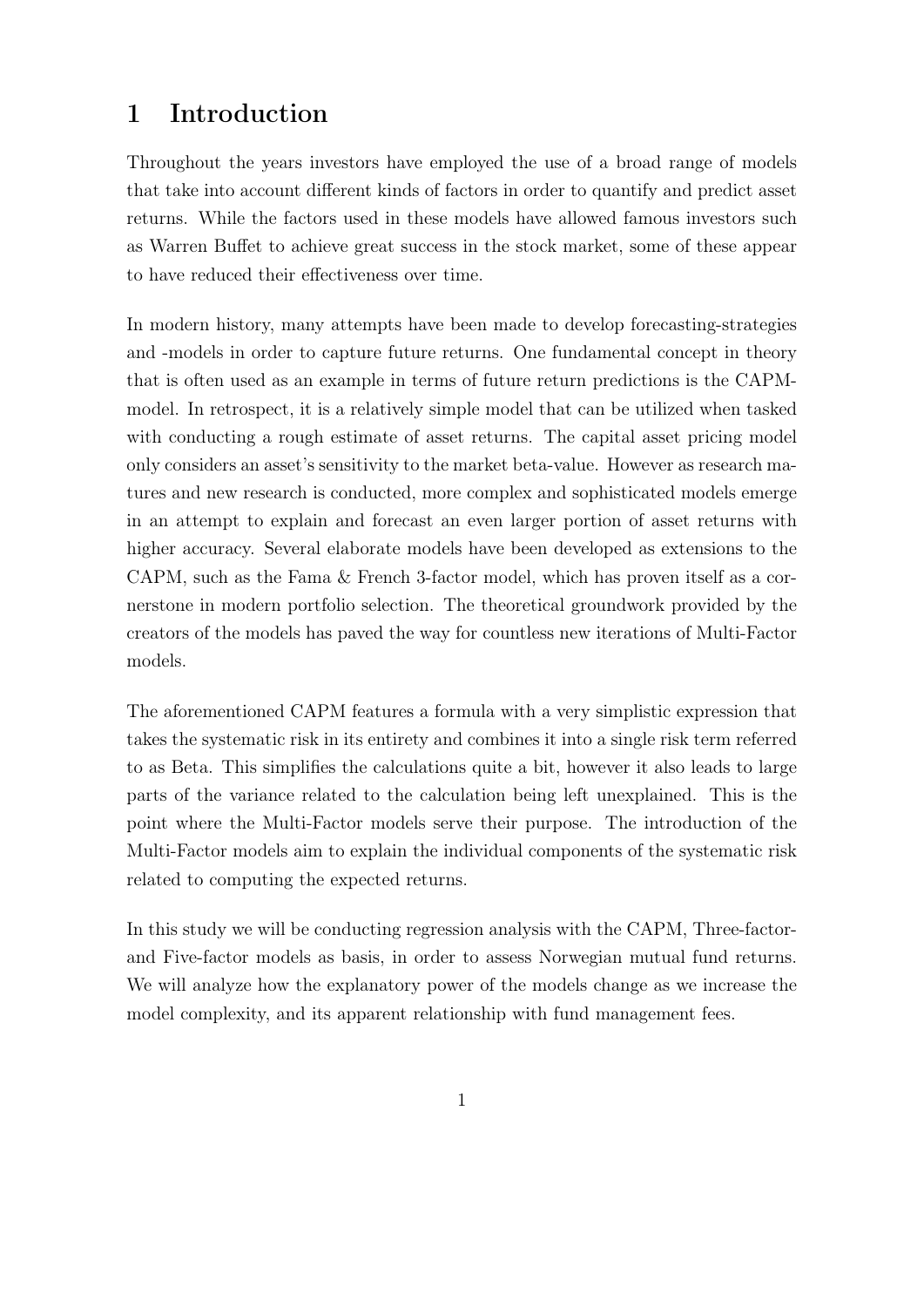#### **Problem Statement**  $1.1$

To analyse the relevance and explanatory power of traditional Multi-Factor models while also examining the added value provided by fund managers, we came up with the following problem statement for this research:

"Are traditional factor models able to explain the returns in the Norwegian mutual fund market?"

In order to answer the problem statement, we will be using our knowledge in the subject of statistics & machine learning to properly conduct supervised training and testing of the datasets with the help of R software. By doing this we will be able to determine whether or not the preexisting factors explain a sufficient portion of future returns.

With basis in our problem statement we would also like to introduce our two resulting hypotheses, namely:

Hypothesis 1 "Traditional factors explain a large portion of the returns of Norwegian mutual funds"

Hypothesis 2 "Higher management fees are justified by higher excess returns and less explainability by traditional factors."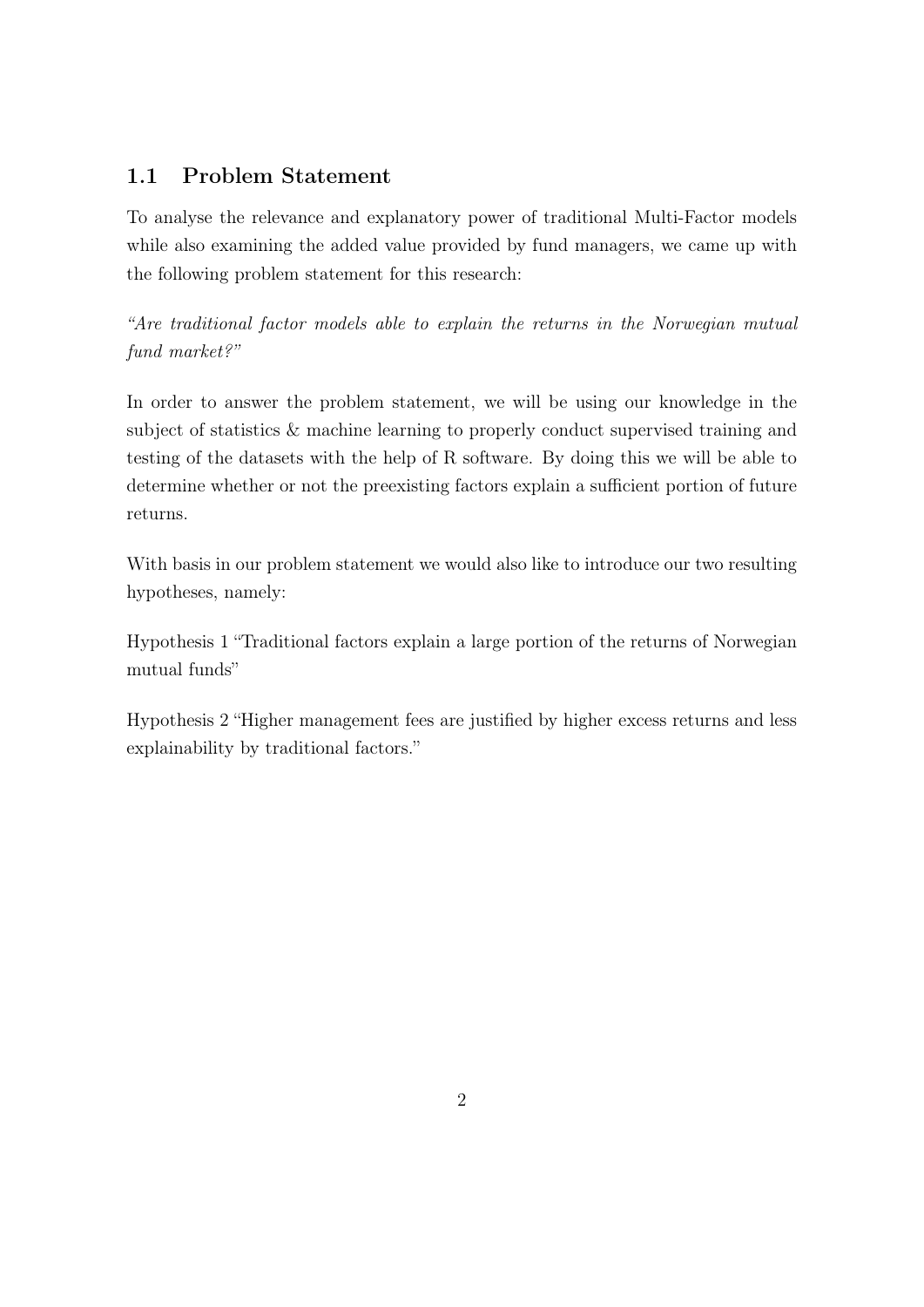#### $\overline{2}$ Theory

#### **Mutual Funds**  $2.1$

A mutual fund is defined as a financial vehicle that is derived from a pool of monetary value, consisting of deposits from several individuals which is then used to invest in securities such as stocks, bonds, money market instruments and other assets. Mutual funds are governed by professional money managers responsible for allocating the aforementioned assets, and generate returns on behalf of their customers. Fund managers are responsible for articulating the funds' investment objective in a formal document called the prospectus, which is a tool that customers utilize to orient themselves as to what investments and strategies the fund is concerned with. The fund managers in turn have an obligation to their customers to adhere to the prospectus, in order to maintain transparency and predictability in terms of strategy and risk. The

immediate upside to mutual funds is that they enable individual investors to access professionally managed portfolios without having to build comprehensive competence and experience with financial instruments. Therefore each individual shareholder partakes proportionally towards the gains or potential losses of the fund. Mutual funds are typically invested in several different securities, thus the performance of a fund is expressed as the change in total market cap of the aggregated constituents adjusted for their part or weight in the total composition of the fund. Another notable upside

related to investing through mutual funds is the investor's opportunity to conduct thorough diversification without executing numerous trades and aggregating transaction costs for said trades. Furthermore, the majority of mutual funds are readily accessible and require relatively low capital in order to become a shareholder. This enables individual investors to conduct elaborate and diversified investments that generate competitive returns, with little to no time and effort consumed.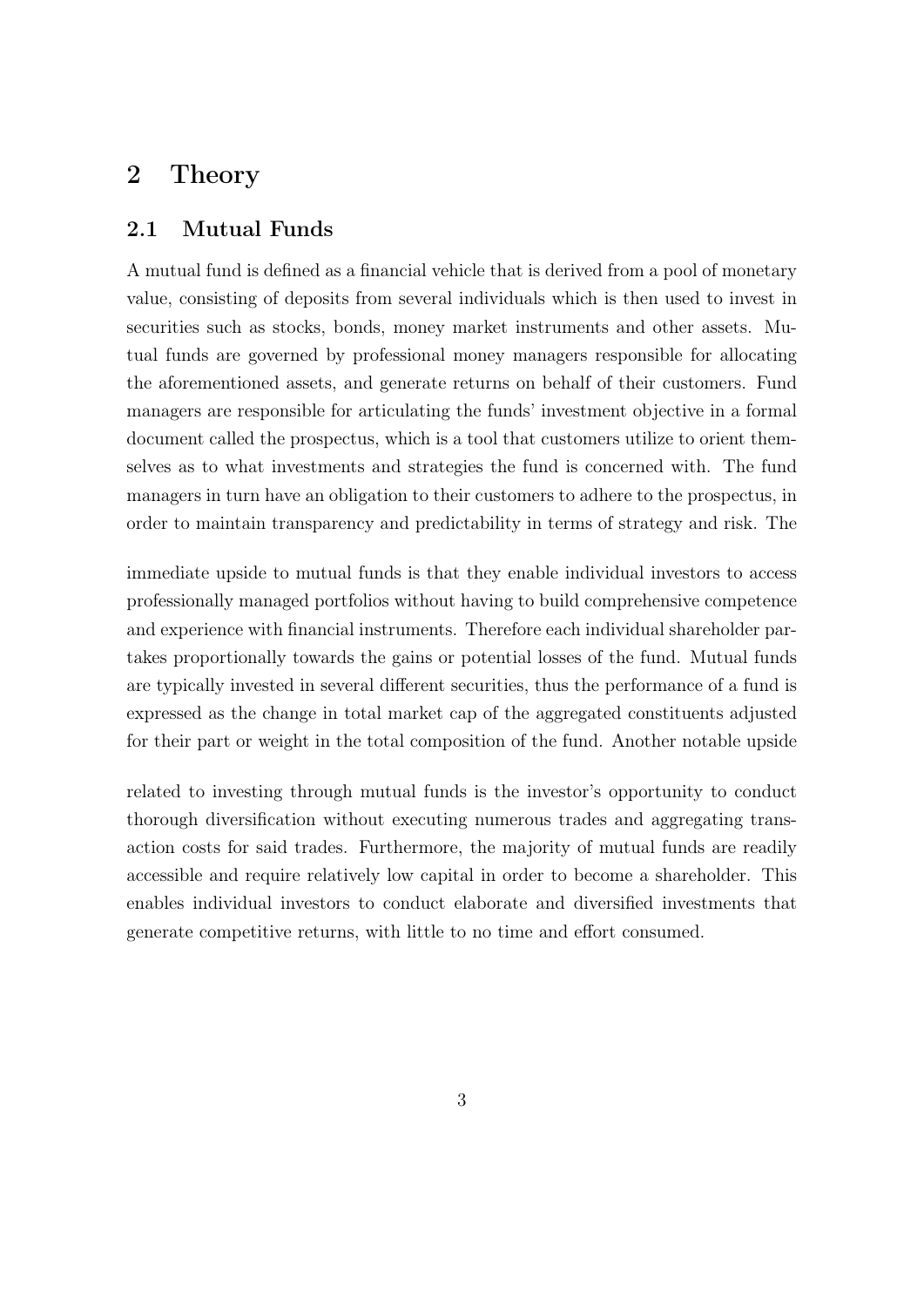#### 2.2 **Factor models**

#### $2.2.1$ **Capital Asset Pricing Model**

The Capital Asset Pricing Model (CAPM) was constructed over time during the 1960s by the combined efforts of the known economists William Sharpe, Jack Treynor, John Lintner and Jan Mossin. (Perold, 2004)

The CAPM concept in itself was introduced in 1962 by american economist and board member of the Journal of Investment Management Jack Treynor. This economic model would go on to become one of the most cited concepts in finance. Treynors capital asset pricing model (CAPM) is a model that is used to calculate and determine a hypothetically appropriate required rate of return for a specific asset. With the introduction of the CAPM Treynor became the first individual to highlight and explain the interplay between expected returns of an asset and its covariance with regards to a market-portfolio. The development of the capital asset pricing model can be regarded as an extension of the fundamental theories provided by Markowitz  $(1952)$  and Tobin  $(1958)$  in which the diversification and modern portfolio theory is discussed. Trey or regarded his model as a sophisticated tool which would be used to make informed decisions about whether or not an investment manager should add a certain asset to a well-diversified portfolio.

As with most theories with quantifiable elements, the CAPM has a particular set of assumptions upon which the model is based:

- 1. All investors have the opportunity of borrowing money at the risk-free rate.
- 2. All investors are rational, risk-averse and thus share the same expectations.
- 3. Investing is a near cost-less process without considerable transaction costs, taxing or partial stock acquisitions.
- 4. All investors distinguish between investment alternatives through examining returns and variance.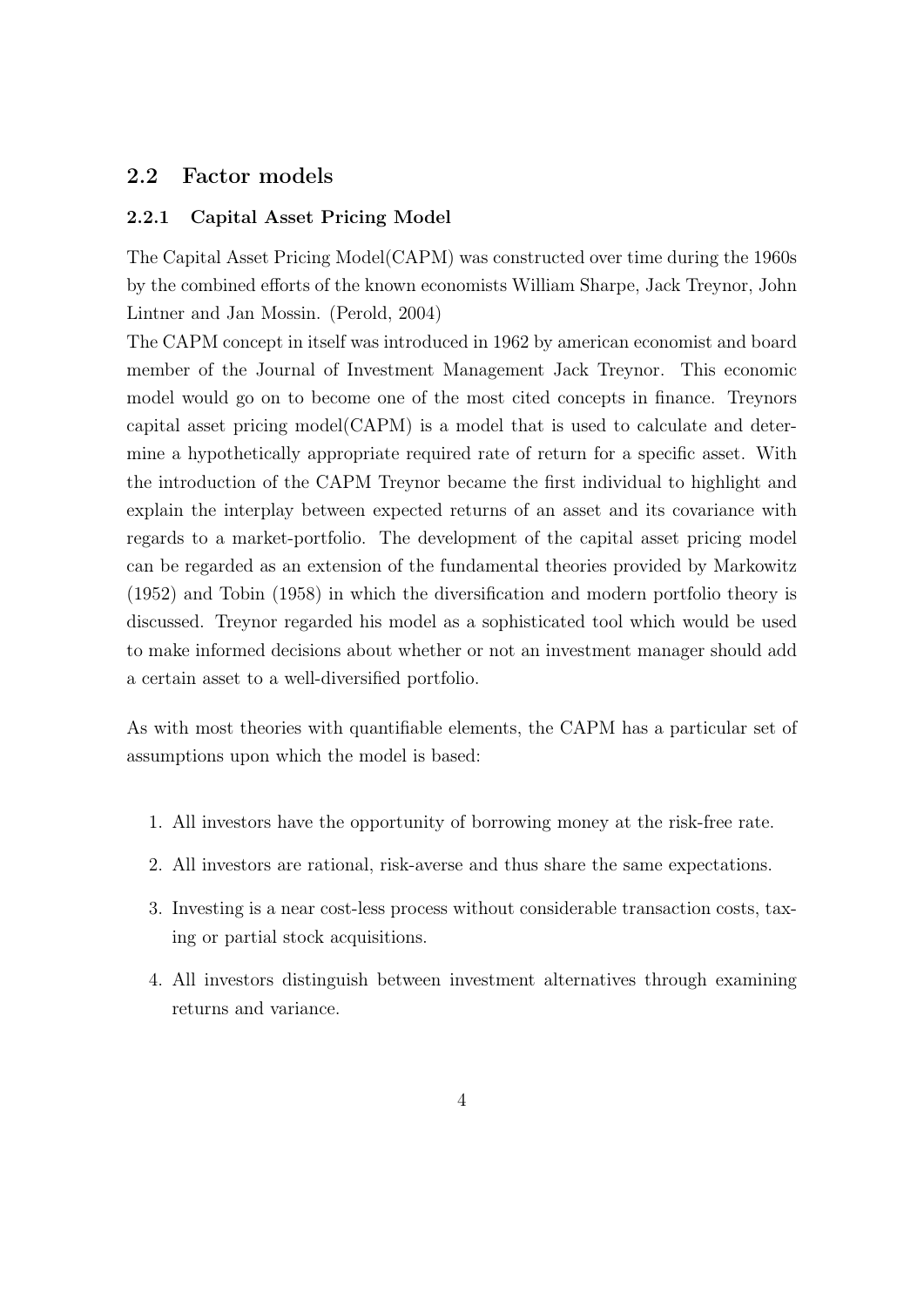In accordance with the model, an investor will be holding the market-portfolio, which entails that the only relevant type of risk the investor assumes is that which cannot be removed through diversification. Thus the risk is given through the covariance of each asset and its related market index. The capital asset pricing model describes the relationship between expected returns and the relevant risk. Considering this, the CAPM utilizes several specific elements, one of which is the assets sensitivity to non-diversifiable risk i.e. systematic risk, referred to as beta. Furthermore the model is concerned with the expected return of the market and the theoretical risk-free rate to be expected for a particular asset. Treynor formulated the following equation for the model:

$$
ER_i = R_f + \beta_i (ER_m - R_f)
$$

Explanation:

 $ER_i$  is the expected return of an asset.

 $R_f$  is the risk-free interest rate.

 $\beta_i$  is the sensitivity for expected return of an asset against the expected return of the market.

 $ER_m$  is the expected return in the market.

The model aims to explain that the expected return of an asset is dependent on the exposure to systematic risk factors. Thus the model explains that the expected return is equal to the risk-free rate added with the market premium of the return multiplied with the corresponding beta-value. It is implied that the only way for an investor to attain higher returns, is to take on a higher level of risk. In other words the model can be utilized as a way to describe the risk-premium $(ER_m - R_f)$  that an investor would require in order to invest in an asset with a higher corresponding risk.

As stated in the assumptions, the CAPM functions in a scenario where risk-averse investors are operating and/or where investors borrow funds at the risk-free rate. In theory, this enables the possibility for investors to secure parts of their portfolio at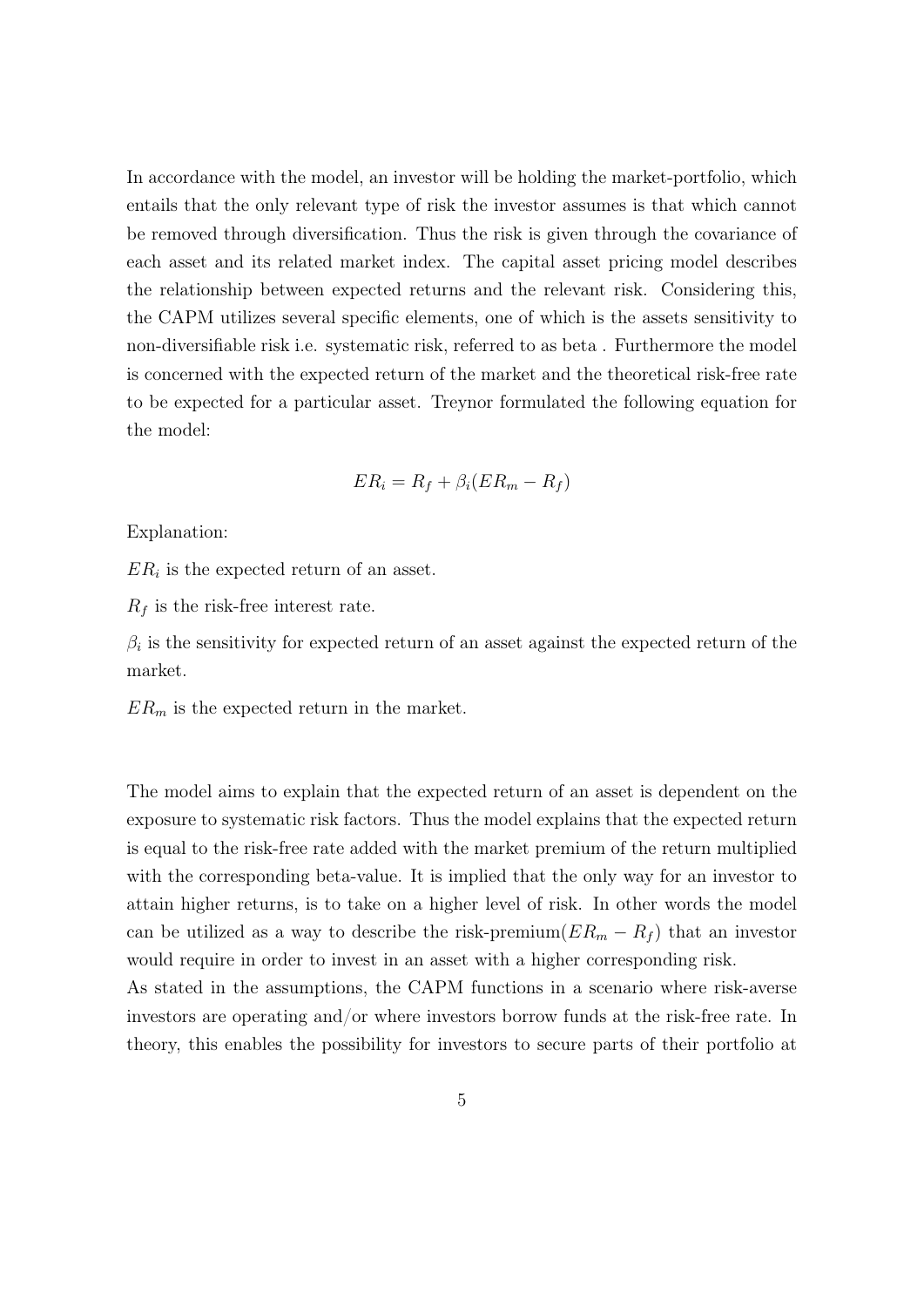a given return level, thus creating a minimum required rate of return for alternative investments. The alternative investments have to create additional returns if they are to be considered attractive investment alternatives, and to justify a higher corresponding risk. Therefore the risk-level of a particular asset is captured through the beta-value  $\beta$ , where a higher value is representative of higher returns, yet at the cost of the investor having to take on more risk relative to the market.



Figure 1: SML CAPM

The capital asset pricing model features a linear relationship between expected return and measure risk, that can be illustrated in a proportional function such as the one seen above.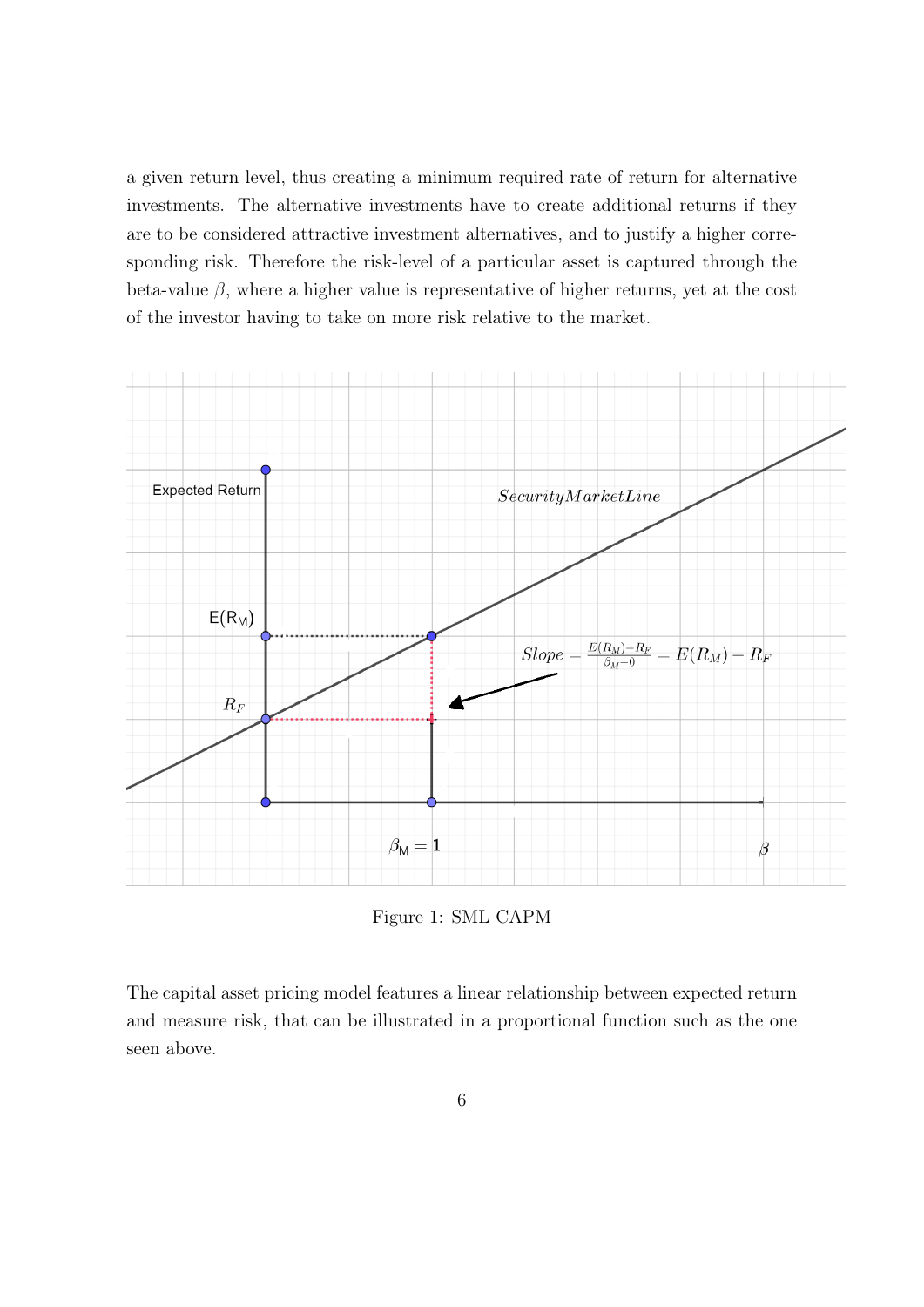The line observed is oftentimes referred to as the security market line(SML), and represents the expected return for any given value of risk  $\beta$ . In relation to the aforementioned assumptions of the CAPM, one can observe that the expected return for any asset has a linear relationship to the covariance of the asset with regards to that of the market. In the figure above, it is shown that a beta-value of 1 indicates an expected return that is in line with the expected return of the market. If an asset were to deviate from the SML, the result would be the emergence of an arbitrage opportunity.

As with all models, the CAPM is a simplification of reality and operates within the confines of its own fundamental assumptions. Naturally, some challenges arise when adopting the model and putting it to use in reality. For example, the underlying assumption which states that there exist risk-free assets is a gross simplification of reality, where the closest thing there is to risk-free assets are short-term government bonds. These bonds have an insignificant probability of being defaulted, however the inflation rate creates a problem when regarding them as risk-free rates. Another assumption that creates a problem in reality for utilizing the CAPM, is the fact that the measured beta-values for an asset changes over time, which makes historical beta-values insufficient as means for deciding the future risk of an asset.

#### 2.2.2 Fama & French 3-factor model

In 1992 an extension of the capital asset pricing model was developed by Eugene Fama and his colleague Kenneth French. They set out with the motivation to solve the problem as to why the CAPM didn't hold up in a variety of scenarios for different assets. Furthermore the authors proved through rigorous research that the average returns of the assets in the New York Stock Exchange and NASDAQ did not correlate closely with the market-beta values of the included assets. Instead the authors found that the average returns correlated more closely with the size of corporations and also the value of the corporation. As a response to their new findings, the authors proceeded to articulate a more comprehensive and elaborate model for estimating the returns of an asset.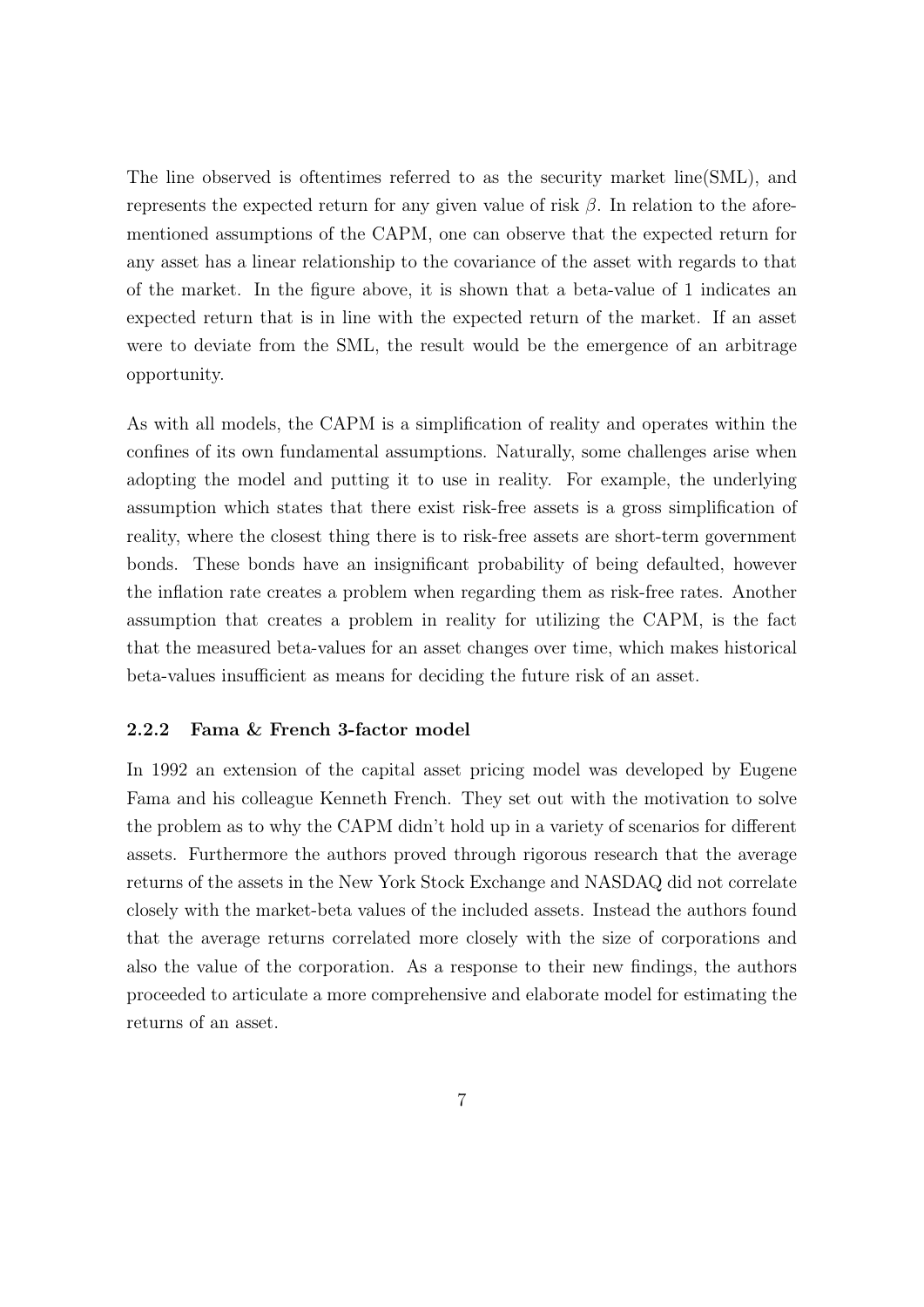Today we refer to their model as the Fama French 3-factor model, and it has proven itself to be the foundation of what we regard as modern factor-investing. The model expands upon the CAPM by adding corporation size risk and also value risk factors to the already present market risk factor as seen in the capital asset pricing model. This model incorporates the observation that stocks that are considered as value-stocks and/or small-cap stocks, generally outperform the corresponding market relatively consistently. Thus by including the two factors size-risk and value-risk, the Fama & French 3-factor model adjusts calculations for the observed outperforming over the market. In theory this should make the model a more appropriate and accurate tool for evaluating investment performance. The authors articulated the following model for calculating the returns of an asset:

$$
ER_i = R_f + \beta_1(R_m - R_f) + \beta_2 SMB + \beta_3 HML + \epsilon
$$

Explanation:

- $ER_i =$  Expected rate of return for an asset
- $R_f$  = Risk-free rate
- $\beta_n$  = Sensitivity to the corresponding factor
- $(R_m R_f) =$  Market risk premium
- $SMB =$  Excess returns of small companies over large ones based on historical data.
- $HML =$  Excess returns of high-value companies over low-value ones based on historical data.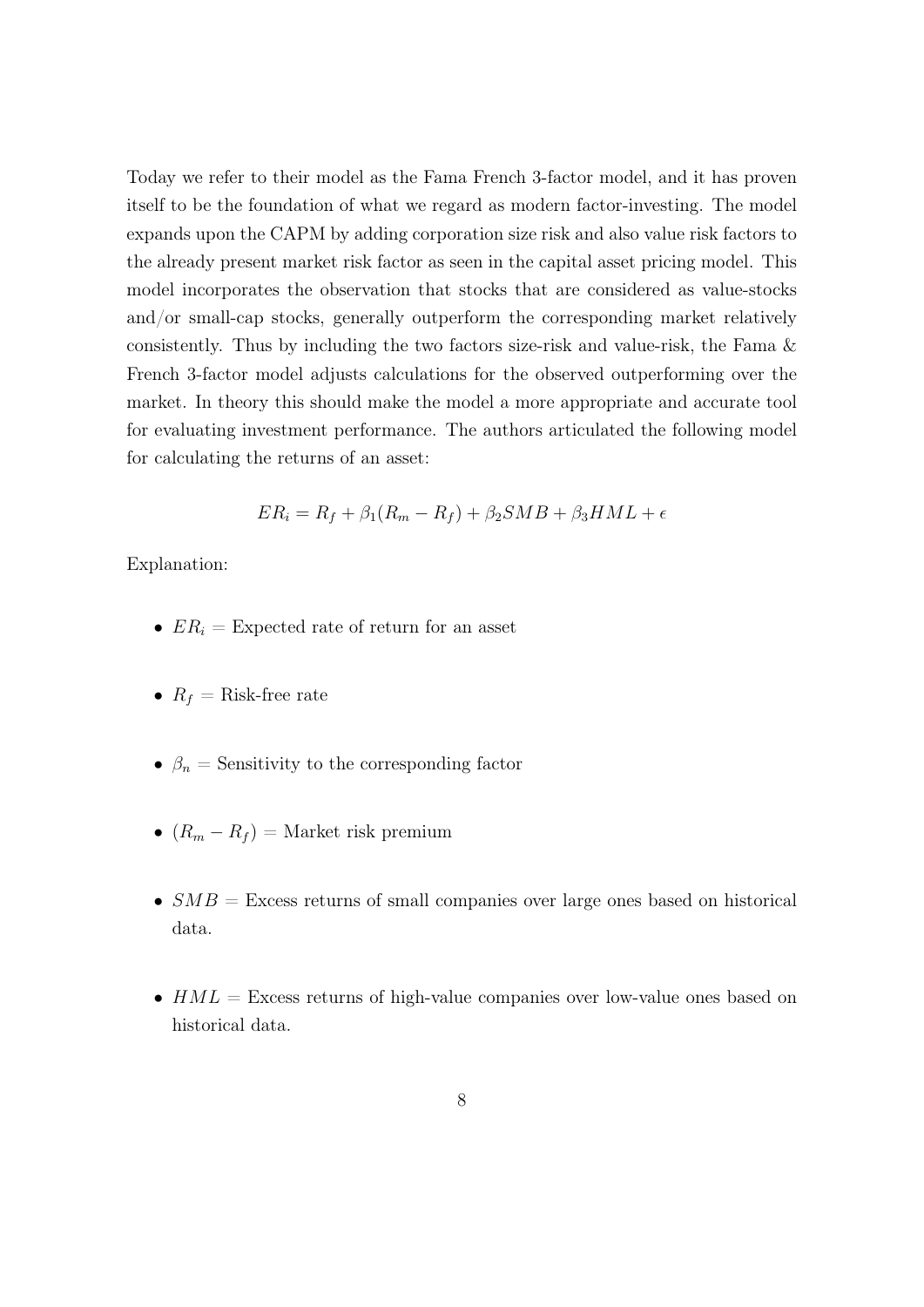The influence on expected returns that the small minus low and high minus low factors introduced by Fama & French brings are not immediately evident. However, the authors argued that the two factors they included in their model, also incorporates the effects of more fundamental variables. Thus capturing a broader variety of contributing factors than one might think when initially reviewing the model. For example, Fama & French argued for their choice of the SMB factor included in their model, by stating that smaller companies are more prone to finding themselves in economic uncertainty and/or troubles.

In theory, the SMB-factor also captures the sensitivity related to risk factors in the macroeconomic environment, and is in theory able to incorporate the sensitivity towards business cycles/economic cycles and the fluctuations in gross-domestic product growth trends. In accordance with this way of thinking, a portion of the size and value premiums would explain the increased returns on the basis of assuming riskier investments.

In their research, Fama & French determined that approximately  $71\%$  of the excess returns were explainable through calculations using an assets beta-value towards the market-factor, i.e the returns explainable by deploying the capital asset pricing model. Thus by incorporating the two aforementioned factors of their own design, they argued that their model could explain an astonishing 95% of the excess returns.

In the wake of Fama & Frenchs work, several prominent individuals have theorized on and expanded upon their renowned three-factor model. Arguably the most notable addition to the three-factor model initially emerged as a result of the work done by N. Jegadeesh and S. Titman, who in 1993 created and introduced the momentumfactor. The momentum-factor emerged as an attempt to capture the observed effect where assets that perform well in a specific period, are statistically more likely to also perform well in the following period. However it wasn't until Mark Carhart explicitly added the momentum-factor to the Fama & French three-factor model, that it was deployed in conjunction with already existent factors. The result of Carharts work was a model that in theory was able to capture and explain even more of the excess returns of an asset, than the three-factor model.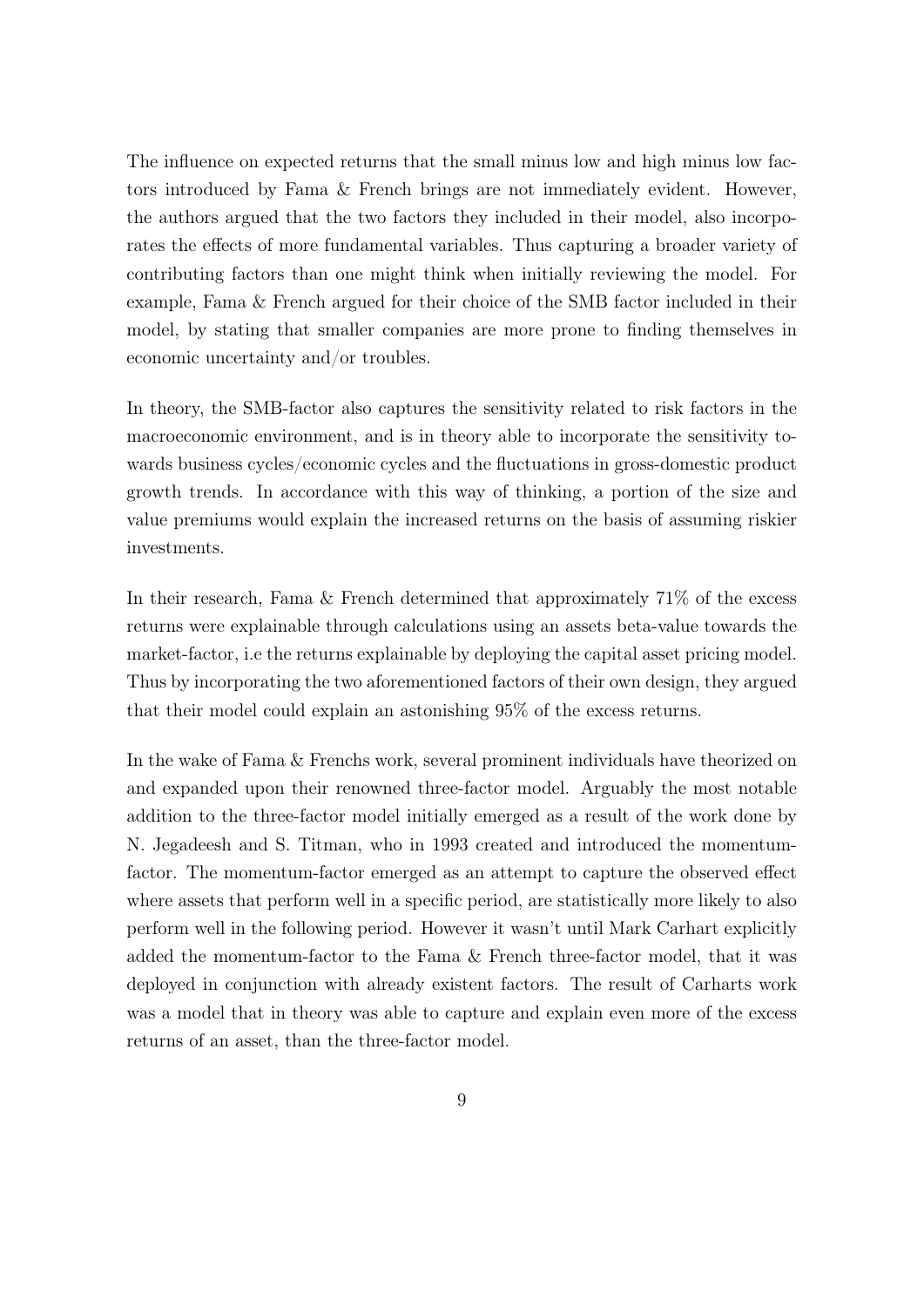Another extension of the Fama & French three-factor model that gained a lot of renown, was the model created and introduced in 2003 by Lubos Pastor and Robert Stambaugh. The authors added a liquidity-factor to the model, predicated on the assumption that private and institutional investors demand higher returns for investments in assets that are less liquid than other comparable assets. Pastor and Stambaugh stated that liquidity is the option or ability to sell a large portion of an asset relatively quickly, without this influencing the price.

The affinity of liquidity on excess asset returns was reinstated following the discoveries made by Bodie et al. (2018), where the authors proved that the average returns on assets with a high sensitivity to liquidity were notably higher, than for assets with low sensitivity to liquidity. In conclusion the authors found that assets with a high sensitivity to the liquidity factor performed approximately 7% better in terms of average returns, than the assets with low sensitivity. Thus the authors argued that by including their liquidity-factor in a Multi-Factor model it would yield an even higher accuracy in terms of calculating expected returns of an asset.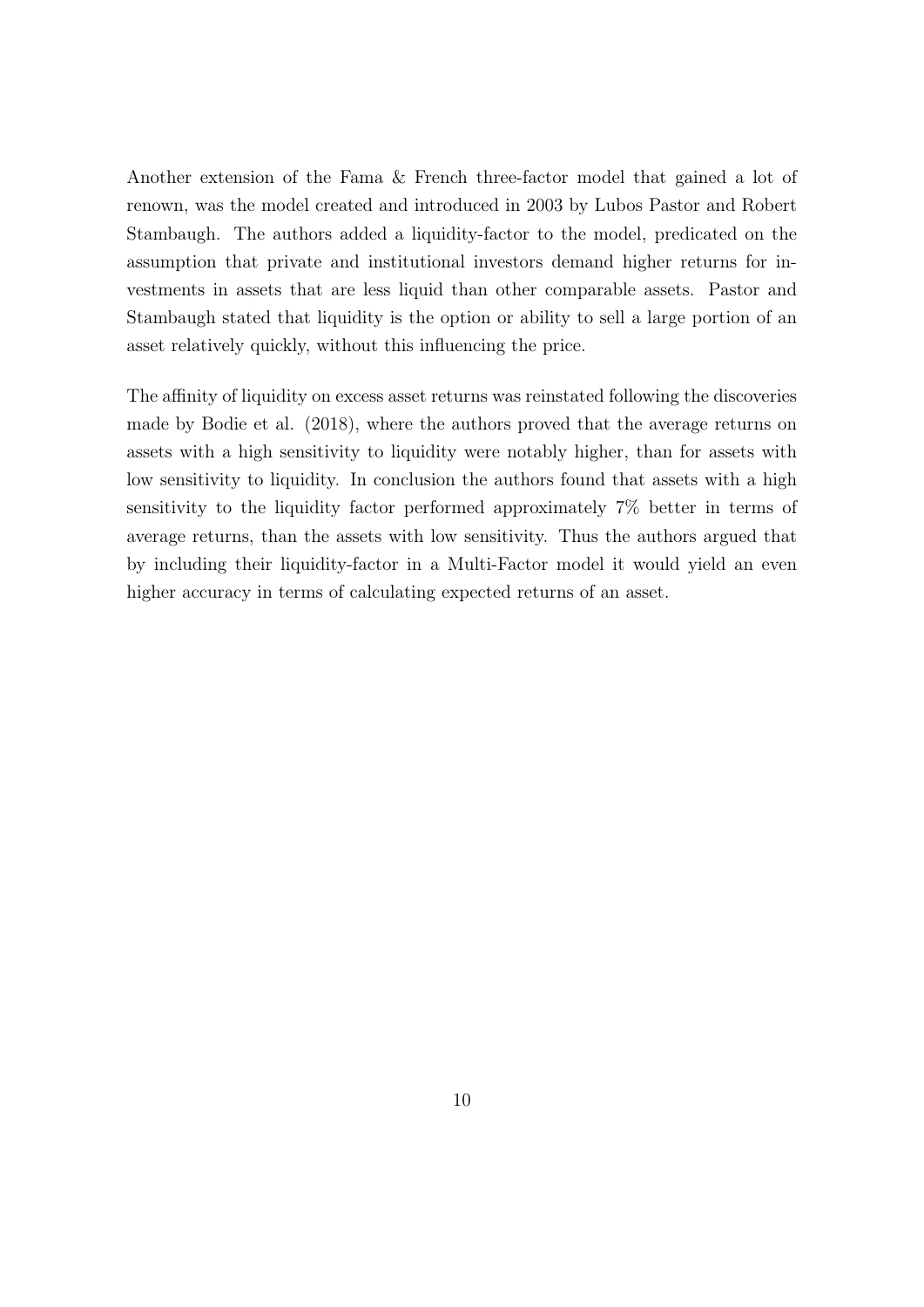#### $2.2.3$ 5-factor models

After the emergence of the Fama & French 3-factor model, several takes and additions to the model have been made. Most noteworthy of which is the contribution done by Jagadeesh and Titman, who in 1993 discussed the tendency that well performing stocks have to continue performing well in the short term. Likewise, the authors found that underperforming stocks were likely to continue to underperform in the short term. This effect was described by the authors as the momentum-effect, from which they derived a factorial addition to the Multi-Factor model aimed to contribute to the explanatory power that Multi-Factor models have for returns in the stock market. This factor however, has faced its fair share of controversy and there has emerged several conflicting articles with contrary observations of the momentum effect.

Carhart (1997) contributed to the academic literature on the momentum-factor through stating that the findings of Jagadeesh are true, but not as a result of an active strategy by equity managers, but as an incidental tendency that managers have of holding a larger part of last years "stock winners" rather than losers. Carhart continues by describing how a conscious momentum-strategy will end up losing returns after one adjusts for the costs-related to frequent trading from rebalancing the portfolio for emergent stock-winners. The author proceeds to argue that the momentum-factor has great relevance when utilized as an addition in conjunction with other factors, thus Carhart added the momentum-factor to the 3-factor model in order to explain a larger part of the variation in returns observed in the traditional model.

The Norwegian author Døskeland (2014) argued that the momentum-factors uniqueness and relevance is large due to it not being a typical risk-premium like the other factors, but instead the momentum-factor explains variations caused by systematic irrational behaviour in the stock market. Thus reinforcing the descriptions made by Carhart of the momentum-factor.

The momentum-factor utilized in this piece of research is constructed as Carhart described it in his 1997 article. Firstly the stocks in the representative selection are sorted into three separate portfolios, based on the last twelve months returns.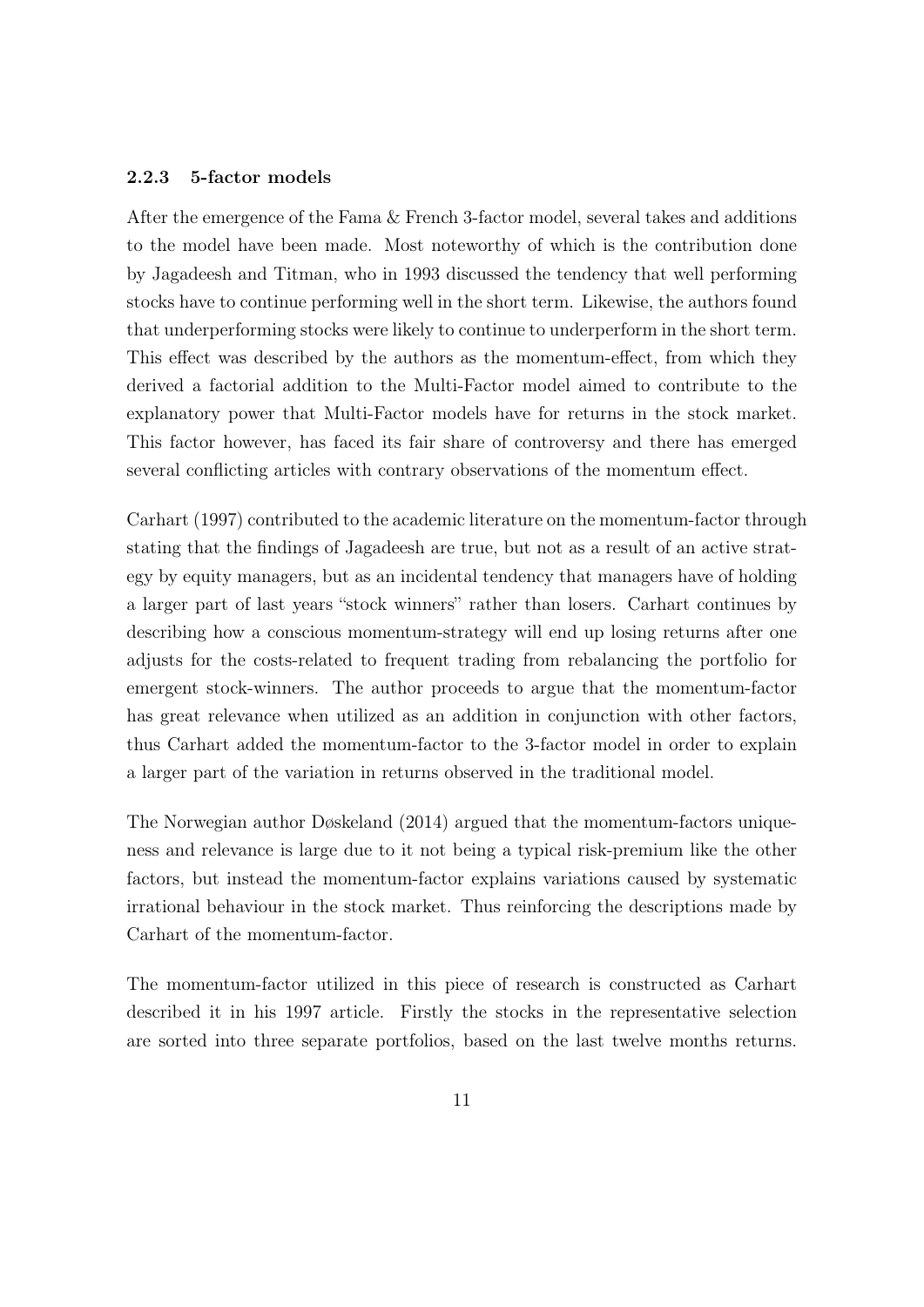Secondly you simulate entering long-positions for the best performing portfolio, and you enter short-positions for the worst performing portfolio, then this new long-short portfolio is held onto the next month, at which point the process is performed anew. The measured factor-returns are therefore equal to the difference between the best and the worst performing portfolio (Næs & Ødegaard 2008). The factor-returns utilized for the momentum factor in this piece of research is based on the continuation of Ødegaard et al's work from 2008, in the form of free available factor data-sets.

Another notable addition to the five-factor model is the liquidity factor. The factor was first introduced by Pastor and Stambaugh in 2003, where they proved how the risk of holding illiquid stocks is a priced systematic risk factor. They analyzed the period 1966-1999 and concluded that the average returns on stocks that had a high sensitivity to liquidity outperformed stocks with considerably lower sensitivity to liquidity by approximately seven percent per year. Pastor and Staumbaugh defined liquidity as the ability to sell considerable amounts of shares rapidly at a low cost and without influencing the assets price considerably.

Ibbotson et al. (2013) reinforced the findings of Pastor and Stambaugh and argued that by holding stocks that are illiquid, the investor or fund manager is taking on risk in the sense that one can be stuck with large positions and thus reducing one's own flexibility in the market. Ibbotson et al. constructed several portfolios with long-positions consisting of both small-, value- and momentum-stocks with considerably low liquidity and concluded that these portfolios achieves a greater alpha-value observed in both the CAPM, three- and four-factor models. The authors proceeded to refute and disprove the common misconception that small stocks are illiquid and thus already adjusted for by the size factor. They provided evidence in their article that this is not the case and describes how the liquidity factor remains relevant when deployed in conjunction with other traditional factors.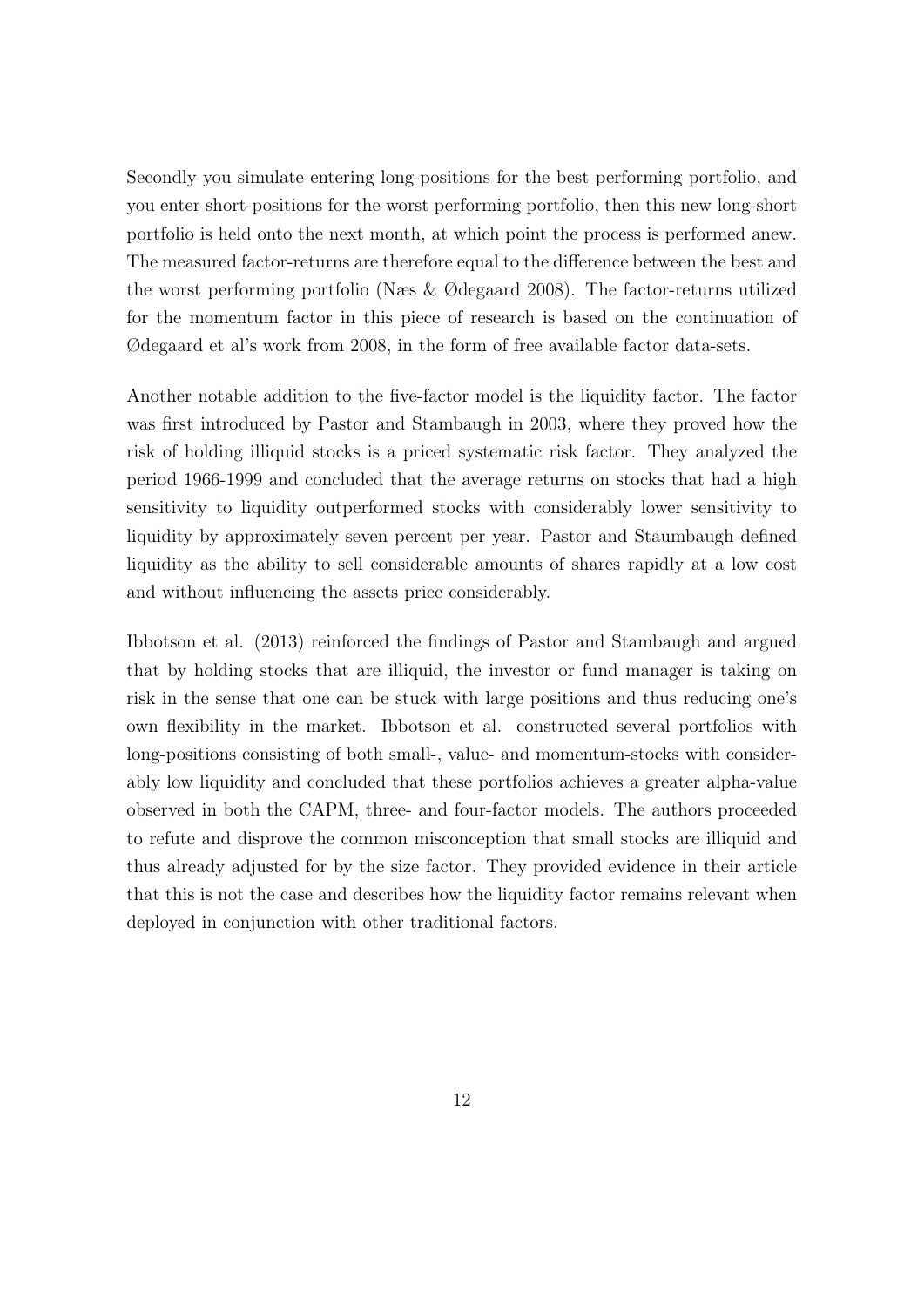How to articulate a liquidity factor remains a matter of definition, and Ibbotson et al. defined their liquidity-factor as asset-turnover. The alternatives to that particular way of defining liquidity would be to view liquidity as a dimension of cost, time or quantity which is the case in the article by Næs et al.

For this thesis we utilize the quantity definition of liquidity, based on Næs et al's conclusions as to how this particular definition holds the highest degree of relevance when deployed in the Norwegian economic environment. Thus the liquidity factor is computed by dividing the stock selection into three portfolios based on low, medium and high cost spread. Then you proceed to assume long-positions in the high spread portfolio, and assume short-positions in the low spread.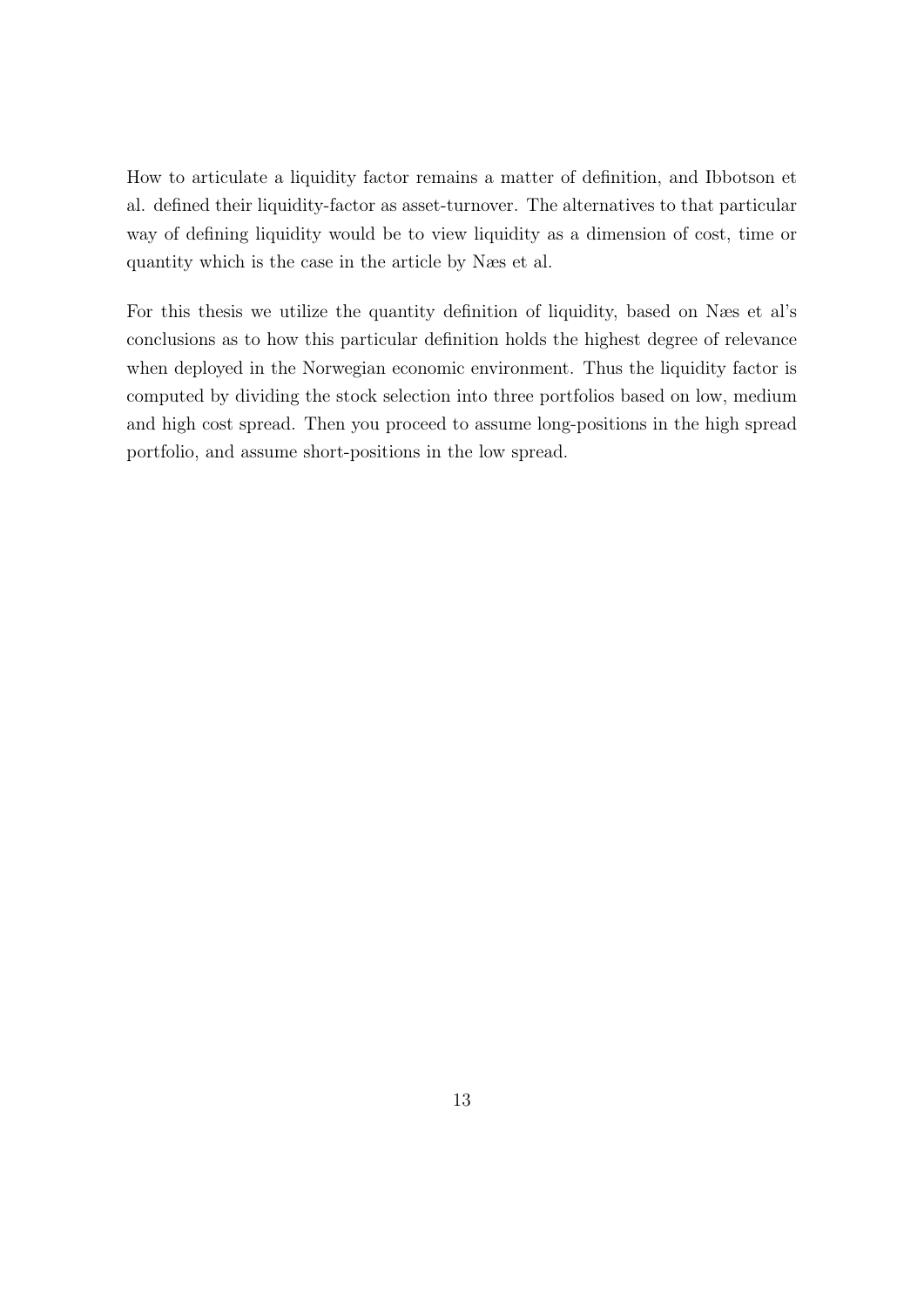#### 2.3 **Factor Selection**

When going through the process of factor selection, it is important to maintain a good balance between implementing too many factors and too few factors. The reasoning behind the importance of this balance is that one is effectively lowering the regressors efficiency by using an excessive amount of factors. Likewise one would be prone to miss the corresponding correlation relationship between the asset returns by utilizing too few factors in the model. In order to combat the problem of how many factors to include in any given model we can use the two solutions suggested by Serges Darolles et al. (2013) Their first suggested solution is to make use of a predefined set of observable factors that are already documented for their ability to explain the cross-section of asset returns. These predefined factors are then used to produce both long-term and short-term benchmarks with the help of style analysis through the following formula:

$$
r_{p,t} = i = \sum_{i=1}^{N} a_i r_{i,t} = a' r_{t,t}
$$

Where  $r_t = [r_{1,t}...r_{N,t}]'$  and  $a = [a_1...a_N]'$  is the vector of fixed asset weights in the portfolio. This style analysis provides us with a distribution of  $r_{p,t}$  which in turn can be interpreted as the included factors' explanation of the specified portfolios performance and thus we have a benchmark. Furthermore, these factors can also be used to reduce the size of the related covariation matrix in the instance it would be required to compute optimal portfolio allocation for a larger set of risky assets. If some risk factors were to be overlooked during the style analysis, both of the benchmarks would be unable to properly specify the portfolio performance and the corresponding added value of the portfolio manager wouldn't be properly calculated. The second solution

as stated by Serges Darolles et al.  $(2013)$  is to make use of statistical approaches to help filter the unobservable factors able to explain the asset returns' cross-section from the asset returns distribution itself. This method however has a few drawbacks that are also mentioned by Serge Darolles et al. (2013) The statistical factors discovered by the use of this method can be difficult to interpret in an economic setting, as well as this type of factor representation not being unique. The lack of uniqueness means that "Any linear combination of a given set of factors defines an equivalent factor model"  $\sim$  Serge Darolles et al. (2013)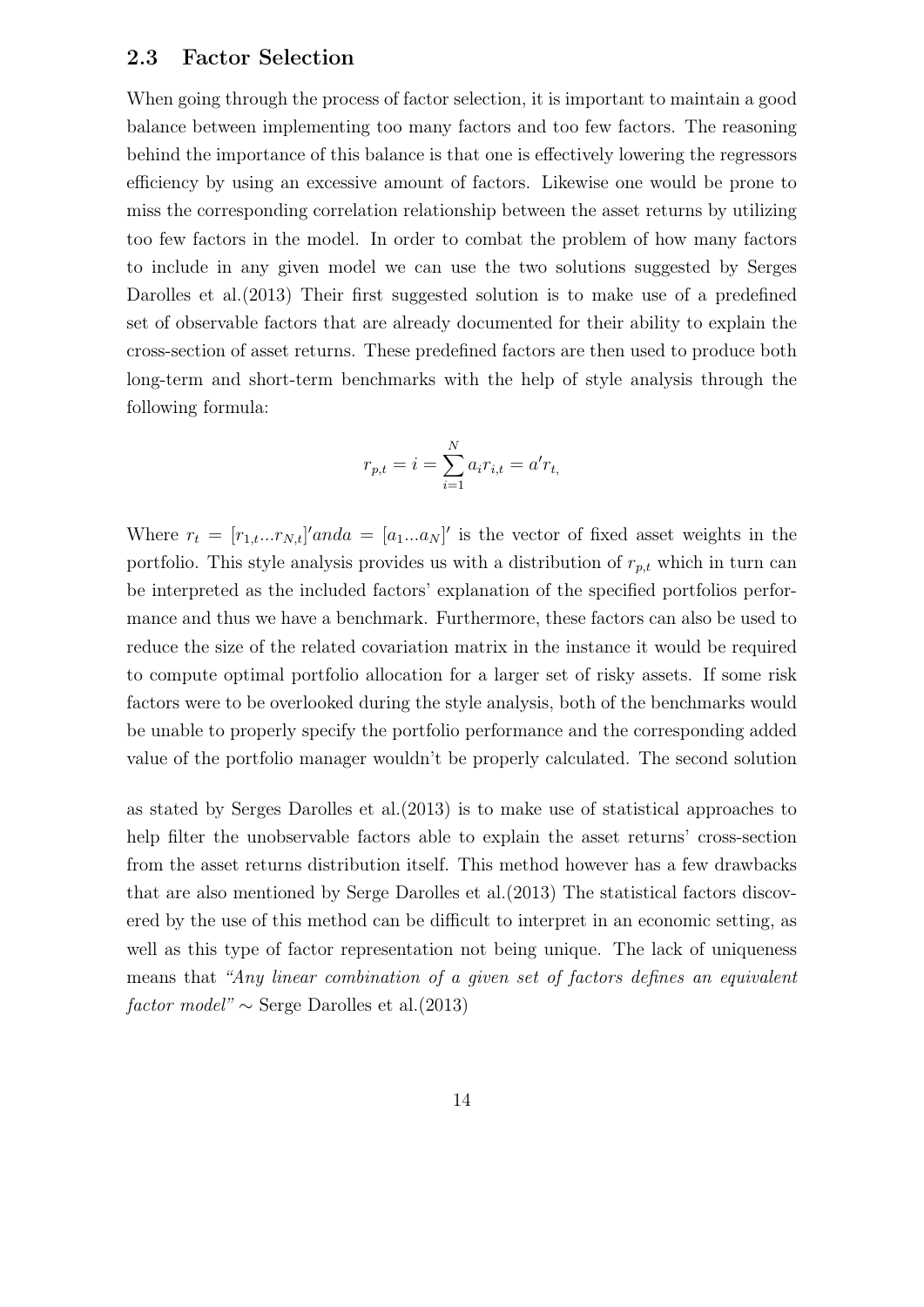#### 2.4 Active vs. Passive investing

Active and Passive investing are the two main investment strategies when it comes to generating returns on a portfolio. Active portfolio management does conduct frequent trades as the name implies. Examples of such portfolio management could be that a portfolio has set weights for each asset included in the portfolio, and the fund manager will then actively redistribute the value of the portfolio in order to maintain these weightings over time.

In contrast we have passive portfolio management, which as the name implies, includes far fewer trades than its counterpart. An example of a passive form of portfolio management can be made through the act of a buy  $\&$  hold strategy. This strategy mainly involves transactions at the beginning and at the end of the portfolio's lifetime, and contrary to the active management it conducts no redistributions to maintain the portfolio weights.

When choosing to implement an active management strategy an investor believes the market to not be entirely efficient, and is therefore trying to outperform the market benchmark in order to achieve excess returns. These excess returns are achieved through conducting analyses with the goal of determining if stocks are either correctly-, under-, or over-priced, thus allowing the investor to profit on the mispricing that exists in the market.

On the other hand if an investor chooses to implement a passive management strategy they are of the belief that the market is efficient, and are thus attempting to mimic the market index with their portfolio. By doing this they achieve the same risk and returns as the market without the need of continuous analysis as is needed with its active counterpart.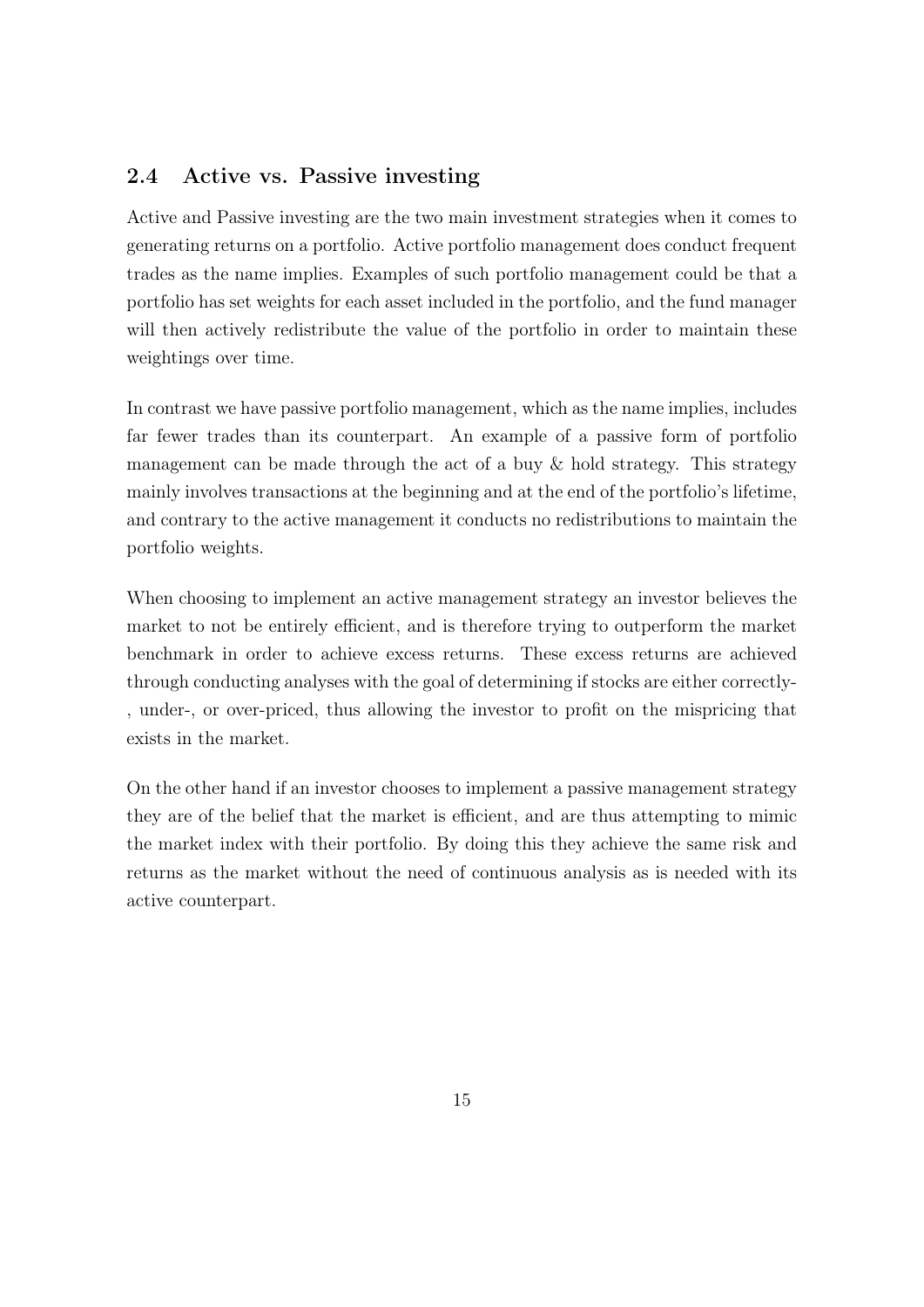#### 2.5 **Factor** investing

In terms of asset returns there are three major types of returns that we often divide into separate categories based on how they are estimated. Firstly we have returns that are estimated by the asset's exposure to market risk, which are commonly estimated with the help of models such as the CAPM model introduced earlier. Secondly we have returns that are estimated by the asset's exposure to predetermined known factors, this is commonly referred to as the Multi-Factor models and include the famous Fama & French models. Lastly we have returns that are estimated by alpha, or in other terms how well an investors strategy produces excess returns in comparison to the market index, which can not easily be attributed to exposure to systematic risk factors.

While all of these promise hypothetical returns, one has to wonder to what degree these returns are actually attainable in a real life setting. Huij and van Gelderen  $(2014)$  took a look at the long-term performance of mutual funds with significant exposure to established factor premiums in order to find an answer to this question. When they did this, they found strong evidence of the mutual funds' ability to capitalize on factor premiums with a probability amounting to 66% for funds that seek to benefit from the value premium. Meanwhile, funds that lacked positive correlation with one or more of these factors only had a probability of about  $20\%$ .

The large difference in probability between funds actively seeking to benefit from value premiums and the funds lacking positive correlation strongly suggests that factor investing indeed works, and could be employed in the process of fund management.

To further elaborate on this type of investing we will in the following subsections go further into the different factors previously introduced, in order to properly flesh out their respective definitions.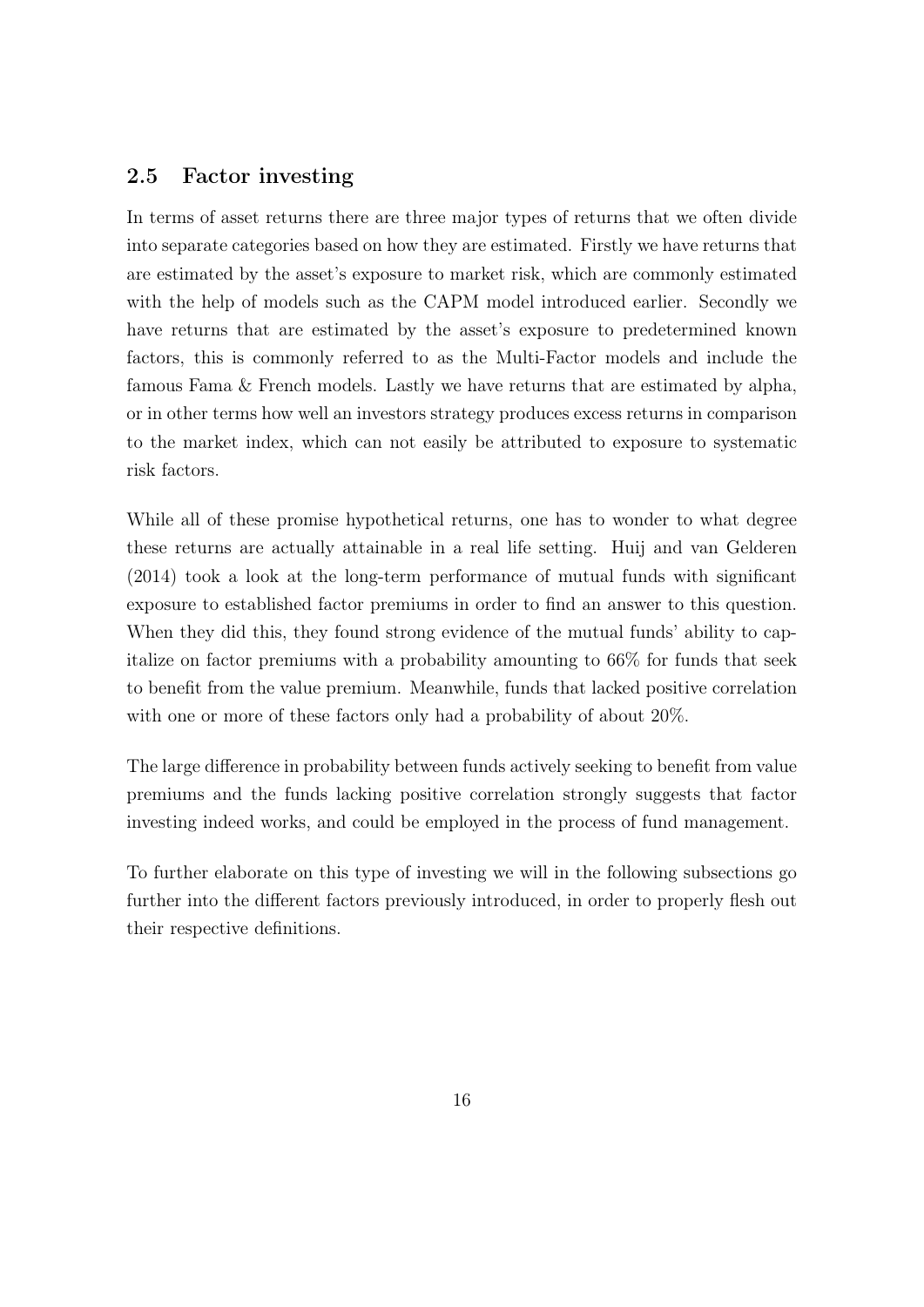#### 2.5.1 **Size**

This factor is commonly referred to as the firm size premium, and was first coined by Banz, 1981. This premium related to smaller companies has been one of the better known anomalies of the academic market. The premium itself was discovered in Banz's study and showed how smaller firms outperformed the stocks of larger firms due to the difference in size of their market capitalization. In 2014 Kalesnik & Beck fronted their skepticism in regards to whether or not investors would be able to earn higher returns simply by preferring small stocks rather than large stocks. However, a paper written by Cho (2019) documents how the size effect still exists, but how it's only visible while the economy is in periods of high volatility. In summary this implies that should this factor be used when constructing a modern Multi-Factor model, it would have to be done with caution as there exists evidence both for and against it.

#### 2.5.2 Momentum

When talking about momentum we are referring to something with a direction and a given velocity in said direction. In financial terms this refers to the direction of a specific stock's share price. Share price often has a tendency to maintain its direction, something that can be used in so called momentum-strategies in order to make predictions of future returns based on historical data. Hong et al. (2000) attempted to demonstrate the profitability related to strategies such as these based upon the gradual-information-diffusion model of Hong and Stein (1999).

When testing this model they were able to establish three key results. Firstly they discovered that once they passed the smallest stocks the related profitability of the momentum strategies faced a sharp decline relative to increasing firm size. Furthermore, they discovered that if they maintained a fixed holding size their strategies were better at achieving profitability when applied to stocks with low analyst coverage. Lastly, they saw an increased effect of analyst coverage for stocks that had previously been losers, than for stocks previously being winners. Based on these findings they landed upon the conclusion that bad news indeed travels slowly, thus only diffusing gradually across the investing public. Because news in general only gradually diffuses across those investing it will take time for the market as a whole to react to said news, resulting in the momentum of the stock continuing its course for a while longer than it should.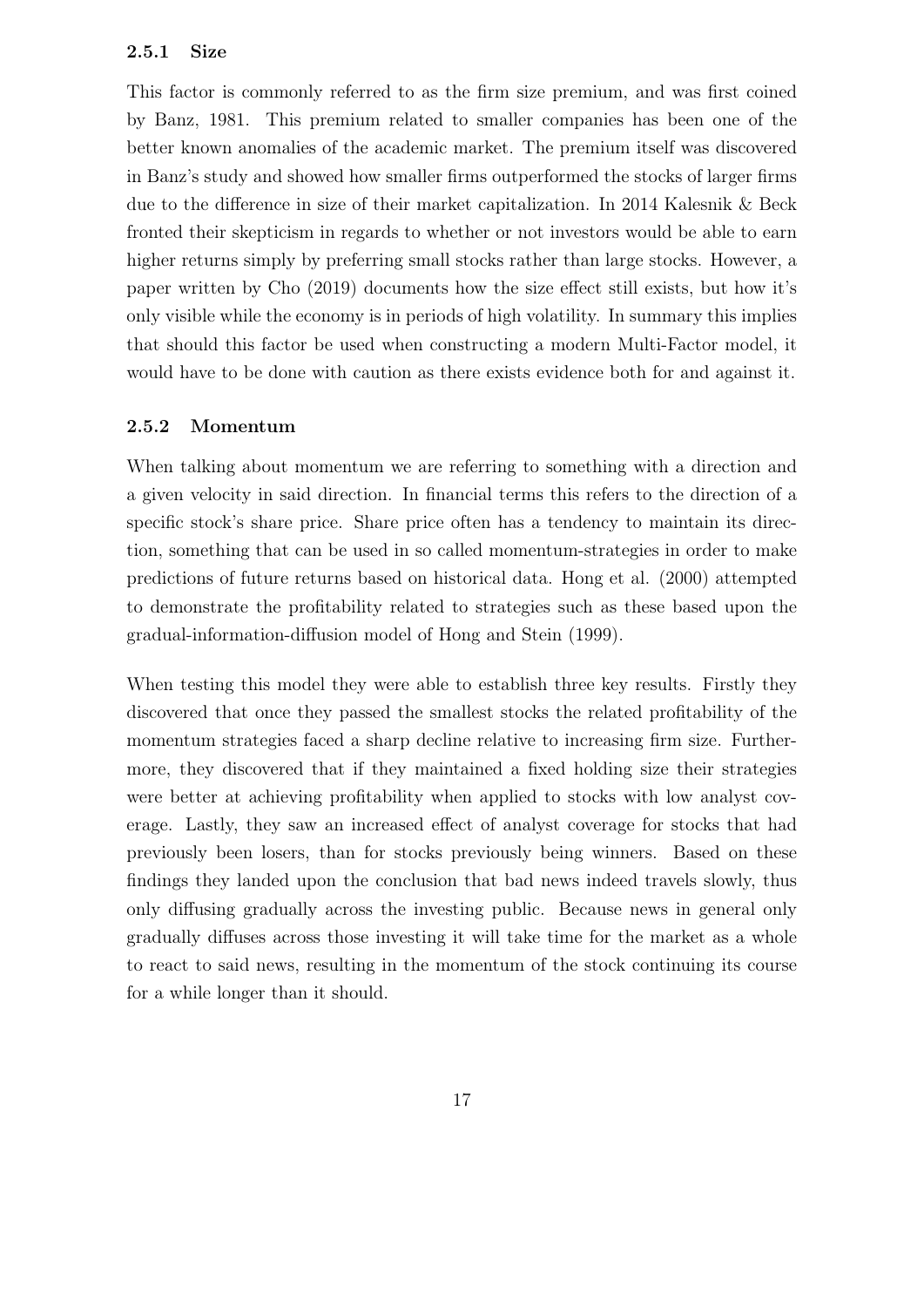#### 2.5.3 Volatility

Volatility measures how the price of an asset varies over time, and thus it tells an investor how risky it would be to invest in said asset. When investing in assets with higher risk most investors demand compensation in terms of a risk-premium, which is somewhat of a reward for their willingness to take the extra risk. However, if we look at the study conducted by Jordan Riley (2015) they showcase their findings that suggest otherwise. As a result of their study on the connection between highly volatile assets and a corresponding high risk-adjusted return, they found that higher volatility doesn't necessarily lead to the highest risk-adjusted returns. On the contrary, their study indicates that funds with historically low volatility are able to generate a positive alpha within  $1-2\%$  per year, while the highly volatile funds had a negative alpha of about  $3\%$  in the same time frame. Seeing as the historical volatility of the funds examined by Jordan & Riley  $(2015)$  were able to produce such results, it would be reasonable to make use of Volatility in future estimations to predict future expected returns based on historical data.

#### 2.5.4 Value

Using value as a factor to predict expected future returns is primarily done by estimating a company's actual value and determining whether or not the corresponding stocks are correctly valued, overpriced or underpriced. In order to take advantage of this info an investor would buy any stocks that were undervalued in comparison to the corresponding company's actual estimated value. By doing this the investor would effectively be able to achieve excess future returns as the value of the stock appreciates and catches up to the estimated company value.

As Daniel  $&$  Titmaan (1996) suggests, the reason behind the achievable excess return is related to the market efficiency not being perfect. This leads to the markets taking time to realize the higher than expected EPS-growth thus allowing investors to acquire the stocks in an undervalued state. This effectively makes the value evaluation of stocks suitable for producing a factor which can be used in Multi-Factor models to help predict expected excess returns.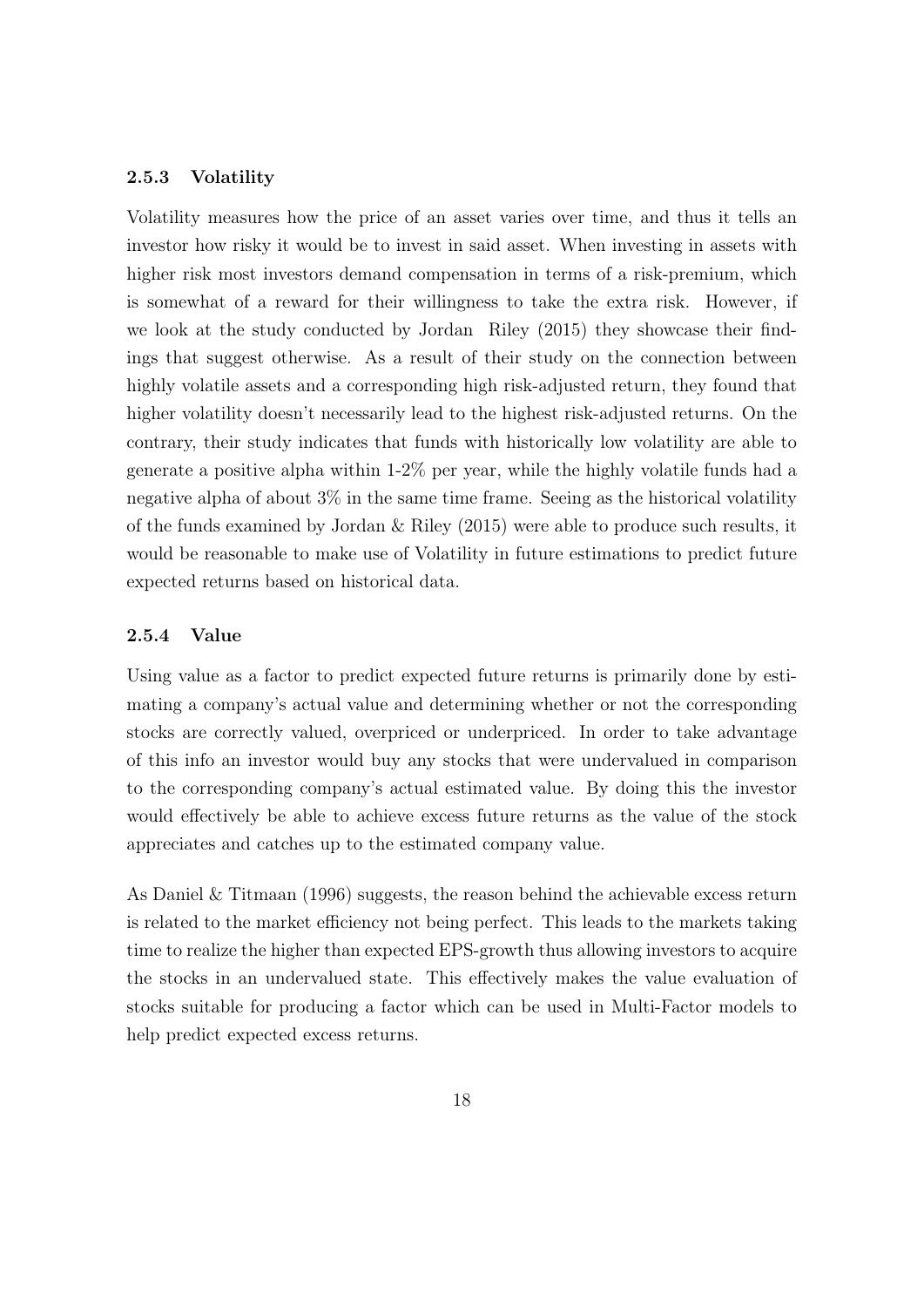#### 2.5.5 Liquidity

When talking about liquidity one is often referring to how easily or quickly an asset can be bought or sold for a price that reflects its intrinsic value. Assets with a high liquidity are naturally efficient means of conducting trade, and it is the major reason why we've implemented cash as the main means of payment in society. For instance if you were to purchase a brand new TV you wouldn't't be able to pay for it with apples, signifying that apples have a lower liquidity than that of cash, and would generally be an unaccepted form of payment. If taken further this example can also showcase the topic of Market Liquidity, a term which refers to what degree any market allows assets to be traded at transparent and stable prices. Seeing as no one would sell a brand new TV in exchange for a basket of apples we could for all purposes with certainty say that such a market is non existent. In terms of being a factor, Liquidity can be measured over time and benchmarked against an assets performance in the same period in order to derive the correlation between the two. The correlation can be used further as a factor that shows the sensitivity of the asset, and how its value moves together with liquidity and vice versa. This allows us to use liquidity as a factor in order to predict the value asset by implementing it into a Multi-Factor model.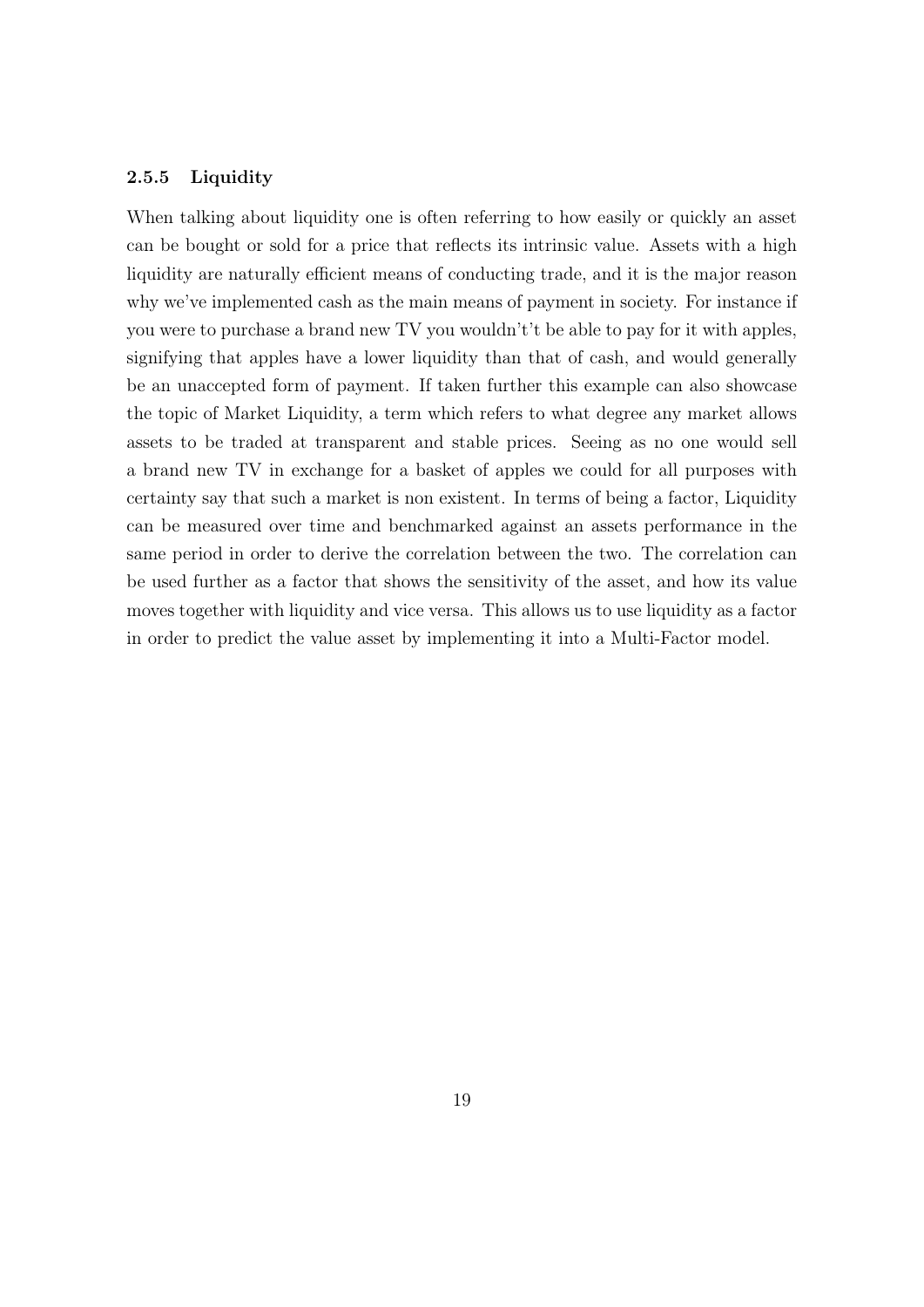#### Measuring risk-adjusted returns 2.6

#### 2.6.1 Inflation rate

In short terms, Inflation is what occurs when the supply of a currency outpaces its demand. This causes every unit of said currency to be worth less which consequently leads to reduced purchasing power, thus driving prices up. In theory there is support that due to inflation increasing the general price level combined with stocks being capital goods, we should observe a positive correlation between the general price level and the stock prices. According to Fisher's basic hypothesis it is expected that the expected nominal rate of return is equal to expected inflation plus the expected real rate of return, where the expected real rate of return is either independent of the expected inflation or constant. With this in mind it would be possible to make use of the inflation rate in the process of making an estimator for a factor that could be implemented into a Multi-Factor model.

#### 2.6.2 Sharpe ratio

The Sharpe ratio is used to evaluate an asset's risk-adjusted return. In other words it adjusts a portfolio's expected future performance for the excess risk taken by the investor. In terms of the Sharpe ratio we are mostly interested in using it to make decisions about future investments, and as such we are primarily interested in the exante version that produces a forward looking estimate contrary to the ex-post version that mainly takes a look at past performance. The formula for computing the Sharpe Ratio is as follows:

$$
SharpeRatio = \frac{R_p - R_f}{\sigma_p}
$$

In this formula we have three components, namely the portfolio return( $R_p$ ), the riskfree rate( $R_f$ ), and the standard deviation of the portfolio's excess return( $\sigma_p$ ). By looking at the relationship between the variables included in this formula it is clear that if we are to reduce the standard deviation or risk-free rate we will end up with a higher Sharpe Ratio. Likewise we will also end up with a higher Sharpe Ratio if we are to increase the size of the portfolio returns. While there is little we can do to reduce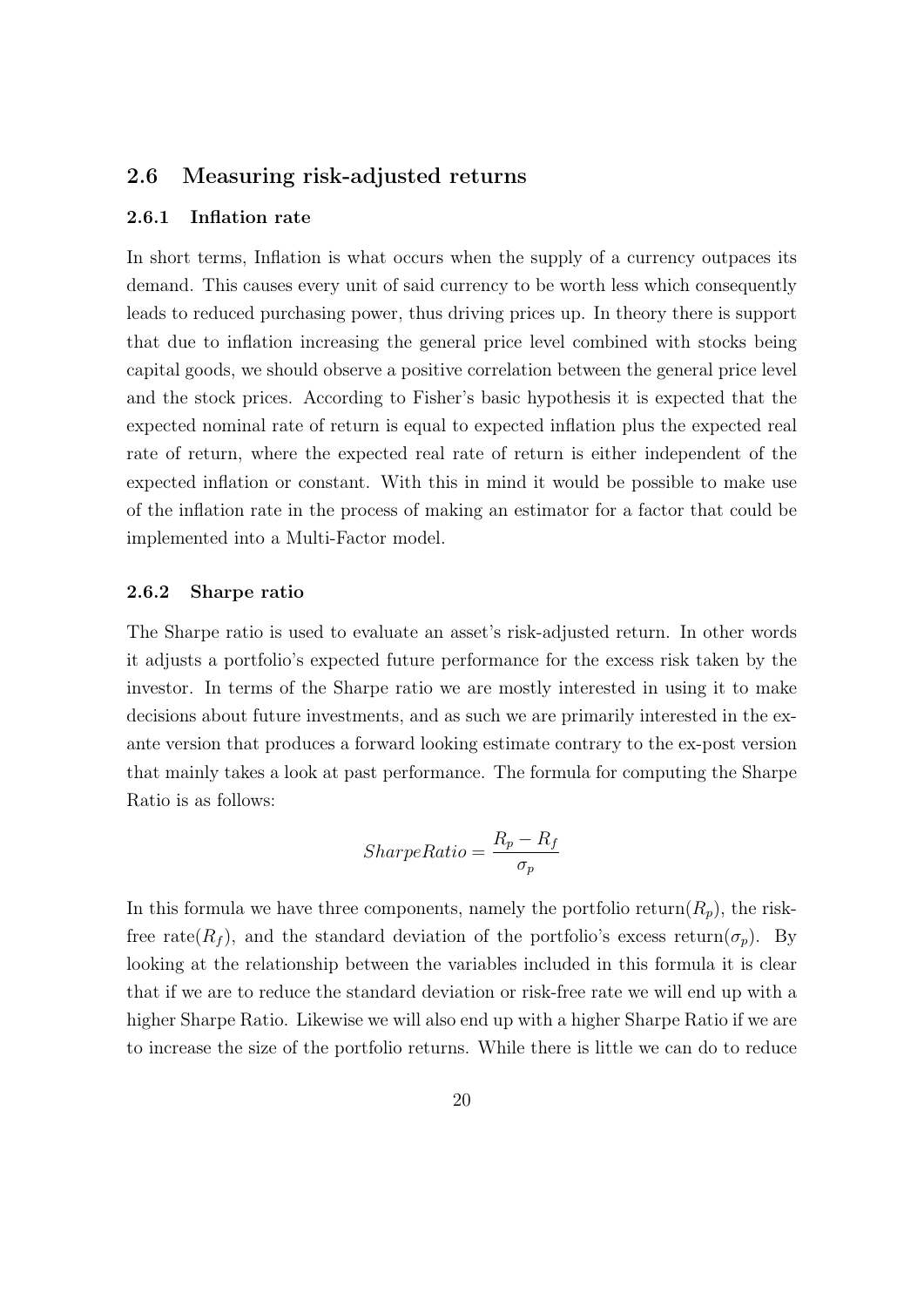the risk-free rate, it is possible to effectively lower the related standard deviation through greater diversification of the portfolio. By doing this we are effectively able to lower the risk while still maintaining the same  $R_p$ , thus achieving a greater Sharpe Ratio. Due to the very nature of the Sharpe Ratio, it is possible to somewhat falsify the reality of the current situation by choosing a specific analysis period in order to achieve the best possible Sharpe Ratio instead of conducting the analysis on a neutral historical period. This leads to the possibility of the Sharpe Ratio being manipulated, thus often making another benchmark, the Information Ratio more suitable.

#### 2.6.3 **Information Ratio**

The Information Ratio is a value that reflects an investor/portfolio manager's skill by looking at their ability to produce excess returns relative to the returns of an index in comparison to the volatility of the same returns. The following formula is what we use when calculating the Information Ratio:

$$
InformationRatio = \frac{PortfolioReturn - \textit{BenchmarkReturn}}{TrackingError}
$$

As seen in the formula the Information Ratio is effectively a ratio between the portfolio's excess returns and the standard deviation of the difference between portfolio and benchmark returns  $(TrackingError)$ .

By looking at the formula we can conclude that a higher portfolio return compared to benchmark return as well as a decreasing size in the tracking error would produce an increase in size of the Information Ratio. Thus, a higher Information Ratio would indicate that the investor/portfolio manager has a higher skill than that of an individual with a lower Information Ratio. Compared to the previously mentioned Sharpe Ratio, the Information Ratio calculates the risk-adjusted return against a benchmark instead of a risk-free asset like the Sharpe Ratio does. This combined with the fact that the Information Ratio also measures an investors consistent performance, makes it a much more appealing metric for investors.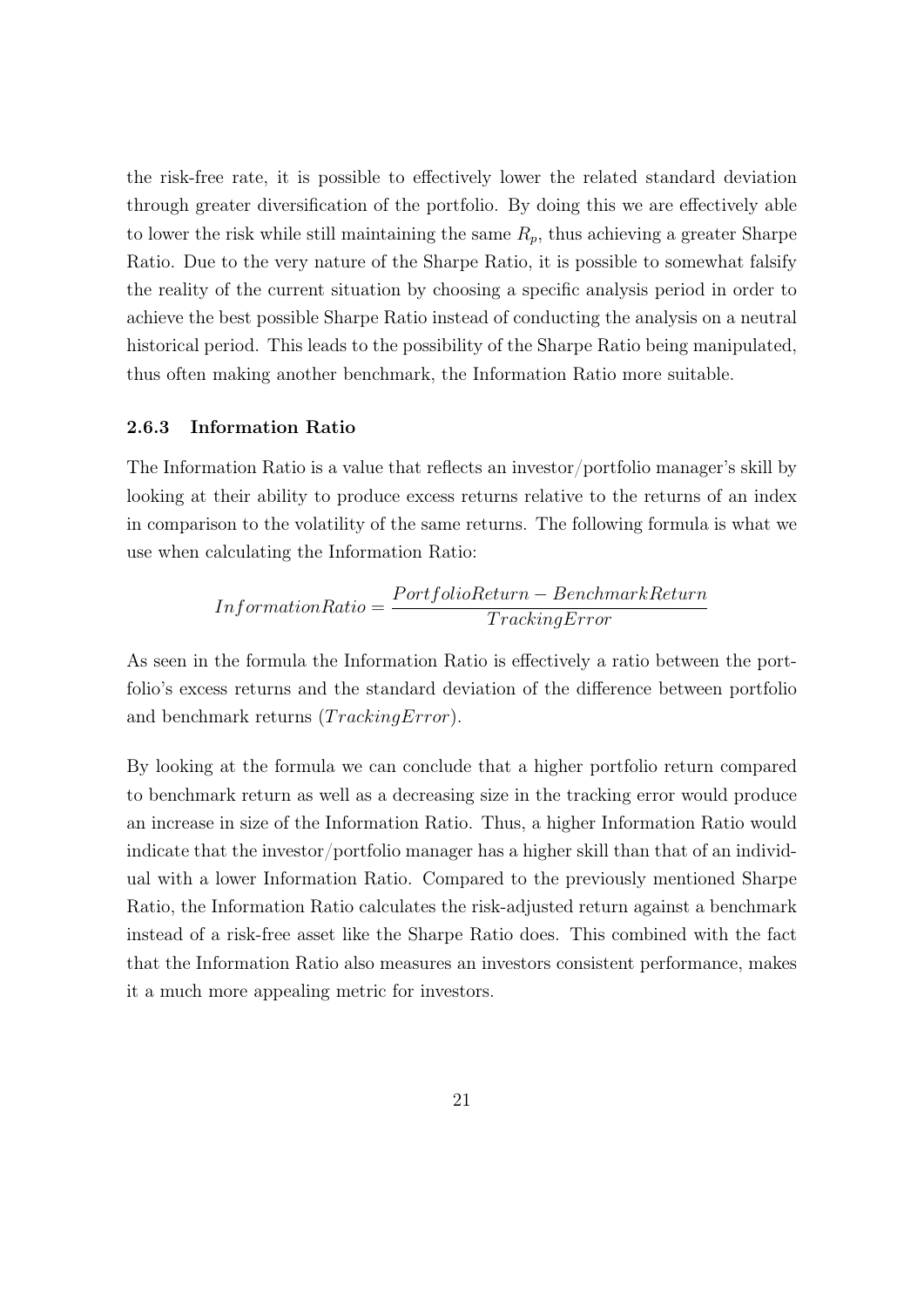#### $2.7$ Utilizing the model with Norwegian data

This piece of research is largely predicated on the findings of Næs et al. from 2008. The authors found through their studies that the book-to-price factor and the momentum factor have little to no relevance in the Norwegian securities market. Their conclusion described how a factor-model consisting of marked-returns, size and liquidity explains the returns on Oslo Børs to a greater degree. Through our piece of research we aim to assess whether our results contradicts or reinforce this conclusion, and investigate whether there are other less traditional factors that are beneficial in explaining returns on Oslo Børs. With this in mind, adapting traditional models and utilizing traditional scientific literature which is primarily focused on the US market, will be a major challenge.

Particularly relevant is the size of the Norwegian market as compared to, for example, the US'. The Norwegian market is relatively small in comparison, which can ultimately result in an effect where large funds influence asset prices through large trades. This effect in turn puts a limit on the mutual funds freedom of action.

The Norwegian market has another particular trait, in which an abundance of large companies have concentrated ownership. More often than not for these large companies, the government or other large investors own a considerable number of shares in the companies. As a result there is a considerable amount of shares which are not available to the market. This in turn results in lower liquidity, seeing as there are fewer shares readily available for trade. Nass et al. (2008) makes mention of this effect and thus comes to the conclusion that in the particular case of the Norwegian market, size and liquidity are more or less the same. The authors base this conclusion on their own research in which they find that the factor-related returns of the liquidity-portfolio is positively correlated with that of the size-portfolio.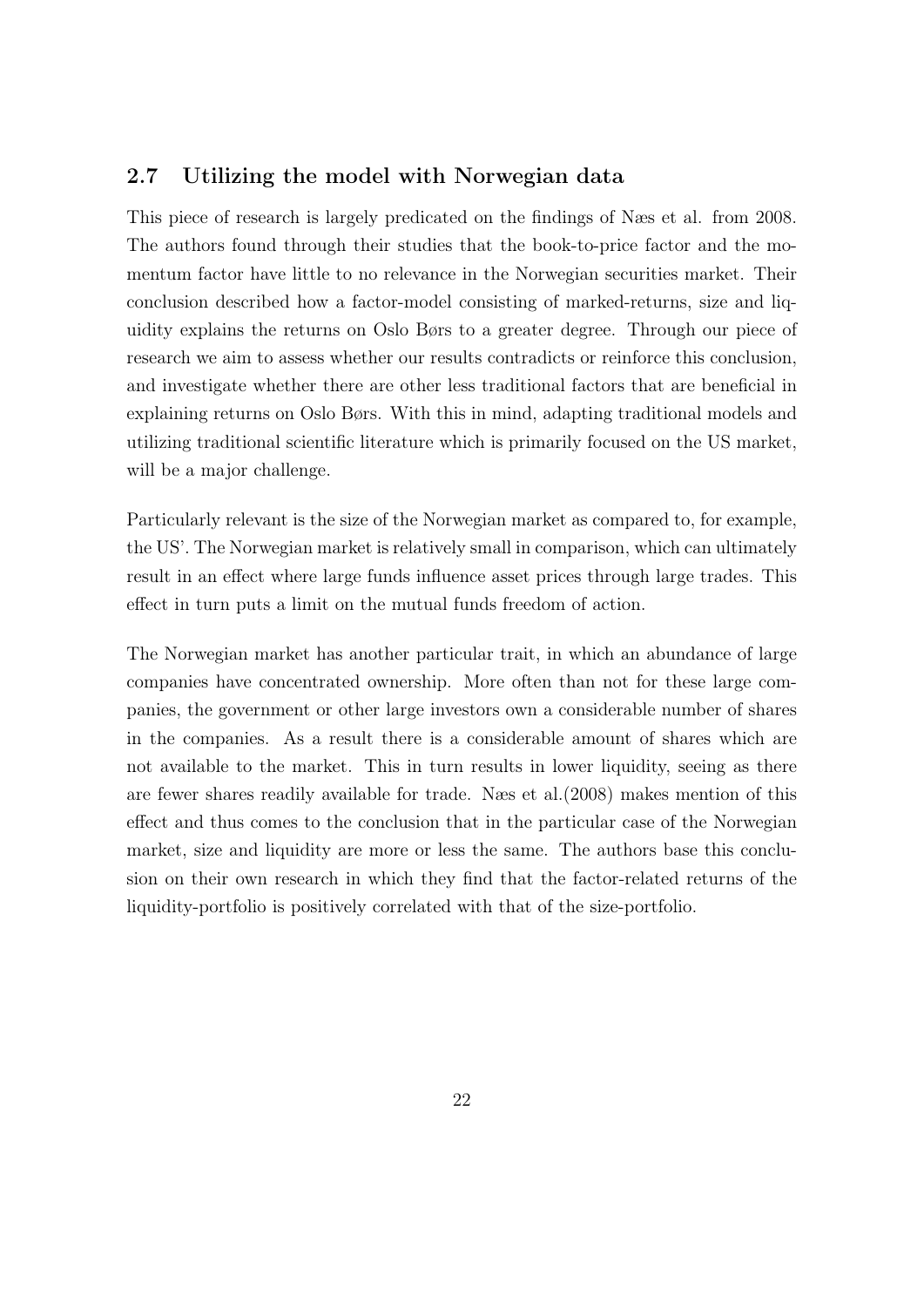#### 2.8 Literature review

#### 2.8.1 "What factors affect the Oslo Stock Exchange?"

Working paper by Randi Næs, Johannes A. Skjeltorp and Bernt Arne Ødegaard. 2009.

Traditional Multi-Factor models are rigorously researched within the discipline of finance. Thus, the empirical and theoretical literature on asset pricing is very internationally extensive. The existing research on the topic is however mostly conducted in the economic environment of the USA. It is established that there are unique differences when adapting the traditional Multi-Factor models for deployment in different countries. There are possible specific considerations and limitations to address when attempting to apply these models in different countries, thus the degree of model explainability can vary across countries. These particularities would have to be unveiled through extensive empirical and statistical analyses.

In relation, there are very few thorough analyses in which traditional Multi-Factor models are researched in the Norwegian economic environment. The most notable study of this topic in the Norwegian market is "What factors affect the Oslo Stock Exchange?" by Næs, Skjeltorp Ødegaard. In their paper, the authors conduct thorough analyses of traditional factor models and factors on the Oslo Stock Exchange in order to assess their relevance and explainability in Norway. The article is often considered to be the cornerstone of factor-model research on Norwegian assets. The authors report results from thorough empirical analysis of the Norwegian stock market, with the purpose of evaluating whether traditional factors and factor models are well suited to explain the returns of these assets.

The authors based their research on a dataset which consisted of all the listed stocks on the Oslo Stock Exchange / OSE in a time period that stretched from 1980 to 2006. They utilized this data to analyze and identify what systemic factors actually demand risk compensation in the Norwegian market. The authors proceeded to argue that the research is of great importance and contribution, because systematic risk factors can be used to set required returns for investments and also to evaluate a single stock's individual contribution within a portfolio.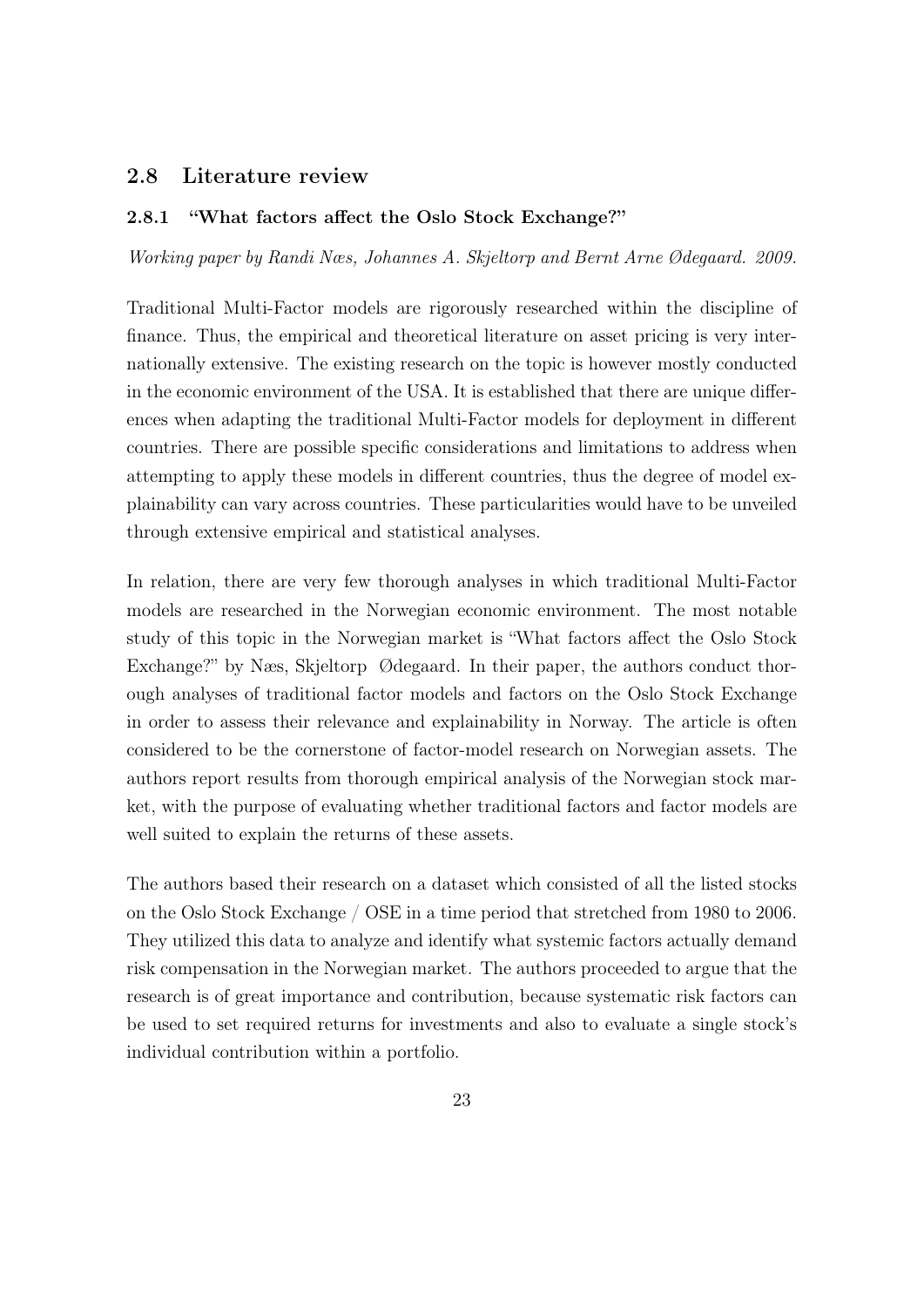In their analysis the authors aimed to test the traditional international factors, including the local stock market, the Fama & French factors regarding firm size, book value and momentum. In addition they also tested typical macroeconomic factors such as consumption, inflation, investments and money stock without discovering any statistically significant relationships. The authors argue that these results are typical for macroeconomic factors, which implies that the stock market in a specific country is a leading indicator for the economy, rather than being the other way around.

In conclusion the authors find that the returns of the assets on the OSE can be explained by traditional factors and factor models reasonably well. Their results highlight how market, firm size and also liquidity stand out as statistically significant and priced risk factors in the Norwegian economic environment. On the other hand, the two factors book value and momentum stand out as being near insignificant and irrelevant for use in a Norwegian setting. Furthermore, the authors also provide solid evidence with which they concluded that in contrast to public opinion, the oil price is not a priced risk-factor in the Norwegian asset market. (Næs et al. 2009)

Seeing as Næs et al's paper is the most extensive piece of research on the topic of Multi-Factor models, we aim to reinforce or dispute their conclusions with the results of our thesis.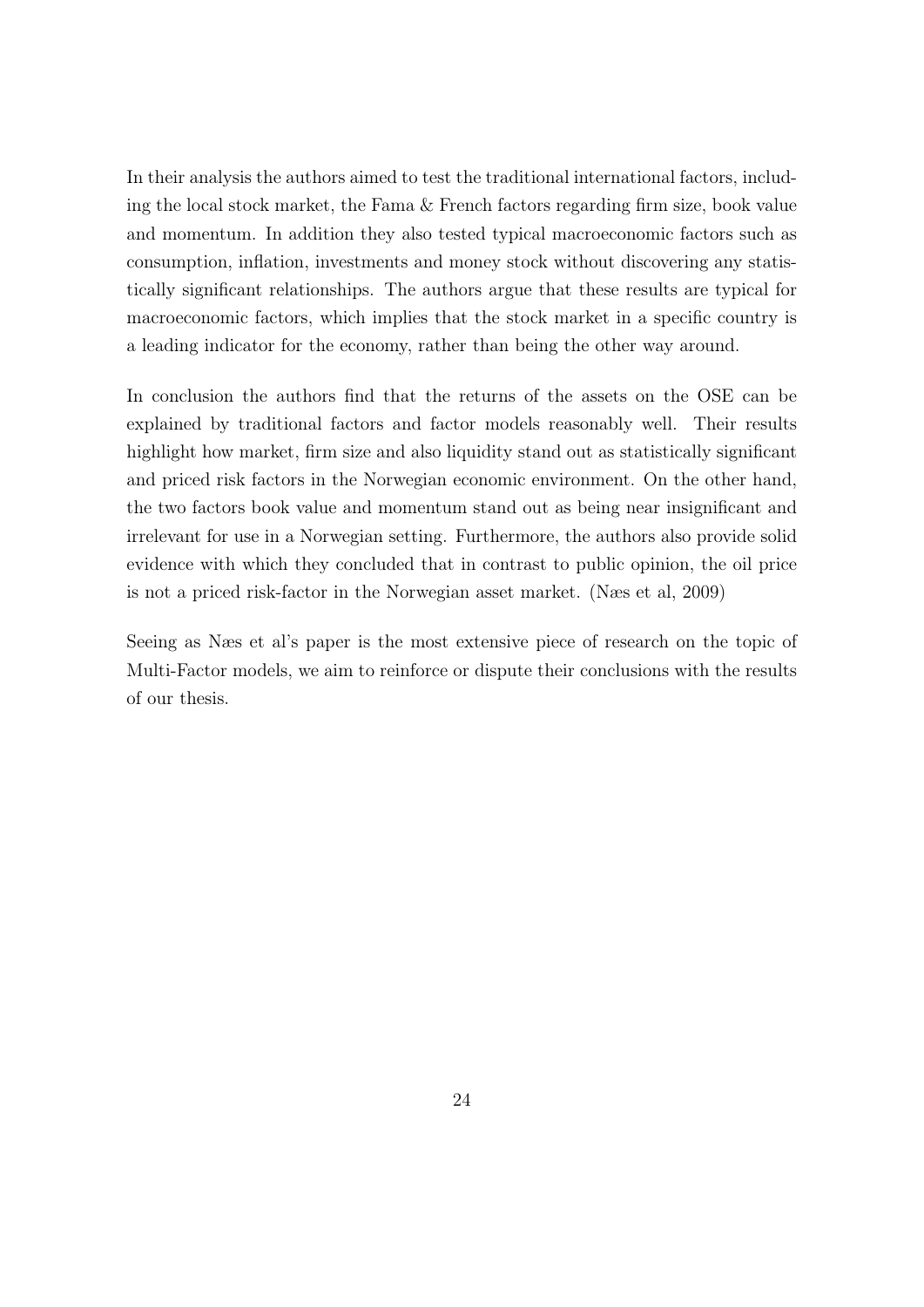#### "On persistence in mutual fund performance" 2.8.2

### Article by Mark M. Carhart. 1997.

In his 1997 article, Carhart presents his work on mutual fund performance, and argues that common systematic risk factors in stock returns and differences in mutual fund expenses and transaction costs explain nearly all of the mutual fund returns predictability. The author utilizes a sample of mutual funds, free of survivorship bias for his computations. Carhart utilizes two models for performance measurement, namely the CAPM, the Fama & French 3-factor model and lastly his own articulation of the 4-factor model introduced in 1995. The author finds that systematic risk factors account for a substantial part of the mutual funds performance, and concludes by specifying three rules-of-thumb for investors seeking to invest in mutual funds: Firstly Carhart urges investors to avoid funds with consistently poor performance, secondly he concludes that the momentum effect is evident, meaning that funds that overperformed this year are more than likely to over-perform the next year, but not in the vears thereafter. Lastly the author argues that transaction costs and expenses have a direct negative impact on performance.

#### "Mutual fund's  $R^2$  as predictor of performance" 2.8.3

### Article by Yakov Amihud, Ruslan Goyenko featured in The review of Financial studies. 2013.

The authors of this article wanted to investigate further upon the common conception that fund performance is positively affected by active management. The authors thus proposed that fund performance can be predicted by its inherent R2-value, obtained through a regression of the funds returns with respect to a Multi-Factor benchmarking model, which in this case were the Fama-French  $(1993)$  and Carhart  $(1997)$  four-factor models. In their results the authors state that a lower R2-value indicates greater selectivity for the fund, and thus significantly predicts better performance. They elaborate on their conclusion by stating that the lower R2-value corresponds with greater activity within the funds investments, thus increasing the fund-manager's opportunity to achieve higher risk adjusted returns when compared to the benchmark.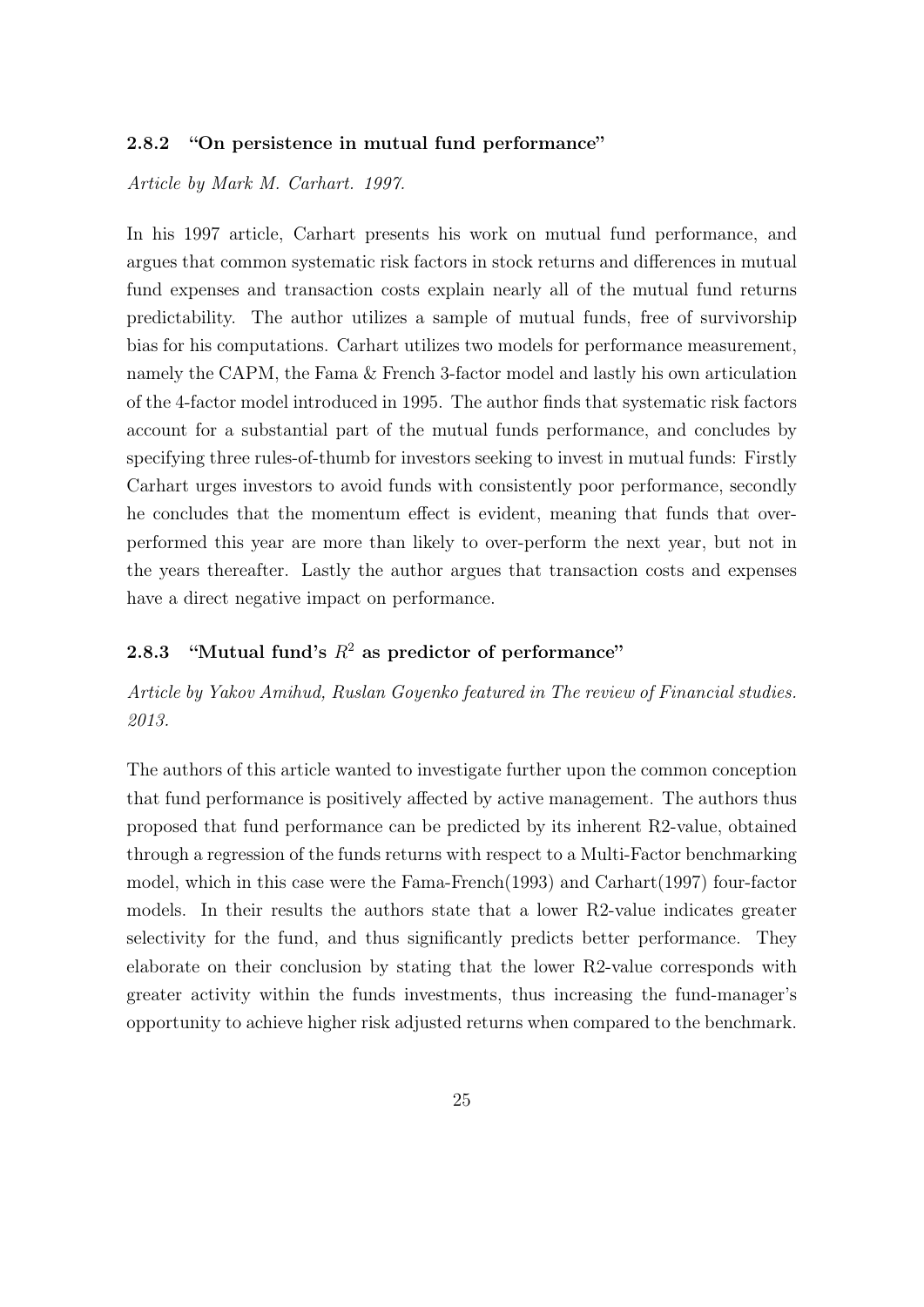#### "European Mutual Fund Performance" 2.8.4

Article by Roger Otten & Dennis Bams, featured in European Financial Management. 2008.

In their 2009 article, the authors Roger Otten and Dennis Bams present an overview and evaluation of the European mutual fund industry, and more importantly conduct assessments based on the Carhart (1997) 4-factor pricing model. The authors utilize a bias controlled sample of over five-hundred funds derived from the five most prominent mutual fund countries in Europe. In their results, the authors present evidence that small cap funds are better able to add value as indicated by their positive and significant alpha values. Furthermore they found that four-out-of-five countries in the selection presents positive statistically significant performance over the market level. Thus the authors highlight that their results deviate from the majority of similar studies conducted on the US mutual fund market, in which the conclusions often are that mutual funds underperform the market by an amount equal to their charged management fees.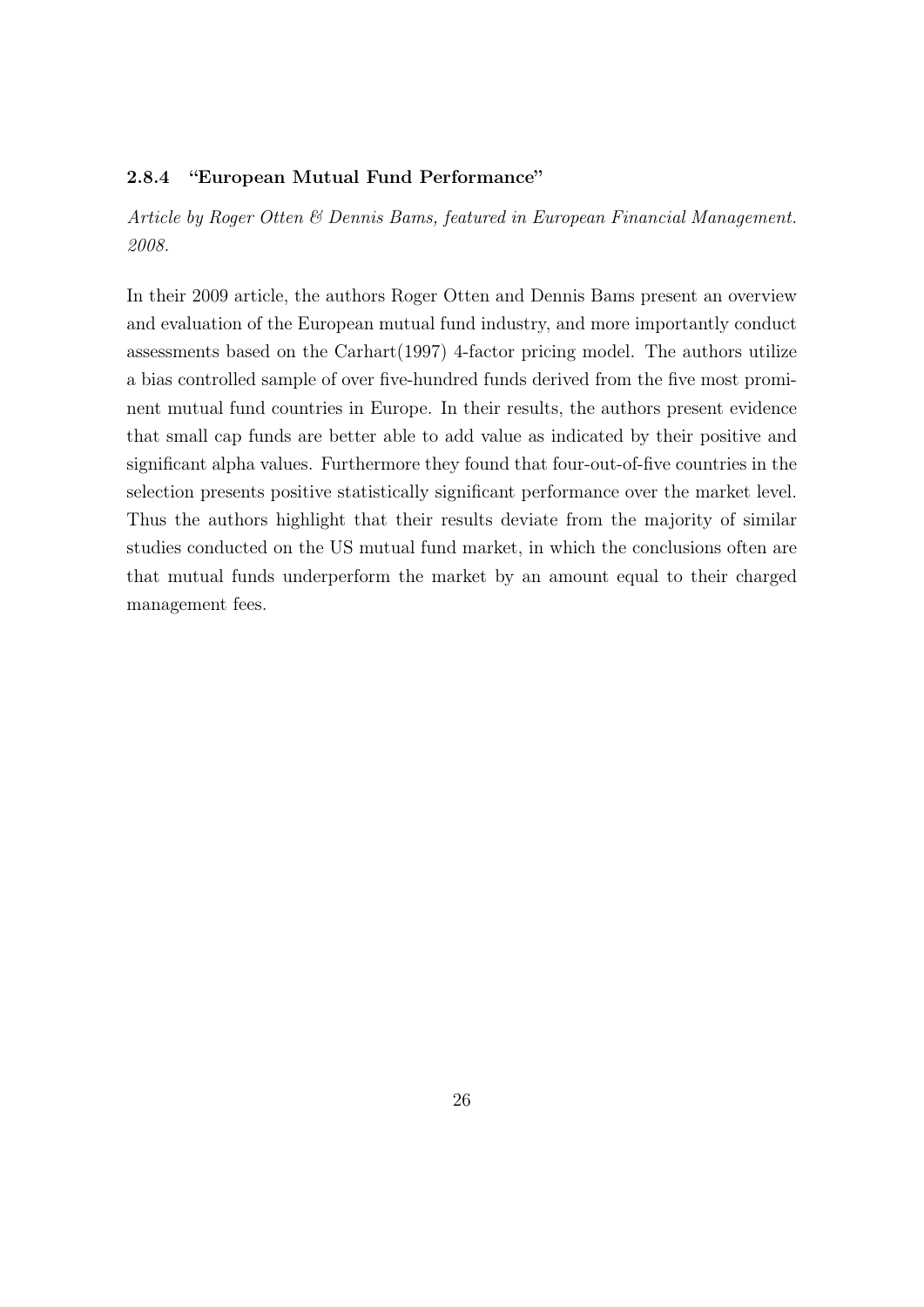#### "Faktoreksponering i det norske fondsmarkedet" 2.8.5

Master thesis by Mads Haug Johansen & Fredrik Strømberg. 2015.

In this master thesis, the authors conducted several multiple regression computations with traditional factors for Norwegian mutual funds, based upon data spanning from 2002-2014. The authors utilize the factors; market, firm size, book value, momentum and liquidity, and their conclusions are largely in line with what Næs et al. found in their 2009 article. Thus the authors found that market, firm size and liquidity were of statistical significance for the majority of the funds in their selection, which indicated that those are priced systematic risk factors in the Norwegian mutual fund market. In addition, they investigated whether major differences in managed capital yielded any significantly different results. The authors concluded that the amount of management capital is of little to no relevance with regards to the funds factor sensitivities and corresponding statistical significance.

#### 2.8.6 "Flaks versus dyktighet i det norske aksjefondsmarkedet"

### Master thesis by Michael Kjelstrup  $\mathcal B$  Ragnar Vagle Urving. 2020.

As a part of this piece of research, the authors conducted computations with traditional Multi-Factor models to assess their explanatory power when utilized on Norwegian mutual funds. The authors utilize forty Norwegian mutual funds in their analyses where they conducted several computations involving Information Ratio, traditional factor models and the CAPM. Their results are somewhat in line with the conclusion of Næs et al. (2009), in that they find market and size to be statistically significant. However, they do not find the liquidity factor to be of any significance, which could be attributed to using a different definition of the liquidity premium, and/or using a different data source for the liquidity factor premium. It is worth mentioning that their computations regarding traditional multi factor models are conducted on a selection of the four "best" funds from their total of forty funds, which reduces the generalizability of their results.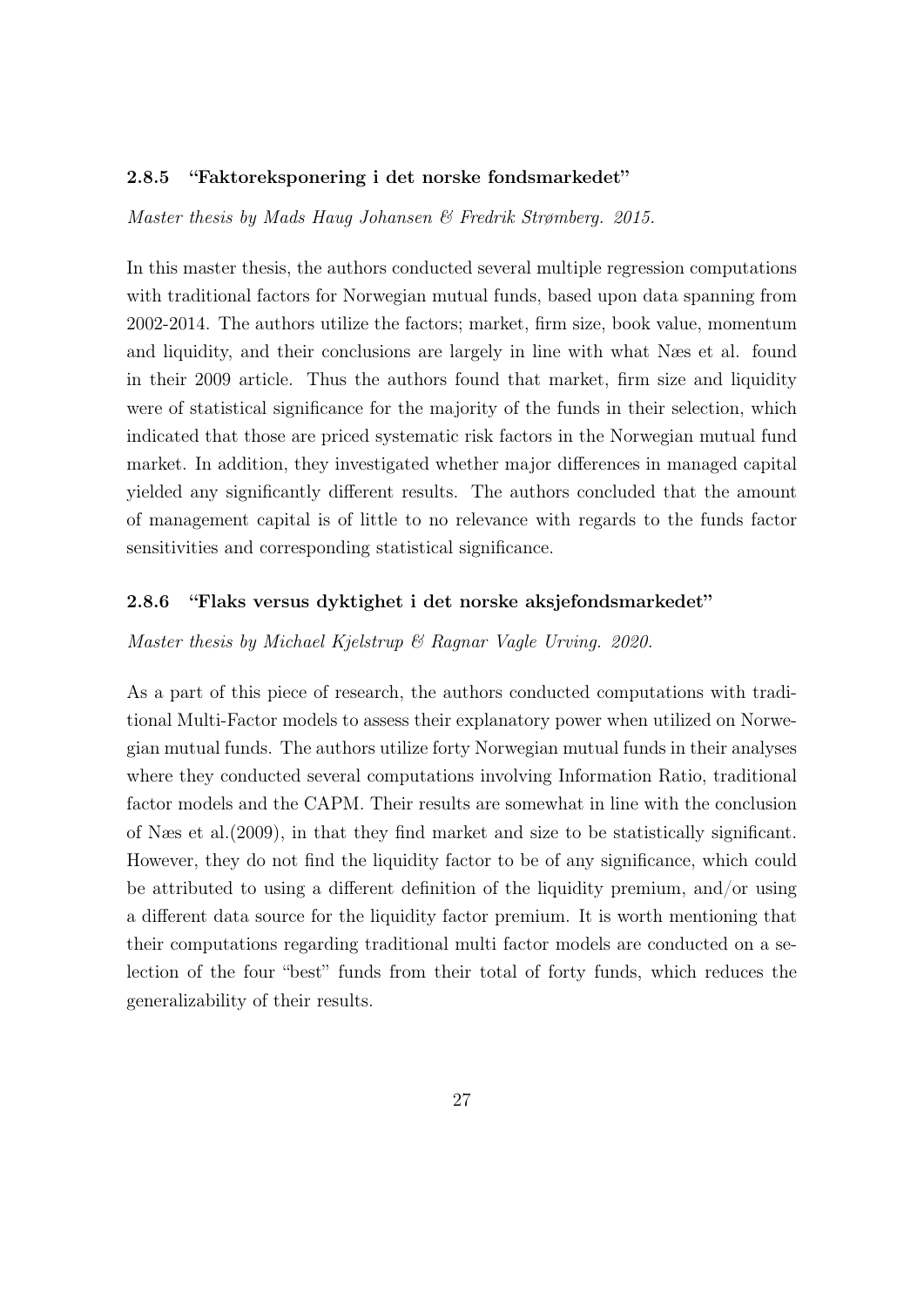## 3 Data

Conducting computations on funds operating in the Norwegian economic environment is a key part of this research, therefore the funds included has to be defined as Norwegian funds by the official fund agency VFF (Verdipapirfondenes forening). The requirement that needs to be met in order to be considered a Norwegian fund entails that eighty percent of the funds' value needs to be invested in Norway. In addition, we have chosen to exclude funds that have had or currently have a short existence, in order to create the most representative selection of the funds factor exposure. The data frame utilized in this research stretches from 2010 to 2020, therefore all the included funds have a coherent return-history of 10 years or more. The reasoning behind the particular selection of funds is that this time frame allows for the highest number of coherent observations, whilst maximizing the number of included funds.

There exists no universal rule as to how long of a time period one should utilize, however the aforementioned time frame yields us more than 100 observations over 10 years which we regard as more than satisfactory. The selection includes actively managed funds as well as passively managed funds. We expect the passively managed funds to be similarly exposed to the factors as the index in comparison. Whilst the actively managed funds may produce more interesting and varying results.

The selection includes actively managed funds as well as passively managed funds. We expect the passively managed funds to be similarly exposed to the factors as the index in comparison. Whilst the actively managed funds may produce more interesting and varying results.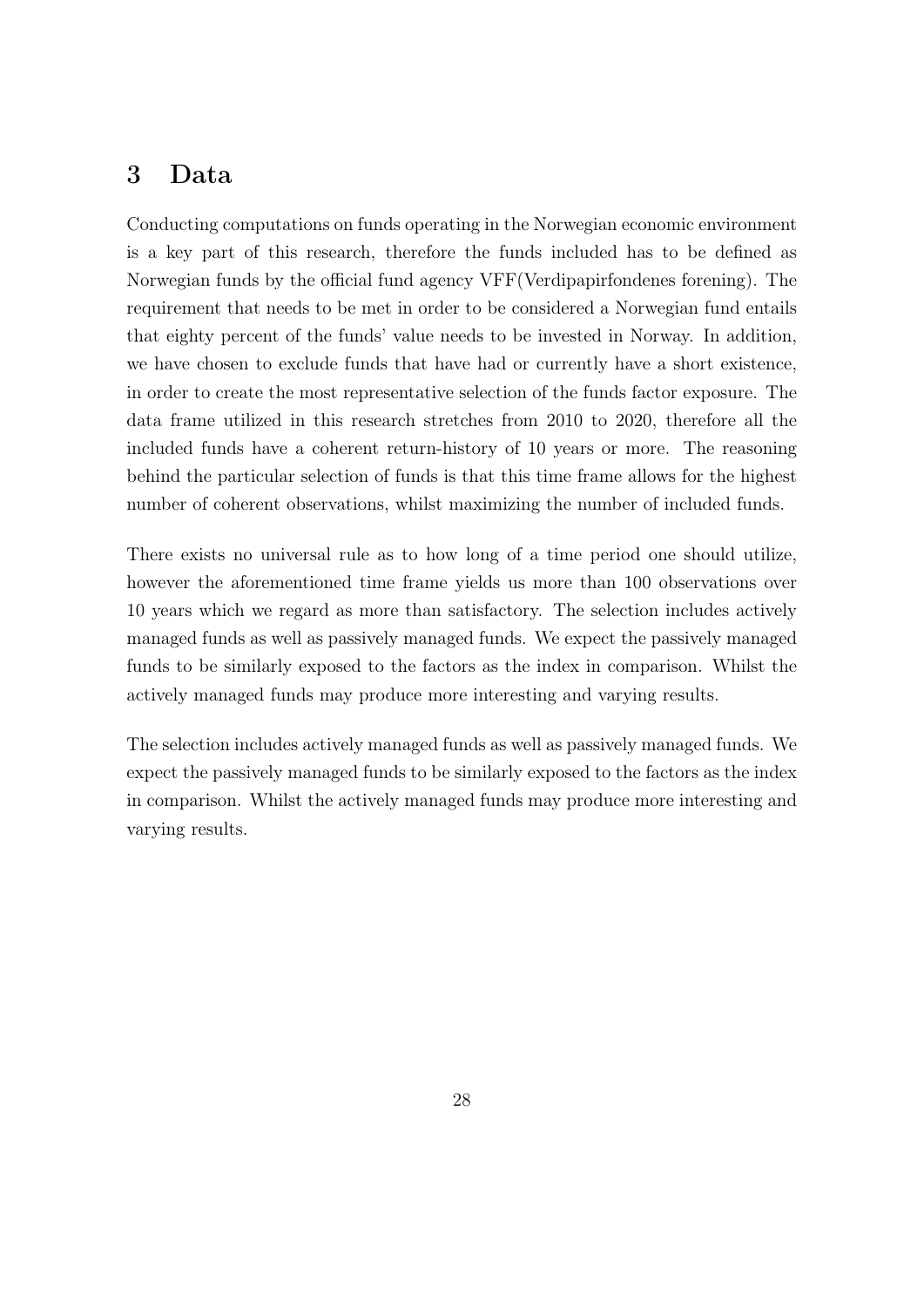## $3.1$ Fund information

| Table 1: Fund Information |  |  |  |  |
|---------------------------|--|--|--|--|
|---------------------------|--|--|--|--|

|                | Funds                                | Purchase fee | Sales fee         | Management fee | capital  | type         | Stock size |
|----------------|--------------------------------------|--------------|-------------------|----------------|----------|--------------|------------|
| $\mathbf{1}$   | Alfred Berg Aktiv                    | 0.00         | $\overline{0.00}$ | 1.50           | 2991.63  | <b>Mixed</b> | Medium     |
| $\overline{2}$ | Alfred Berg Gambak                   | 0.00         | 0.00              | 2.00           | 9623.74  | Mixed        | Medium     |
| 3              | Alfred Berg Humanfond                | 0.00         | 0.00              | $1.20\,$       | 171.64   | Mixed        | Medium     |
| 4              | Alfred Berg Indeks I                 | 0.00         | 0.00              | 0.08           | 2564.45  | Growth       | Medium     |
| 5              | Alfred Berg Norge C                  | 0.00         | 0.00              | 1.20           | 2303.22  | Mixed        | Medium     |
| $\,6$          | C WorldWide Norge                    | 3.00         | 1.00              | 1.30           | 405.28   | Growth       | Medium     |
| 7              | Danske Invest Norge Aksj. Inst 2     | 0.20         | 0.20              | 0.90           | 10202.39 | Mixed        | Medium     |
| 8              | Danske Invest Norge I                | 2.00         | 0.30              | 1.50           | 598.87   | Mixed        | Medium     |
| 9              | Danske Invest Norge II               | 1.50         | 0.30              | 1.25           | 1561.66  | Mixed        | Medium     |
| 10             | Danske Invest Norge Vekst            | $2.00\,$     | 0.30              | 1.75           | 2886.13  | Growth       | Medium     |
| 11             | Delphi Norge                         | 0.20         | 0.20              | 2.00           | 1624.59  | Mixed        | Medium     |
| 12             | DNB Norge D                          | 0.00         | 0.00              | 0.73           | 185.59   | Growth       | Medium     |
| 13             | ${\rm DNB}$ Norge Selektiv ${\rm E}$ | 0.00         | 0.00              | 0.80           | 3873.30  | Growth       | Medium     |
| 14             | DNB SMB A                            | 0.00         | 0.00              | 1.21           | 2489.42  | Growth       | Small      |
| 15             | Eika Norge                           | 2.00         | 0.50              | 1.50           | 2367.01  | Mixed        | Medium     |
| 16             | Fondsfinans Norge                    | 3.00         | 0.30              | 1.00           | 1223.30  | Mixed        | Medium     |
| 17             | Handelsbanken Norge                  | 0.00         | 0.00              | 1.50           | 1892.42  | Mixed        | Medium     |
| 18             | Holberg Norge A                      | 0.00         | 0.00              | 1.50           | 1512.48  | Mixed        | Small      |
| 19             | KLP AksjeNorge Indeks                | 0.00         | 0.00              | 0.10           | 15663.50 | Growth       | Medium     |
| 20             | KLP AksjeNorge Indeks II             | 0.00         | 0.00              | 0.18           | 3883.79  | Mixed        | Medium     |
| 21             | Nordea Avkastning                    | 0.00         | 0.00              | 1.50           | 4346.71  | Mixed        | Medium     |
| 22             | Nordea Kapital                       | 0.05         | 0.05              | 1.00           | 5217.36  | Mixed        | Medium     |
| 23             | Nordea Norge Verdi                   | 0.00         | 0.00              | 1.50           | 4773.44  | Value        | Small      |
| 24             | Pareto Aksje Norge A                 | 1.00         | 0.50              | 1.50           | 990.70   | Value        | Medium     |
| 25             | Pareto Aksje Norge B                 | 1.00         | 0.50              | 2.00           | 646.23   | Value        | Medium     |
| 26             | Pareto Aksje Norge I                 | 1.00         | 0.50              | 0.50           | 3546.60  | Value        | Medium     |
| 27             | PLUSS Aksje                          | 0.50         | 0.50              | 1.00           | 150.76   | Mixed        | Medium     |
| 28             | PLUSS Markedsverdi                   | 0.50         | 0.50              | 0.90           | 155.99   | Mixed        | Medium     |
| 29             | Storebrand Aksje Innland             | 0.30         | 0.30              | 0.60           | 1968.25  | Mixed        | Medium     |
| 30             | Storebrand Norge                     | 0.20         | 0.20              | 1.50           | 583.42   | Mixed        | Medium     |
| 31             | Storebrand Norge I                   | 0.20         | 0.20              | 0.28           | 10784.78 | Mixed        | Medium     |
| 32             | Storebrand Vekst                     | 0.20         | 0.20              | 2.00           | 890.44   | Growth       | Medium     |
| 33             | Storebrand Verdi A                   | 0.00         | 0.00              | 2.00           | 679.44   | Mixed        | Medium     |
| $34\,$         | XACT OBX                             | 0.00         | 0.00              | 0.30           | 831.56   | Growth       | Large      |

 $\frac{1}{Source: \;<sup>2</sup> Morningstar.no(26.04.21)$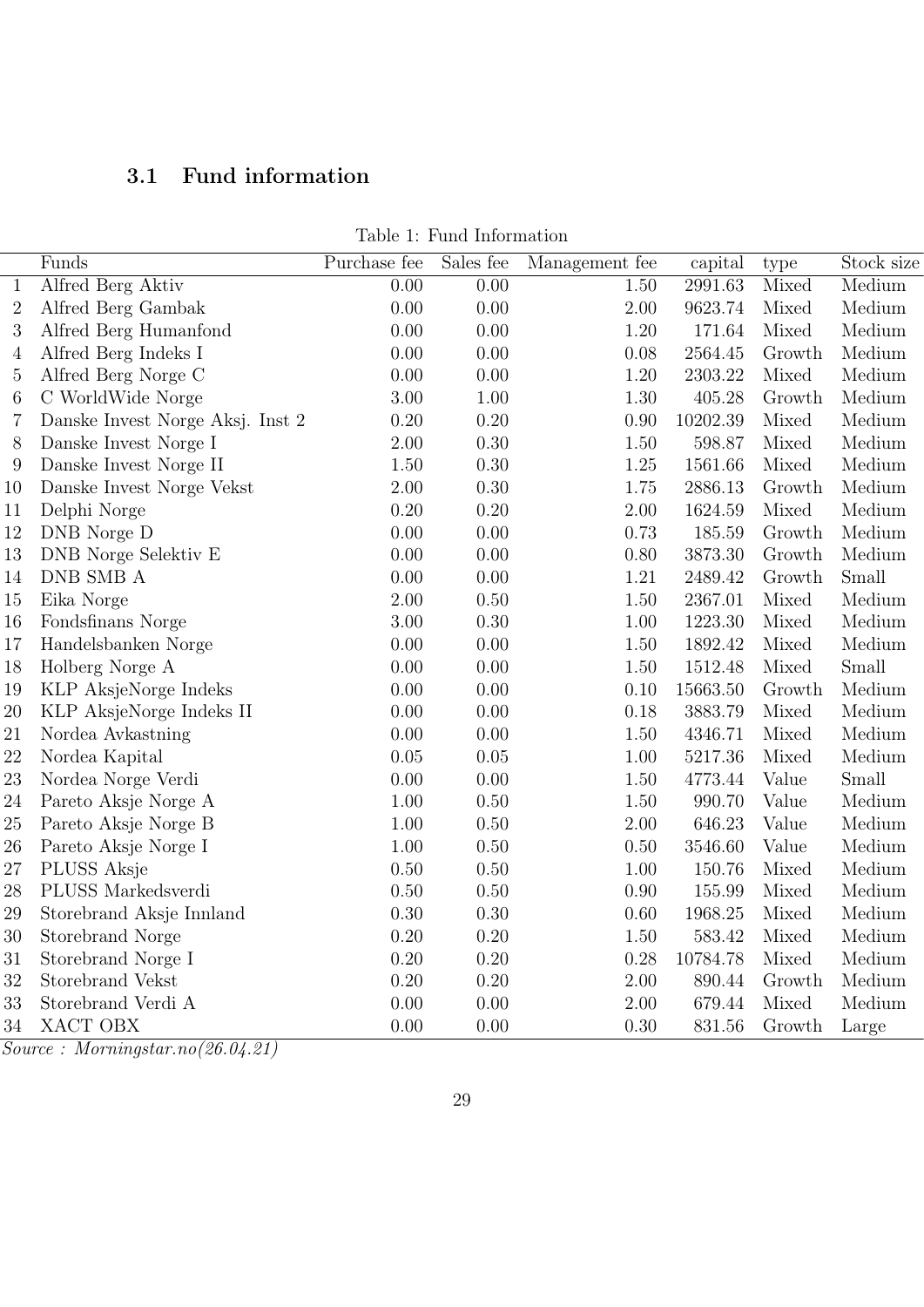In order to make sense of the table above we will elaborate on some of the values so that they will be easily understandable even if some of the values are fairly selfexplanatory in nature.

The purchase fee shown represents the percentage amount of the investment which can be charged by the funds when investors buy shares. Such a fee is used to alleviate some of the costs associated with selling the shares. Commonly, this type of fee is mostly seen within funds that have inherently high transaction costs, and there are several funds with little to no purchase fee as can be seen in the table above. The implementation of a fee like this ensures that the investment of other fund investors are not diminished by the high transaction costs that occur on every purchase. (SEC, 2021) Next up comes the sales fee. As the name implies it is a fee that is paid as an investor seeks to exit his/her investment in the fund. This fee is dependent on the returns yielded by having invested in the fund and is also given as a percentage value. $(SEC, 2021)$ 

One of the primary aspects that an investor is concerned with when selecting a mutual fund is the annual management fee. The management fee is presented as a percentage, and details how much is paid to the fund managers for managing-, operatingand administrative expenses. Depending on the magnitude of the management fee, it can have significant consequences for an investors final return on his/hers investment. $(SEC, 2021)$ 

In the above table we included the popular Morningstar investment style box categories, in which a mutual fund is classified in a simple matrix based on the type and size of its underlying assets. Management capital refers to the sum total assets handled by a specific mutual fund. Whilst 'stock type' is a classification attributed to a mutual fund in order to categorize the assets in which it is invested in. 'Value' indicates that the fund is heavily invested in value stocks, whilst 'Growth' indicates that the fund is concerned with assets that are considered to be growth stocks. The classification 'Mixed' naturally indicates a mix of the two aforementioned classifications (Morningstar,  $2021$ ).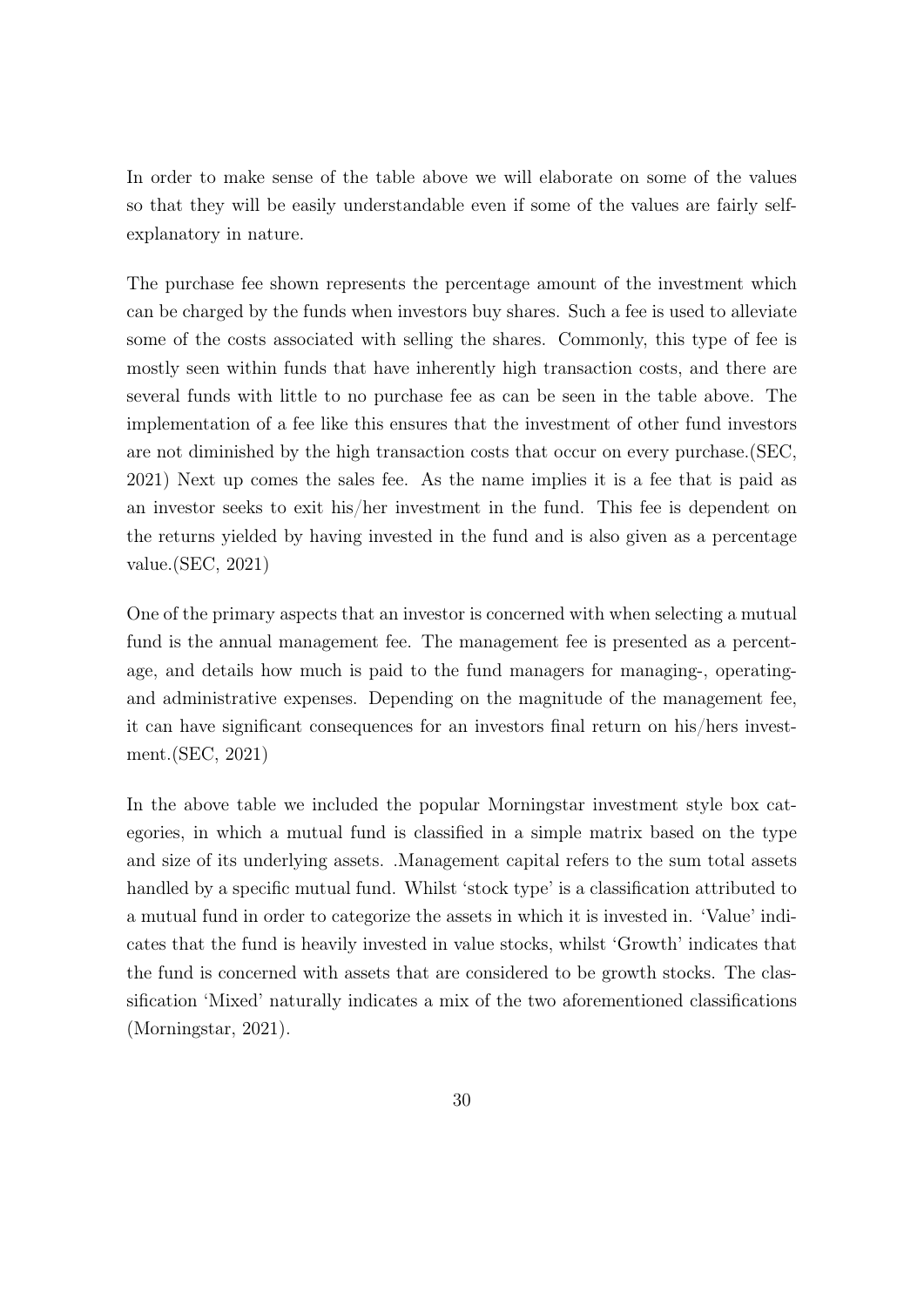## 3.2 Returns data

In order to gather the data needed to calculate the monthly returns for the funds included in our selection, we utilized historical price data derived from TITLON, a widely recognized financial data tool for use by academic institutions in Norway. The database registers daily price data entries for all mutual funds in Norway, which we downloaded and cleaned through excel. We proceeded to compute monthly returns from the daily data in order to eliminate high daily fluctuations, and to be more precisely in line with the data for factor premiums, which are also computed on a monthly basis.

The historical prices utilized as the fundament for calculating returns are adjusted, which implies that any dividends are calculated into the price, which in turn does a better job at evaluating fund performance over the long term.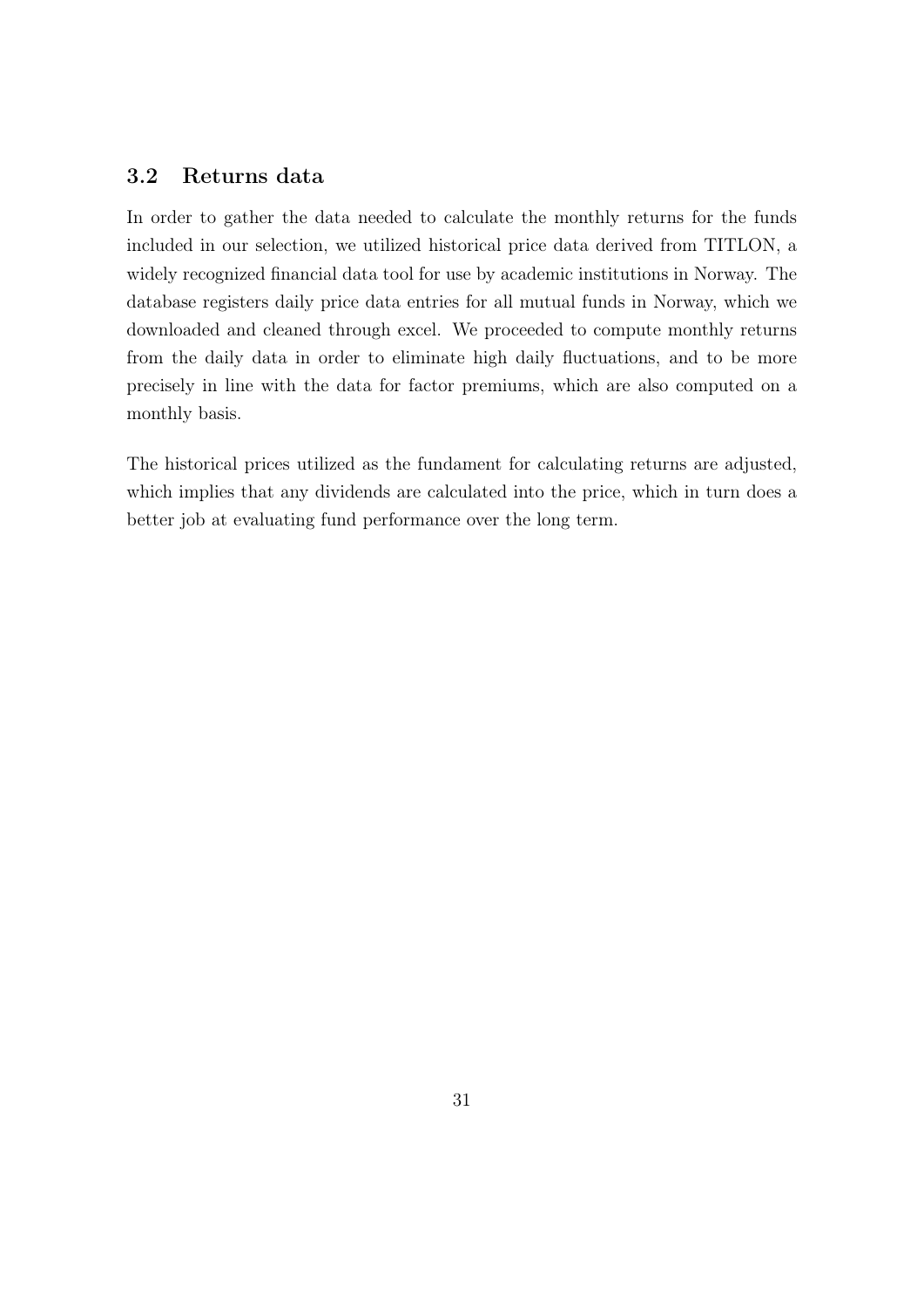## $3.3\,$ Descriptive statistics

| Funds                            | $10yr$ -return | ST.Dev | Min       | Max    | Sharpe | IR        |
|----------------------------------|----------------|--------|-----------|--------|--------|-----------|
| Alfred Berg Aktiv                | 0.910          | 4.079  | $-12.739$ | 11.762 | 0.212  | 0.264     |
| Alfred Berg Gambak               | 1.043          | 4.028  | $-12.680$ | 10.763 | 0.247  | 0.421     |
| Alfred Berg Humanfond            | 0.851          | 3.883  | $-11.354$ | 10.573 | 0.206  | 0.167     |
| Alfred Berg Indeks I             | 0.793          | 3.841  | $-9.979$  | 10.899 | 0.192  | 0.011     |
| Alfred Berg Norge C              | 0.892          | 3.900  | $-10.977$ | 11.297 | 0.215  | 0.295     |
| C WorldWide Norge                | 0.756          | 4.157  | $-10.955$ | 11.605 | 0.172  | $-0.114$  |
| Danske Invest Norge Aksj. Inst 2 | 0.852          | 3.943  | $-11.499$ | 11.525 | 0.203  | 0.187     |
| Danske Invest Norge I            | 0.767          | 3.956  | $-11.653$ | 11.576 | 0.181  | $-0.077$  |
| Danske Invest Norge II           | 0.826          | 3.949  | $-11.520$ | 11.581 | 0.197  | 0.106     |
| Danske Invest Norge Vekst        | 1.008          | 4.155  | $-9.947$  | 14.380 | 0.232  | 0.427     |
| Delphi Norge                     | 0.873          | 4.344  | $-11.836$ | 11.548 | 0.193  | 0.144     |
| DNB Norge D                      | 0.696          | 4.023  | $-10.042$ | 11.195 | 0.161  | $-0.323$  |
| DNB Norge Selektiv E             | 0.812          | 4.338  | $-10.622$ | 13.875 | 0.179  | 0.056     |
| DNB SMB A                        | 0.677          | 5.102  | $-13.207$ | 15.532 | 0.133  | $-0.121$  |
| Eika Norge                       | 0.597          | 4.139  | $-11.904$ | 10.226 | 0.134  | $-0.433$  |
| Fondsfinans Norge                | 0.835          | 4.654  | $-11.723$ | 12.738 | 0.175  | 0.075     |
| Handelsbanken Norge              | 0.890          | 4.229  | $-11.688$ | 12.035 | 0.201  | 0.183     |
| Holberg Norge A                  | 0.625          | 4.139  | $-11.789$ | 10.550 | 0.141  | $-0.271$  |
| KLP AksjeNorge Indeks            | 0.787          | 3.856  | $-10.086$ | 10.934 | 0.190  | $-0.043$  |
| KLP AksjeNorge Indeks II         | 0.782          | 3.844  | $-9.990$  | 10.849 | 0.189  | $-0.091$  |
| Nordea Avkastning                | 0.852          | 4.168  | $-10.832$ | 11.581 | 0.195  | 0.176     |
| Nordea Kapital                   | 0.850          | 4.087  | $-10.358$ | 11.616 | 0.197  | 0.185     |
| Nordea Norge Verdi               | 0.899          | 3.548  | $-9.270$  | 11.257 | 0.197  | 0.185     |
| Pareto Aksje Norge A             | 0.563          | 3.855  | $-11.425$ | 14.008 | 0.235  | 0.204     |
| Pareto Aksje Norge B             | 0.565          | 4.021  | $-11.592$ | 13.993 | 0.129  | $-0.383$  |
| Pareto Aksje Norge I             | 0.688          | 4.028  | $-11.465$ | 14.160 | 0.159  | $-0.176$  |
| PLUSS Aksje                      | 0.750          | 3.900  | $-10.461$ | 11.203 | 0.179  | $-0.125$  |
| PLUSS Markedsverdi               | 0.778          | 3.988  | $-10.642$ | 12.523 | 0.183  | $-0.050$  |
| Storebrand Aksje Innland         | 0.819          | 3.774  | $-10.059$ | 11.149 | 0.202  | $0.177\,$ |
| Storebrand Norge                 | 0.829          | 4.039  | $-11.389$ | 11.370 | 0.194  | 0.097     |
| Storebrand Norge I               | 0.834          | 3.821  | $-10.045$ | 11.693 | 0.204  | 0.195     |
| Storebrand Vekst                 | 1.088          | 4.611  | $-10.648$ | 12.937 | 0.231  | 0.327     |
| Storebrand Verdi A               | 0.678          | 3.798  | $-10.598$ | 11.187 | 0.164  | $-0.382$  |
| XACT OBX                         | 0.761          | 3.979  | $-10.078$ | 10.703 | 0.179  | $-1.029$  |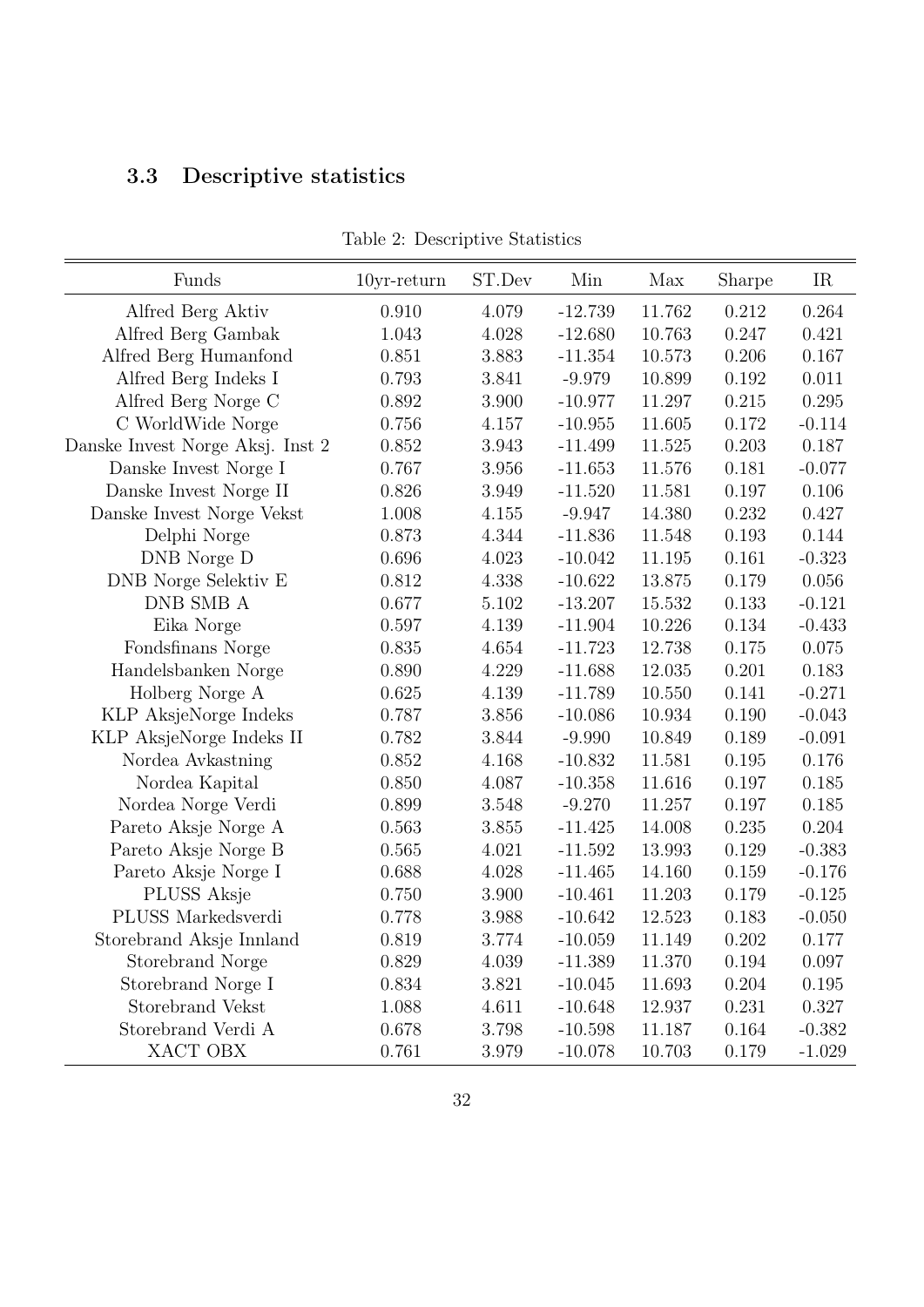Prior to commencing our empirical analysis we wanted to create an overview of the descriptive statistics related to each fund included in our research. All data presented in the table is based on monthly data, while the Sharpe is based on  $\mathcal{O}$  degraands (2021) risk-free rate as mentioned in subsection 3.4, and the IR is based on the OBX as a benchmark. The data includes monthly mean-returns, the standard deviation of said monthly means, as well as the minimum and maximum returns of that same period of 10-years. By analyzing 10-years of data we ensure that all funds have an equal amount of observations, at the same time as we leave out market anomalies such as the 2008-recession. This leaves us with data representative of a relatively consistent growth period which allows us to focus on how the funds perform relative to each other in a modern environment without being influenced by different starting points for the funds and major market anomalies.

To give a brief introduction to how the numbers in the table above are to be interpreted we will provide some examples of the extremes related to each type of value:

The fund with the highest related mean return is Storebrand Vekst with a value of 1.08%, meanwhile we find Pareto Aksje Norge A at the other side of the spectrum with a related mean return of  $0.563\%$ .

When examining the column displaying the Standard deviation of the monthly means, we find that the largest value belongs to DNB SMB A which has a standard deviation of 5.1%. Meanwhile, the lowest standard deviation belongs to Nordea Norge Verdi which has a more modest value of  $3.54\%$ .

Seeing as the minimum and maximum columns are two sides of the same coin it only makes sense to take a look at both in relation to each other. The highest maximum return belongs to DNB SMB A. This would ordinarily be considered good, but as we can see from the table above it is also the fund with both the highest standard deviation as well as the lowest minimum value. This context taken into consideration along with the funds' related low Sharpe ratio, indicates that the fund is exposed to high risk, while not necessarily yielding a corresponding level of returns.

Lastly the remaining two columns display estimations of the Sharpe ratio and Information Ratio which are elaborated upon in subsection 2.7.2 and 2.7.3 respectively.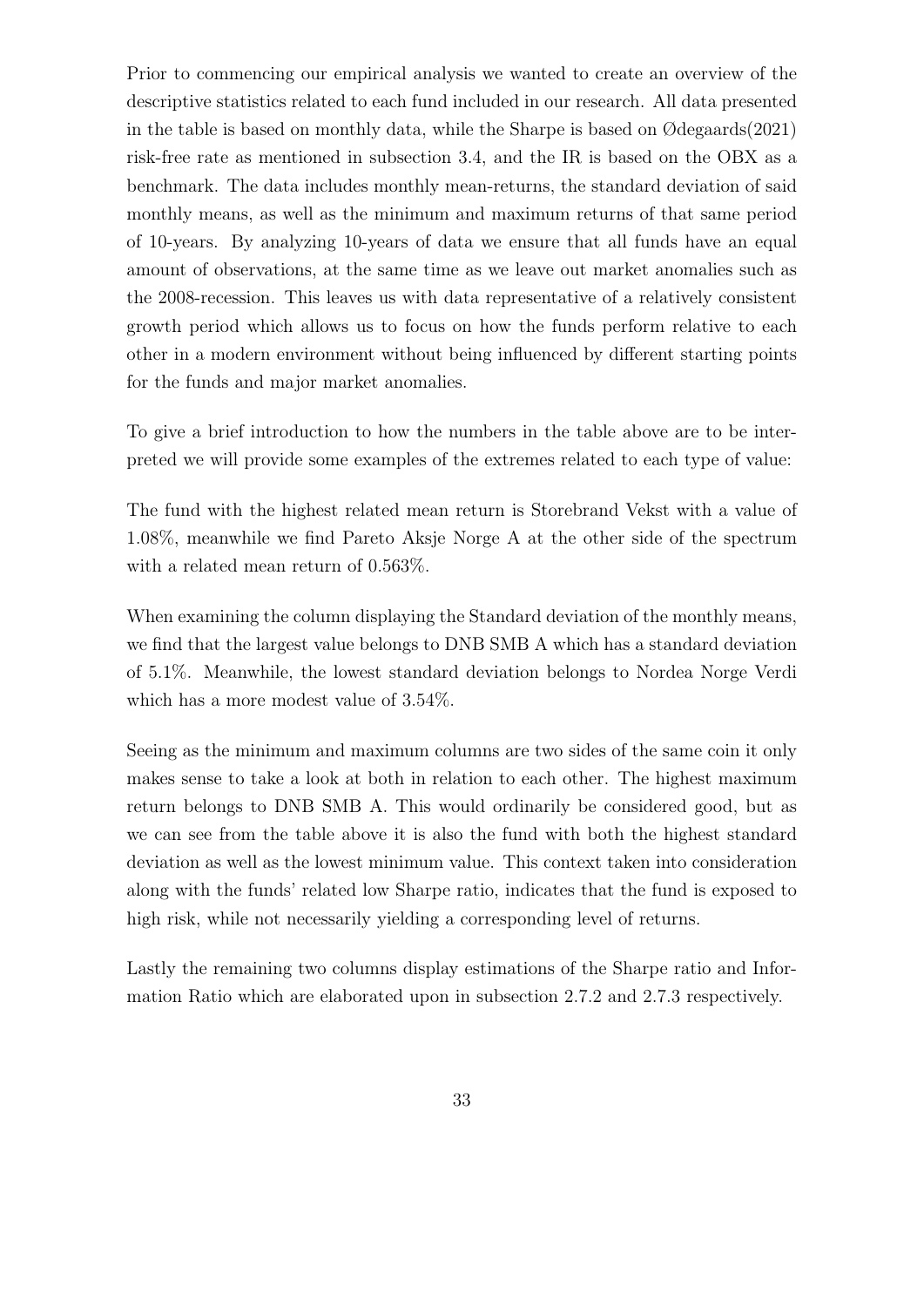## 3.4 Risk-free rate

There were several approaches available to us in terms of collecting the risk-free rate for use in our analysis. However, seeing as the systematic-risk factors used in our analysis were produced by  $\mathcal{O}$ degaard $(2021)$  specifically with the Norwegian stock market in mind, we deemed it appropriate to employ his iteration of the risk-free rate as well. His iteration specifically calculates the risk-free rate with the help of government bonds and NIBOR.

In order to properly match the periodicity of our collected data, we of course use the monthly risk-free rate in all computations shown previously, as well as all computations going forward.

## 3.5 Factor data

We have fetched the monthly returns computed for the factor-portfolios regarding  $size(SMB)$ , book/price (HML) from AQR, a global investment firm who produces and distributes the aforementioned data for several countries in Scandinavia. In addition, we have fetched data regarding the momentum (PR1YR) and liquidity (LIQ) factors from the website of professor Bernt Arne Ødegaard. The factor data is computed as described in the theory part of this thesis.

## 3.6 Market-data

Seeing as the funds included in the selection are composed of at least 80% Norwegian stocks, the main Norwegian index OBX is utilized as the market-portfolio. OBX is an index constructed of the 25 most actively traded stocks at Oslo børs, the stocks included in the index are revised semiannually.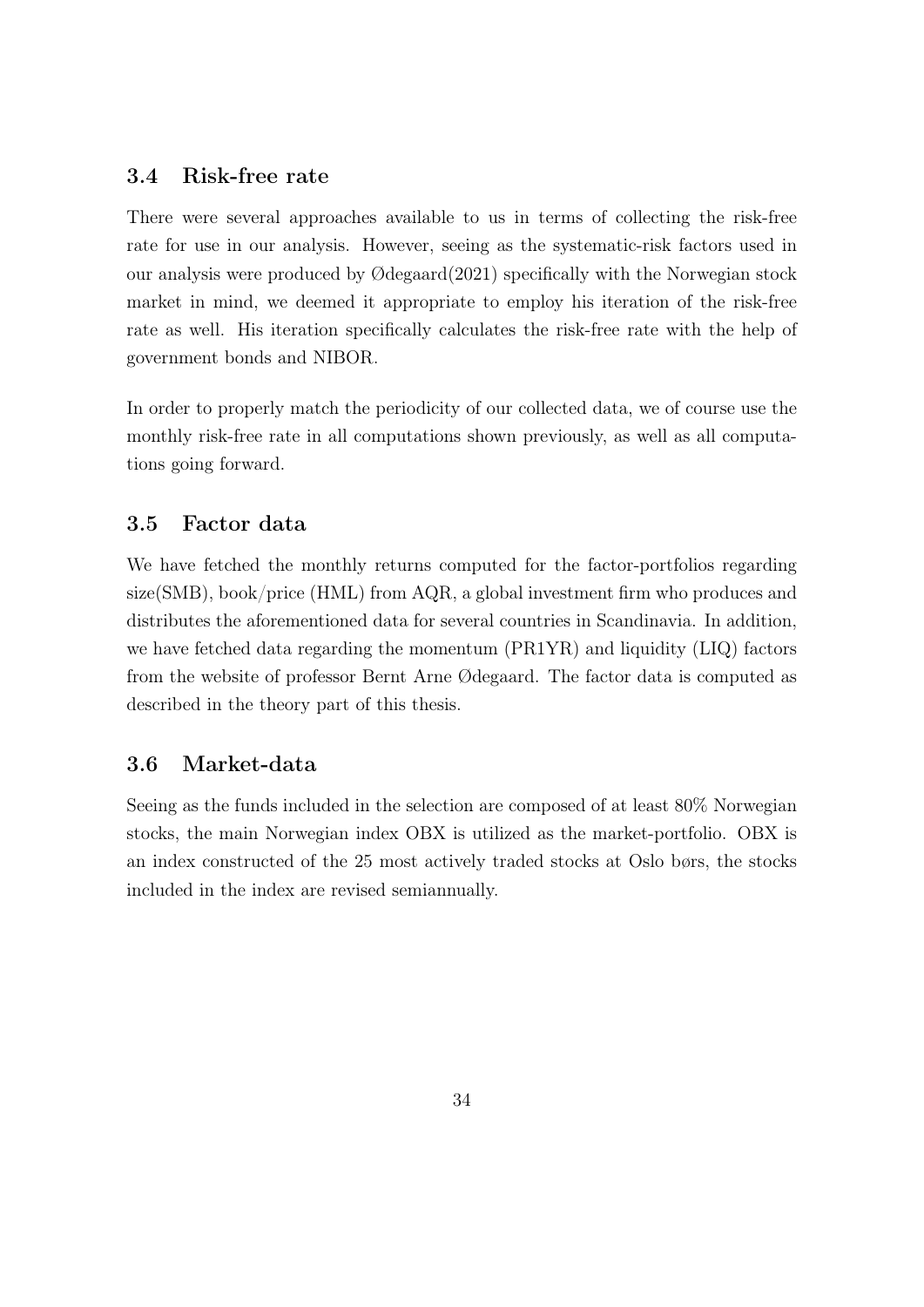## $\overline{4}$ Methodology

The methodology chapter serves the purpose of fleshing out the methodological approach and the research methods that are utilized in this thesis in order to properly answer the problem statement.

## 4.1 Research design

This piece of research consists of a qualitative analysis of the Norwegian mutualfund market. The thesis can be classified as positivistic in terms of methodological approach, seeing as the research is dependent on quantifiable observations that is later used in statistical analysis. Furthermore the study aims to test and evaluate existing theory in light of as recent data as possible. The study utilizes exclusively quantifiable data made available to the general public through different databases. By definition the study is based on secondary data, which contributes to the objectivity of the research by minimizing the possibility for human influence and thus reinforcing the positivistic approach of the research.

## $4.2$ Data collection

In this thesis, publicly available data on asset prices is utilized, as well as publicly available data for the different factor premiums. This enables a higher degree of reproducibility of the results and also allows the researcher to analyze a considerably larger pool of data without having to generate the entirety of the data first-hand.

## 4.3 Regression analysis

Regression analysis is a popular quantitative research method which is used to study and evaluate the relationship and interplay of one or more variables. Thus the primary statistical tool for analysis in this piece of research is linear regression. Linear regression models are used to test and evaluate the relationship between a set of variables. The coefficients derived from linear regression models for a particular variable determines how much the dependent variable increases or decreases as the independent variable is increased by one absolute unit. However this research will mostly feature multiple linear regression models, in which the previous remark is only true if all other independent variables remain unchanged.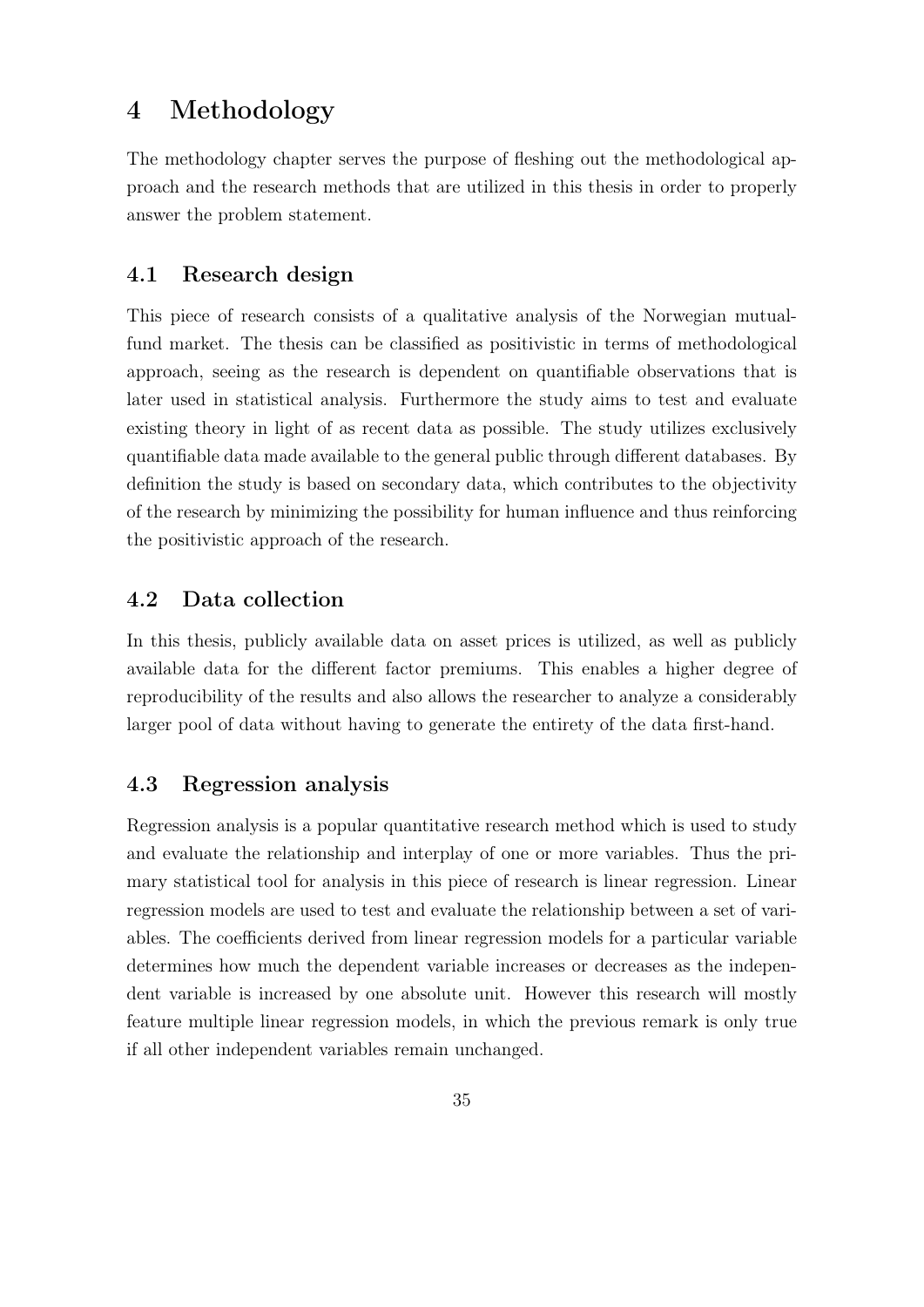#### 4.3.1 Simple linear regression

The simple linear regression model explains the relationship between the dependent variable and an independent variable through a mathematical expression for a straight line. In this primitive regression model the slope of the line illustrates how much the dependent variable y is changed when the researcher increases the independent variable  $x$  by one unit. This form of regression can be illustrated as such:

$$
y_i = \alpha + \beta x_i + \epsilon_i
$$

Where:

- $y_i$  = Dependent variable
- $x_i$  = Independent variable
- $\beta$  = Coefficient of the independent variable
- $\bullet \ \alpha = \text{Intercept}$
- $\epsilon_i =$  Error term / residuals

The parameters and are initially unknown and are thus estimated values in the regression model. In order to find the regression expression that explains the covariation best, the researcher can utilize the method called Ordinary Least Squares (OLS). In OLS the unknown parameters are estimated by the principle of least squares, where the sum of the squares of the differences between the dependent variable and those computed by the linear function of the independent variables are minimized. In essence, minimizing the difference makes the regression model fit the dataset better. OLS can be illustrated as such:

$$
OLS = \sum_{i=1}^{N} (y_i - \hat{\alpha} - \hat{\beta}x_i)^2
$$

The method of OLS results in selecting the model which minimises the sum of squared residuals.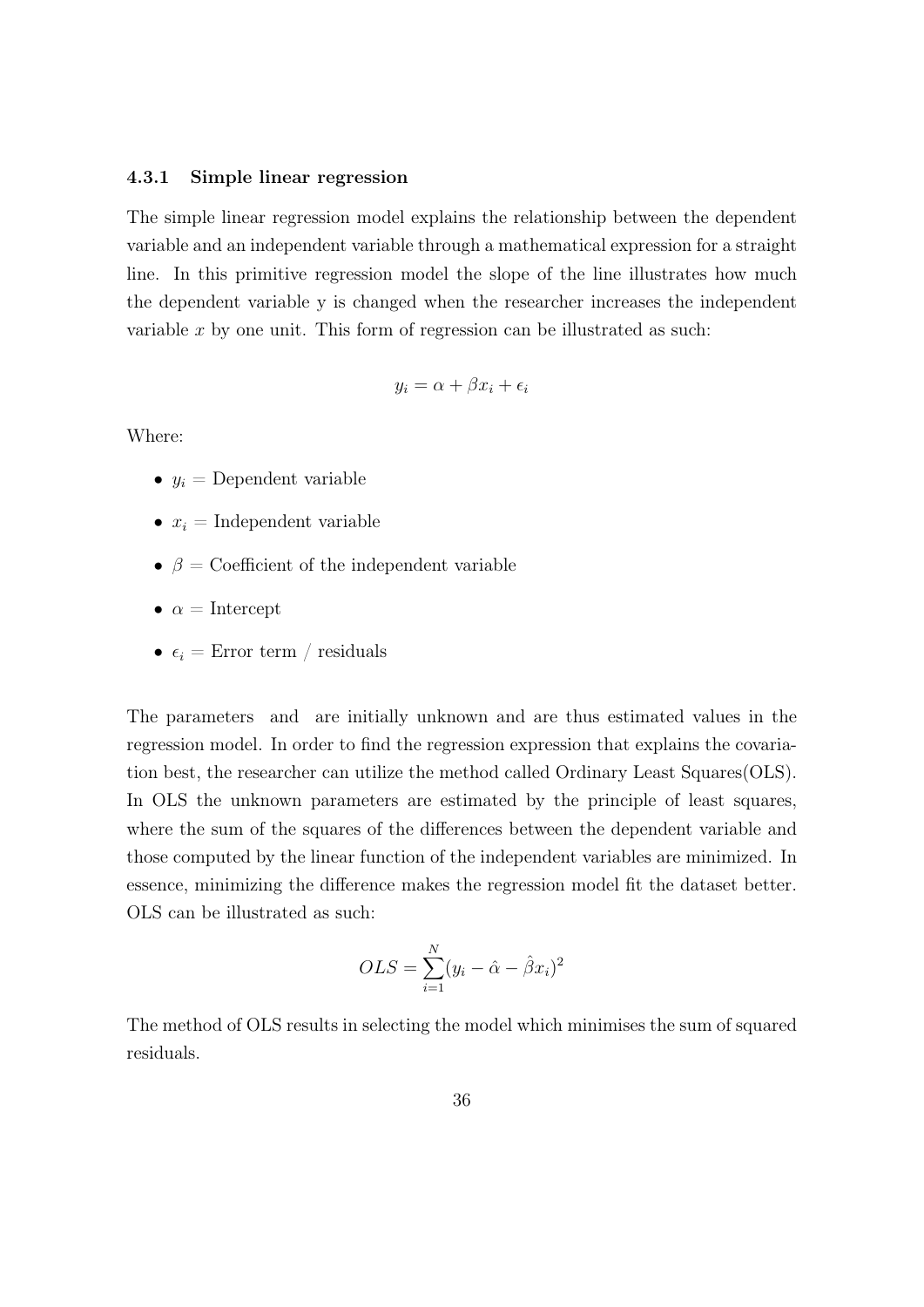#### Multiple linear regression  $4.3.2$

Computations with Multi-Factor-models implies the inclusion of more than one independent variable. Thus multiple linear regression is required in this piece of research in order to assess and evaluate the different models and their included factors' influence on asset returns. Multiple linear regression can be expressed as such:

$$
y_t = \alpha + \beta_1 x_{1t} + \beta_2 x_{2t} + \beta_3 x_{3t} + \dots + \beta_n x_m + \epsilon_t
$$

In which the variables  $x_{1t}, x_{2t}, x_{3t}, \ldots, x_{nt}$  are the different independent variables or factors that are computed to influence the dependent variable or asset returns as is the case with this piece of research. For the multiple linear regression models, the -coefficients constitute the independent variables' multiplicators. Thus the basic principle for the multiple linear regression model is similar to that of the simple linear regression, however one must alter the interpretation slightly. Therefore the computed coefficients only imply the change yielded by a one unit increase given that all other independent variables remain unchanged.

### 4.3.3 T-test

An important tool in interpreting and analysing regression results is the t-test. It allows the researcher to evaluate the statistical significance of the coefficients in a regression model. For any number of observations of the independent variable, one can articulate the t-test as such:

$$
t = \frac{\frac{\bar{x} - \mu}{S}}{\sqrt{N}}
$$

In the above expression, is equal to the mean of the population,  $\bar{x}$  is equal to the mean of the selection and S is equal to the estimated standard deviation of the population. For this piece of research we will utilize t-tests for two primary objectives:

- 1. Test how different the factor-coefficients are from zero.
- 2. Test how different the market-beta is from one.

By conducting our regressions in R-studio we output the t-statistic for every coefficient, with predetermined significance levels and illustrative symbols:  $0.1\%$  (\*\*\*),  $1\%$  $(**)$ , 5%  $(*)$ , 10%  $(*)$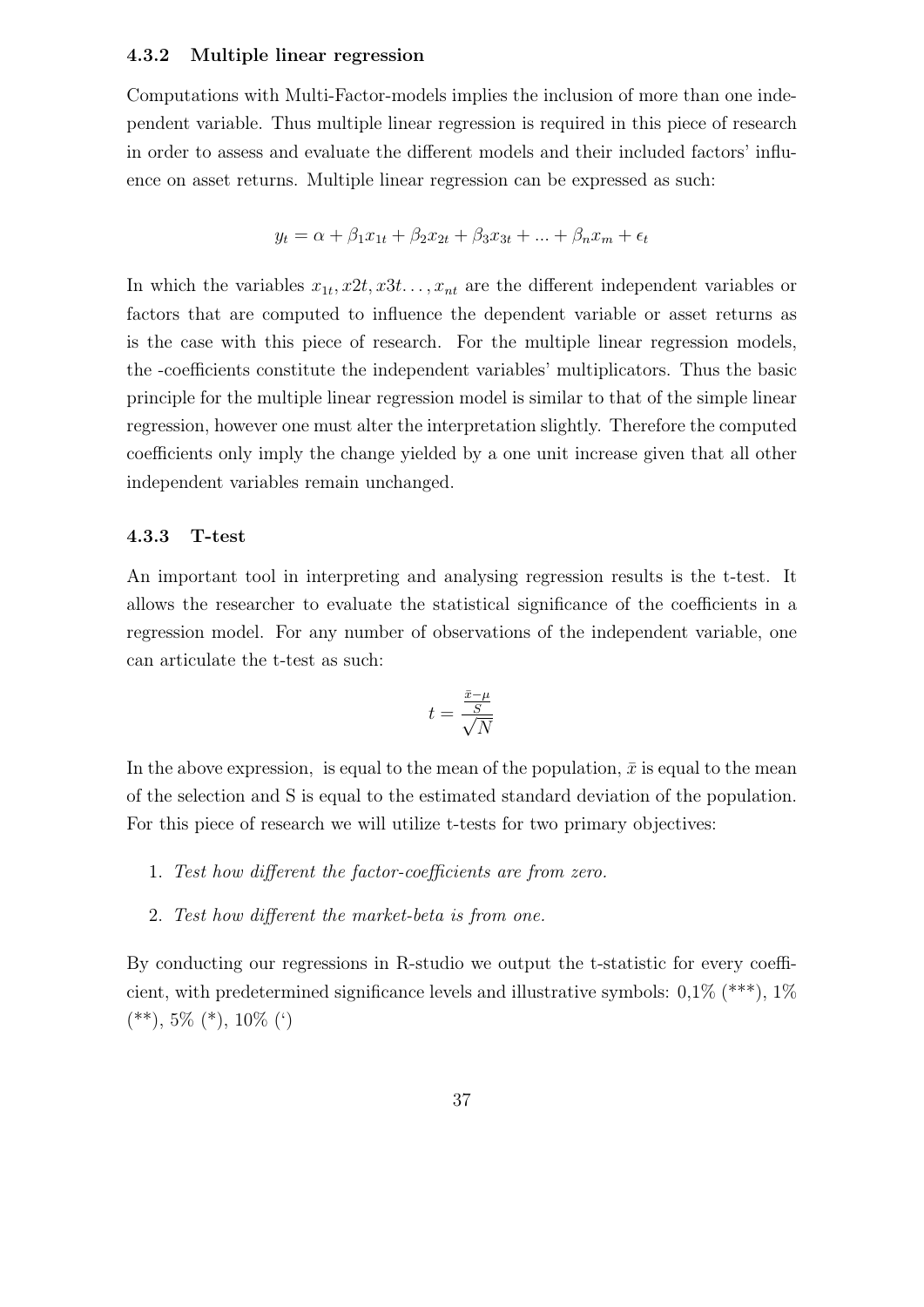#### 4.3.4 The models' explanatory power

A key metric in regression models is the adjusted r-squared value. It enables the researcher to determine how much of the datasets variation the model is able to explain. In other words it is a metric that gauges how well the model fits the dataset, and it is preferable that the  $R^2$ -value corresponding to the regression model is as high as possible.

The explanatory power of a regression model can be explained mathematically as such:

$$
R^2 = 1 - \frac{SS_{RES}}{SS_{TOT}}
$$

Where:

- $SS_{RES}$  = The residual sum of squares / the sum of squared residuals
- $SS_{TOT}$  = The total sum of squares

Given this expression it is clear that the better the regression fits the data, the closer the  $R^2$  - value will be to one.

### 4.3.5 **Breusch-Godfrey test**

When performing regression analyses on data over a given period of time there exists a reasonable concern that the data used is dependent on its previous values. Should this be the case, it would indicate that the data observed is in fact not random and we would have a serial correlation approaching a value of one. Since serial correlated data is dependent on past data, this would indicate that a previous overestimate of returns would have an effect on future data. Thus, serial correlation would lead to inaccuracies and could in the worst case scenario leave the resulting data rendered useless. In order to test our data for serial correlation we decided to make use of the Breusch-Godfrey test.

One of the benefits of using this test in comparison to other tests also aimed at looking for serial correlation is its ability to look for serial correlation of a higher order. Since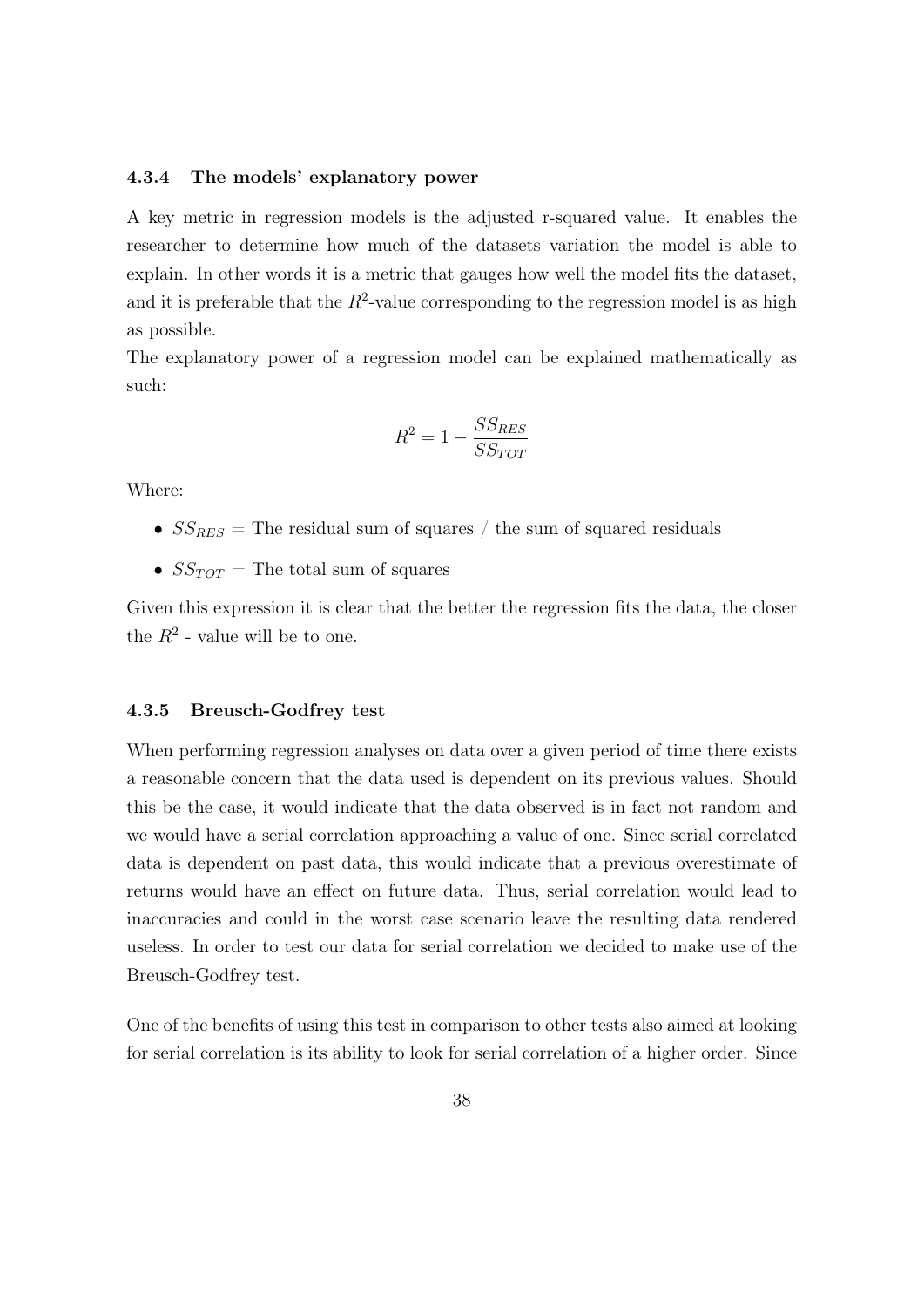our data is based on monthly returns and as such is to be classified as monthly data, we want to test for serial correlation of the 12th order.

If we use the linear model introduced in  $(4.3.2)$  as an example: We would assume that the associated correlated residuals could be expressed as such:

$$
u_t = \rho_1 u_{t-1} + \rho_2 u_{t-2} + \dots + \rho_p u_{t-p} + \epsilon_t
$$

With this in mind we can begin testing for serial correlation by performing a new regression of the model by fitting this auxiliary regression model:

$$
\hat{u}_t = \alpha_0 + \alpha_1 X_{t,1} + \alpha_2 X_{t,2} + \rho_1 \hat{u}_{t-1} + \rho_2 \hat{u}_{t-2} + \dots + \rho_p \hat{u}_{t-p} + \epsilon_t
$$

This model is based upon the null hypothesis:

$$
H_0: \{\rho_i = 0 \ for \ all \ i\}
$$

The p would as previously stated be 12 in our case due to our data being of monthly periodicity. This also influences our test statistic, which in this case would be defined as being as follows:

$$
LM = (T - p) * R^2 \sim \chi^2
$$

As you can see from the test statistics' expression it is indeed following a chi-squared distribution. As such, we are able to determine whether to discard or keep our null hypothesis based on if the test statistic exceeds the critical limits according to the chi-squared distribution. If we discard our null hypothesis we then assume our data to be affected by serial correlation.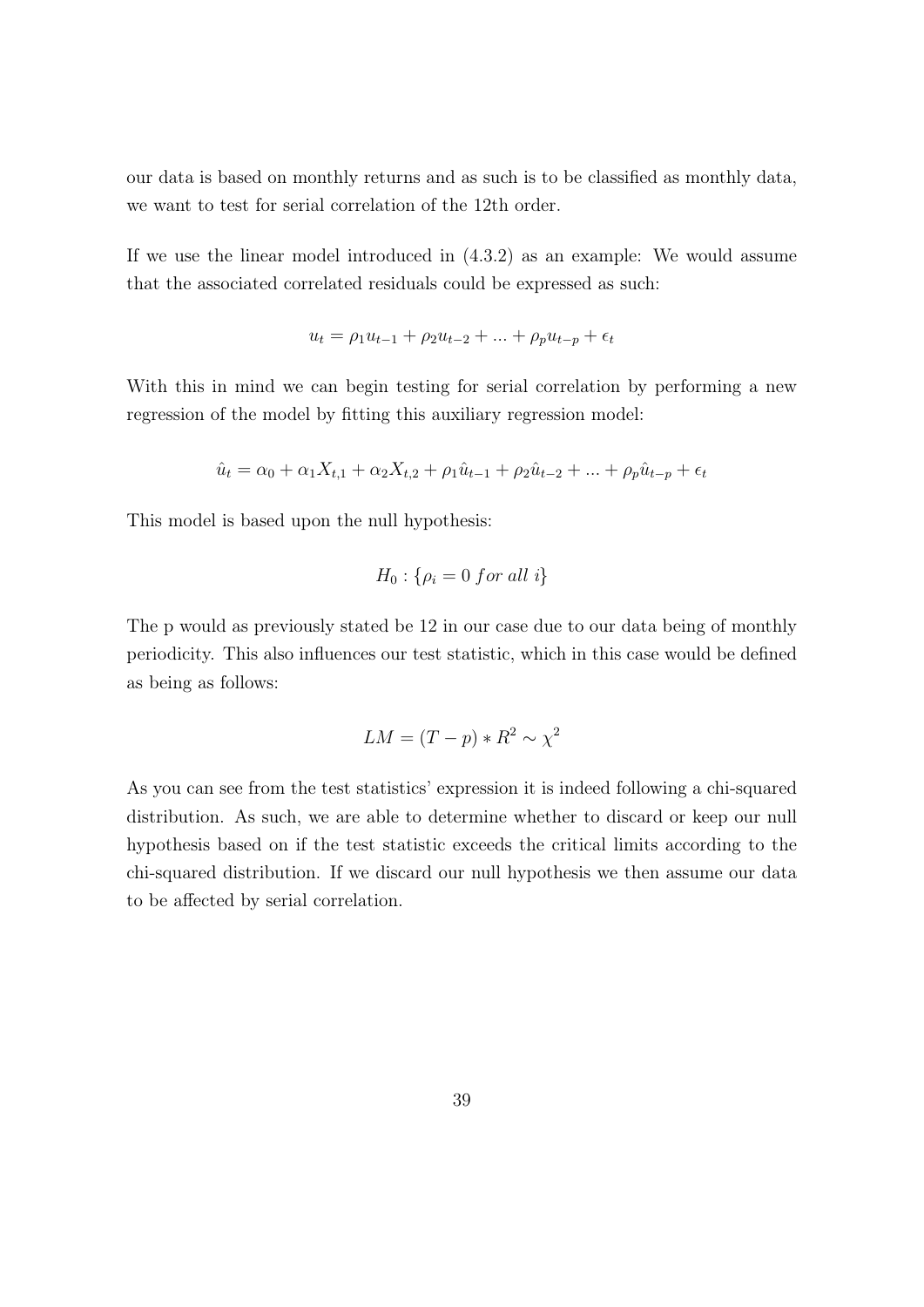#### **Variance Inflation Factor** 4.3.6

Since we are using several explanatory variables in our analyses we might be exposed to what is known as multicollinearity. Multicollinearity is a phenomenon which occurs when some of the explanatory variables used in a regression model can be explained by the variation of the other variables used in the same model. As is stated by Salméron et al. (2018), a high collinearity in multiple linear regression models would imply that the resulting analysis conclusions would lack accuracy due to high variance among the estimators. In order to make sure that our models are not subject to multicollinearity we chose to include a Variance Inflation Factor test (VIF-test) as was used by Salméron et. al $(2018)$ .

The VIF is given by the following expression:

$$
VIF(i) = \frac{var(\hat{\beta}_i)}{var(\hat{\beta}_i^o)} = \frac{1}{1 - R_i^2}
$$

In this expression the  $R^2$  is used to describe how well an explanatory variable is being explained by the remaining explanatory variables. As such, the better an explanatory variable is explained by the other explanatory variables, the higher the resulting  $R^2$ will be. Seeing as the  $R^2$  is in the denominator we see that an increase in  $R^2$  would result in a higher VIF, meaning that the higher VIF we get, the more evidence of multicollinearity there exists within our model.

Salméron et. al(2018) states that "commonly a VIF of 10 or even one as low as  $\lambda$ have been used as rules of thumbs to indicate excessive or serious collinearity" based on this we will determine that we have too high collinearity should our VIF exceed that of 4.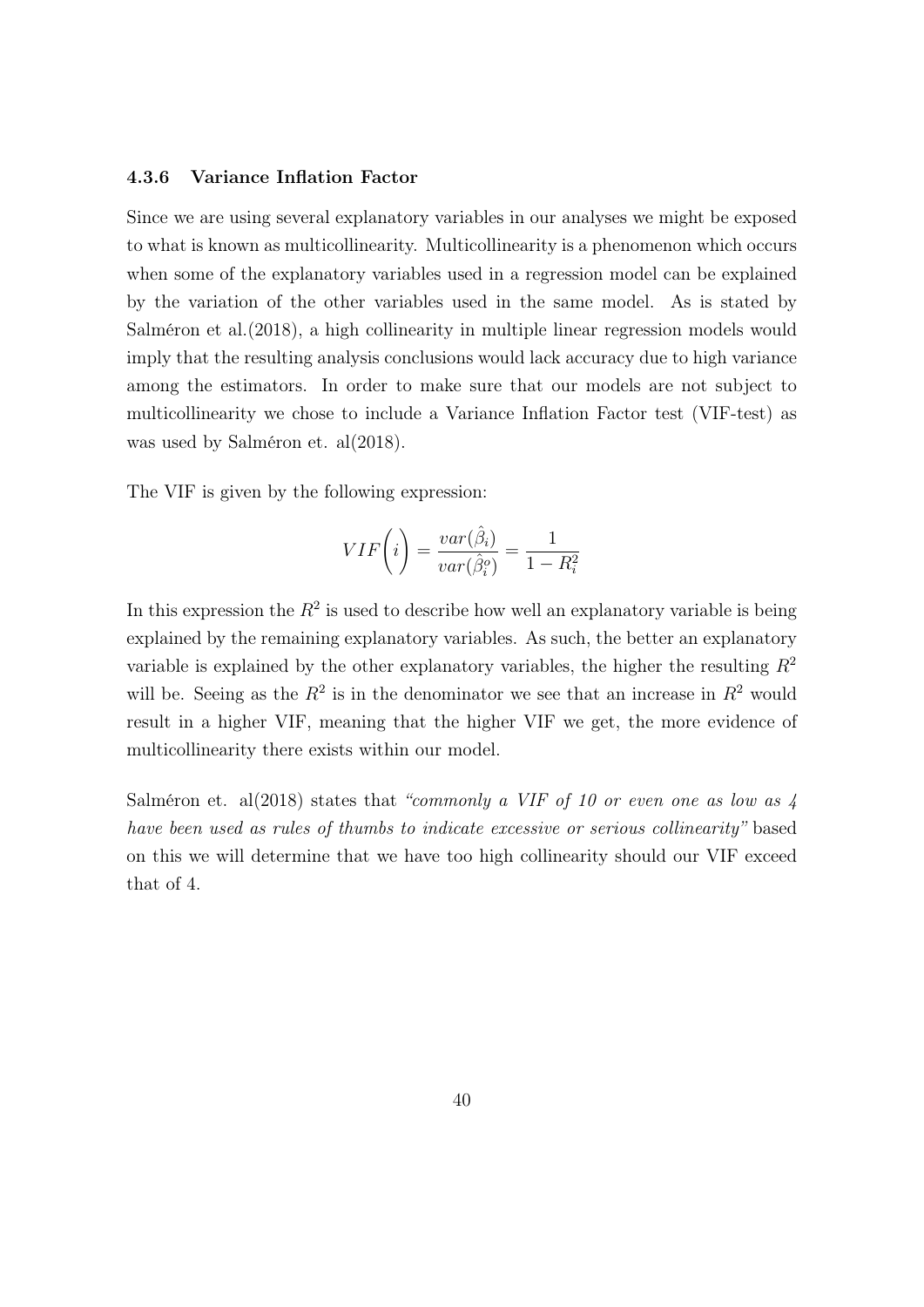## 4.4 Evaluating the study

## 4.4.1 Reliability

A key part in any piece of research is reliability. It is a broad term that involves assessing to what degree the data is reliable and also how dependable the handling of data has been. As previously stated this piece of research is largely based on secondary data derived from or generated by recognized and acclaimed authors and databases. We have utilized historical data on mutual funds derived from TITLON, a widely recognized financial data tool for use by academic institutions. It is a database often utilized as the basis for historical data on financials in Norway. Furthermore we derive market and factor data from professor Ødegaards own web page, which is the continuation of his work from 2008, which is widely regarded as the cornerstone of research on the subject of factor-investing in Norway.

Reliability is generally considered to be high with quantitative studies based on secondary data, however there is still the matter of how the data is handled and utilized by the researcher. Therefore it is important for the researcher to articulate and describe how the data is handled and how it is being utilized for computations, in order to maximize the reliability of the study. Providing thorough description of details and procedure also contributes greatly to the reproducibility of results. The data in our thesis is generally unaltered and computations with the data are specified, in an attempt to maximize reliability and reproducibility. Anyone with access to the aforementioned databases should be able to replicate the results of this piece of thesis.

## 4.4.2 Validity

Validity is another relevant concept in evaluating quantitative studies. The concept involves the extent to which a measurement or conclusion corresponds accurately with the real world. In our thesis we attempt to provide a holistic assessment of factor investing on Norwegian mutual funds, and our selection aims to redeem this as far as possible. It is important to note that the relevance and applicability of factorpremiums differ from country to country. We recognize that the selection represents a wide extent of Norwegian mutual funds, thus representing an adequate share of the compounded capital for this type of investment in Norway. With this as the basis, we would argue that the results of this study are sufficiently representative and relatively generalizable within the confines of the Norwegian economic environment.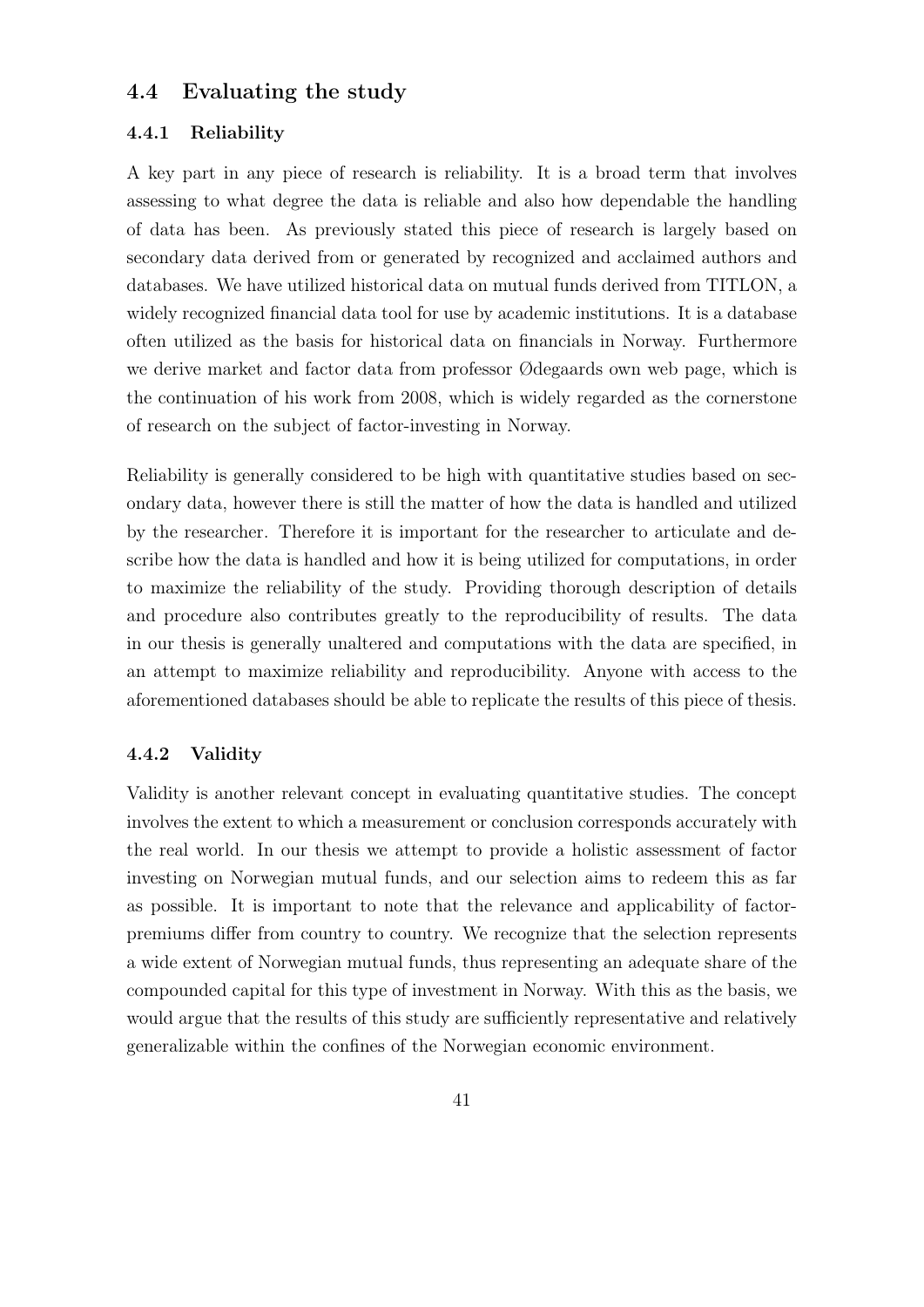## $\overline{5}$ Data analysis

In this chapter we will be conducting analyses of the data resulting from our regression models. We explicitly used R-software to aid us in performing our regression models on the collected data.

We conducted regressions based on three different models in our search for answers to the pre-established problem statement:

"Are factor models able to properly capture and explain asset returns in the Norwegian mutual fund market?"

The first model utilized was the well-known CAPM-model, followed by the Fama & French Three-factor model and Five-factor model. We will go a bit more into detail in terms of the factors involved in each of these models in their respective sub-chapters of the data analysis.

## $5.1$ **CAPM**

This model is the most simplified of the models used in this study. As is evident from the table below, the CAPM-model relies solely on the market-beta as its explanatory variable. This model operates with the expectation of complete market efficiency, and thus expects a linear relationship between the associated market-beta and the resulting historical returns. This expectation implies that should the model return an Alpha significantly different from zero, then it is unable to properly explain the returns through implementation of the associated market-beta. When the regression

model returns an Alpha that is significantly different from zero we can interpret it in two ways. Firstly given the assumption that all markets are highly efficient we would interpret these Alphas as the model being poorly specified at the factors responsible for the excess returns. The other interpretation would be that the fund managers based on experience and skill have been able to add value to the fund portfolio in the form of excess returns, and is of course based on the notion that markets are not entirely efficient.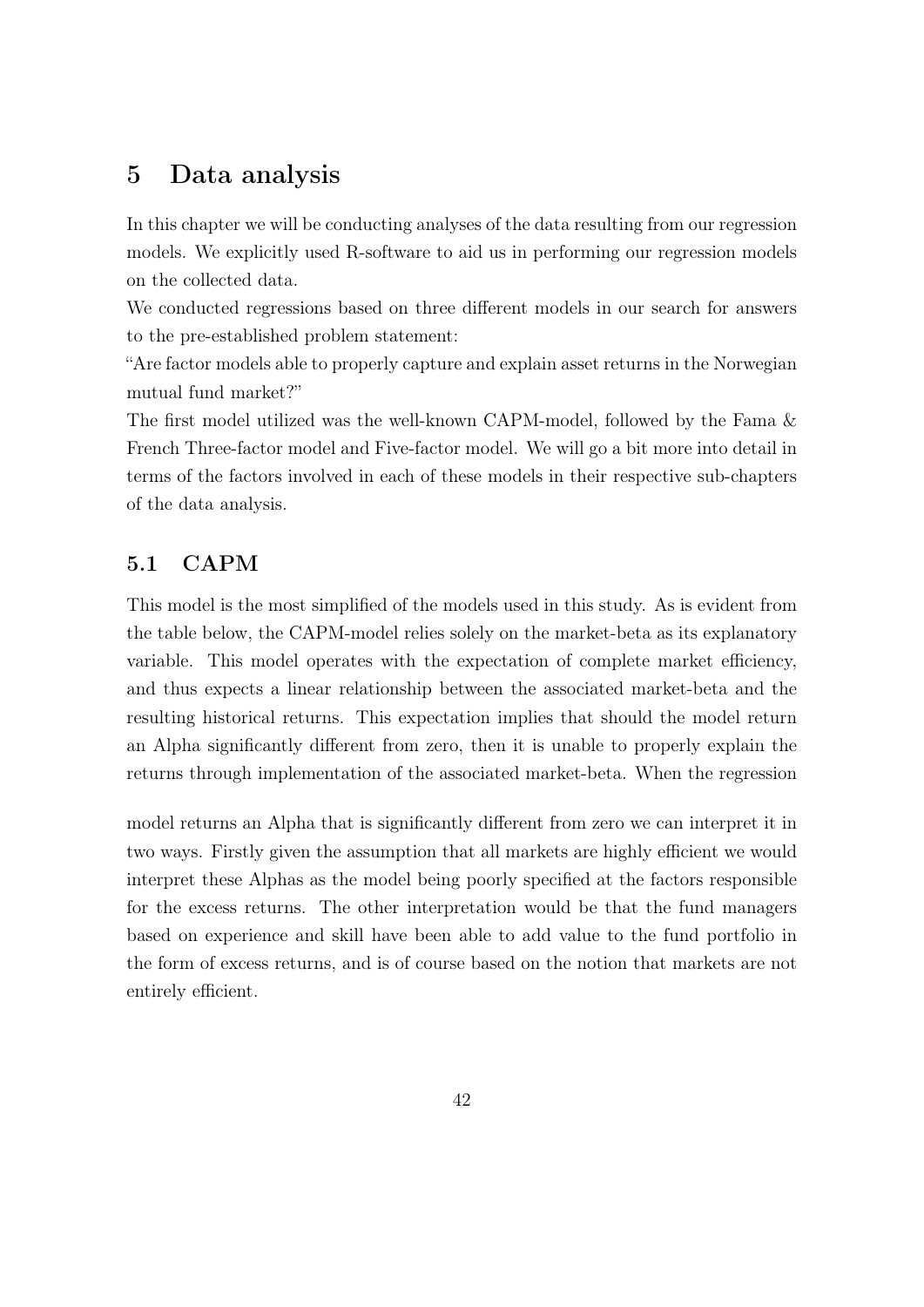Seeing as our selection of funds consists exclusively of Norwegian equity funds we expect most if not all of them to have a significant exposure to the inherent marketrisk of the benchmark market portfolio OBX. The OBX can be viewed as a single buy & hold portfolio with a market-beta that equals 1. As the goal of this study is to examine whether or not factor models can serve as a competitive investment strategy in the current modern market it would be of high relevance to also examine if the included funds have a market-risk exposure that differs from that of the index benchmark.

Having stated this, we ended up with the following null-hypotheses:

 $\alpha = 0$ ,  $\beta_M=1$ 

| Funds                            | $\alpha$   | $\beta_M$       | $R^2$ |
|----------------------------------|------------|-----------------|-------|
| Alfred Berg Aktiv                | 0.00180    | 0.934           | 0.83  |
| Alfred Berg Gambak               | 0.00386    | $0.848**$       | 0.70  |
| Alfred Berg Humanfond            | 0.00124    | $0.921**$       | 0.89  |
| Alfred Berg Indeks I             | 0.00030    | $0.960***$      | 0.98  |
| Alfred Berg Norge C              | 0.00159    | $0.928*$        | 0.89  |
| C WorldWide Norge                | $-0.00030$ | 1.002           | 0.92  |
| Danske Invest Norge Aksj. Inst 2 | 0.00107    | $0.944*$        | 0.90  |
| Danske Invest Norge I            | 0.00020    | 0.947           | 0.90  |
| Danske Invest Norge II           | 0.000801   | $0.946^{\circ}$ | 0.90  |
| Danske Invest Norge Vekst        | 0.00286    | 0.926           | 0.78  |
| Delphi Norge                     | 0.00138    | 0.952           | 0.76  |
|                                  | $-0.00069$ | 0.971           | 0.92  |
| DNB Norge Selektiv E             | 0.00002    | 1.036           | 0.90  |
| DNB SMB A                        | 0.00007    | 0.917           | 0.51  |
| DNB Norge D                      |            |                 |       |

Table 3: CAPM-Model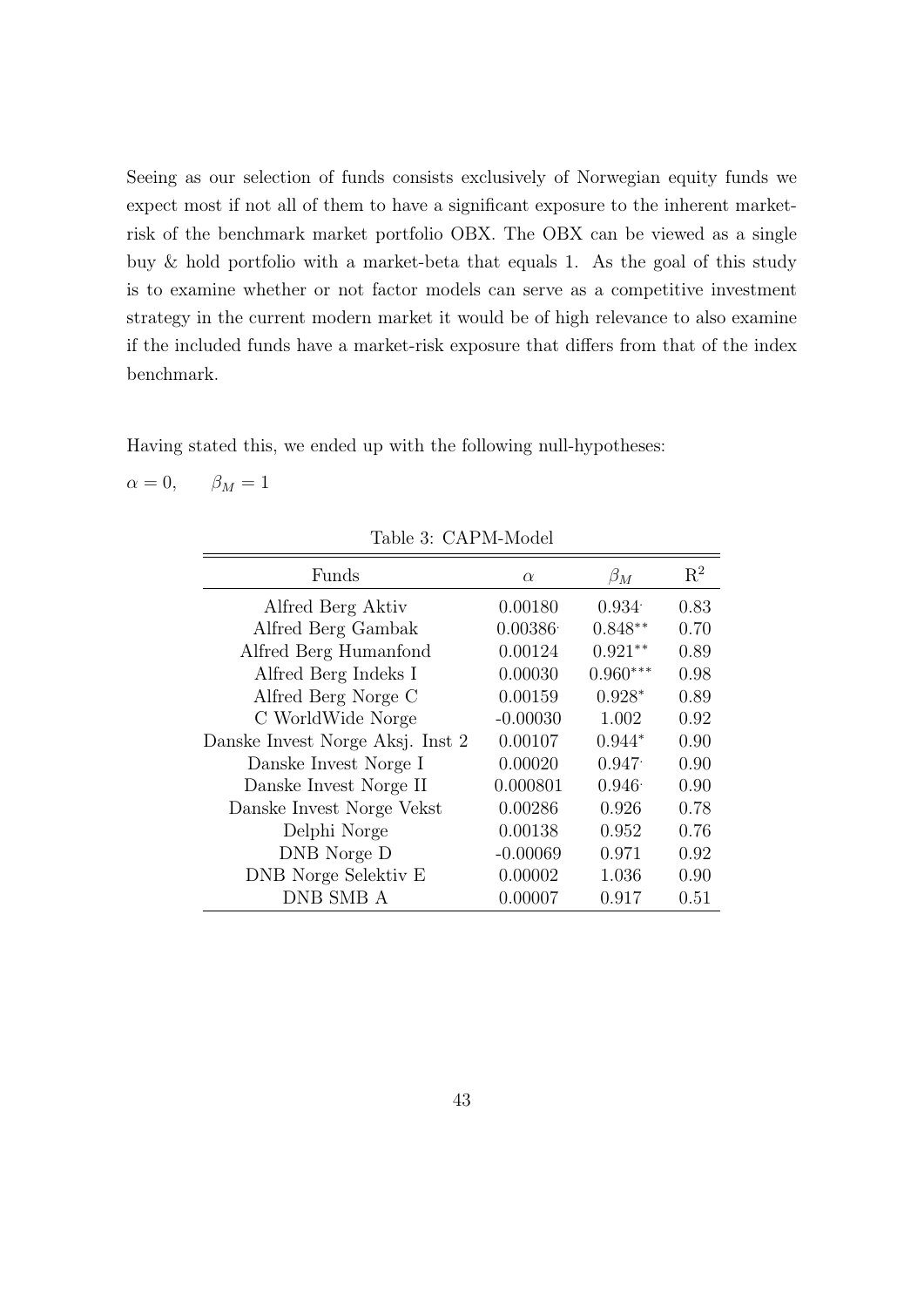| Funds                    | $\alpha$     | $\beta_M$  | $\mathrm{R}^2$ |
|--------------------------|--------------|------------|----------------|
| Eika Norge               | $-0.00145$   | 0.952      | 0.83           |
| Fondsfinans Norge        | 0.00038      | 1.038      | 0.78           |
| Handelsbanken Norge      | 0.00164      | 0.935      | 0.77           |
| Holberg Norge A          | $-0.00049$   | $0.873*$   | 0.70           |
| KLP AksjeNorge Indeks    | 0.00022      | $0.964***$ | 0.98           |
| KLP AksjeNorge Indeks II | 0.00018      | $0.961***$ | 0.98           |
| Nordea Avkastning        | 0.00072      | 0.995      | 0.90           |
| Nordea Kapital           | 0.00077      | 0.983      | 0.91           |
| Nordea Norge Verdi       | 0.00288      | $0.772***$ | 0.75           |
| Pareto Aksje Norge A     | $-0.00075$   | $0.817***$ | 0.71           |
| Pareto Aksje Norge B     | $-0.00100$   | $0.856**$  | 0.71           |
| Pareto Aksje Norge I     | 0.00022      | $0.857**$  | 0.71           |
| <b>PLUSS</b> Aksje       | 0.00015      | $0.930*$   | 0.90           |
| PLUSS Markedsverdi       | 0.00014      | 0.967      | 0.93           |
| Storebrand Aksje Innland | 0.00071      | $0.939***$ | 0.98           |
| Storebrand Norge         | 0.00084      | 0.949      | 0.87           |
| Storebrand Norge I       | 0.00087      | $0.940**$  | 0.95           |
| Storebrand Vekst         | 0.00506      | $0.789**$  | 0.46           |
| Storebrand Verdi A       | $-0.00047$   | $0.916**$  | 0.92           |
| XACT OBX                 | $-0.00030**$ | 0.999      | 0.99           |

As is evident from the table above we are left with only a single fund that has an Alpha significantly different from 0. This Alpha belongs to XACT OBX which is an ETF made to passively follow the OBX index. This ETF has an annual management fee of  $0.30\%$  while the Alpha indicates that the monthly return of this fund is an estimated  $-0.03\%$  at a 1% significance level. The negative related Alpha is in line with expectations if one takes into consideration that all returns are adjusted for any dividends and management fees. Since this fund is the only fund that has achieved any significant Alpha through this regression we cannot determine whether or not the remaining 33 funds have achieved excess returns or lower returns than the benchmark, despite having relatively high positive Alphas.

The second value we display in this table is the market-beta, also known as the marketrisk. As previously stated in the null hypotheses we started with the expectation that the funds would align with the risk amount of the index. As such, we were interested to see whether some of the funds had lower market exposure. According to the significance classification from our regression analysis we have a total of 6 funds that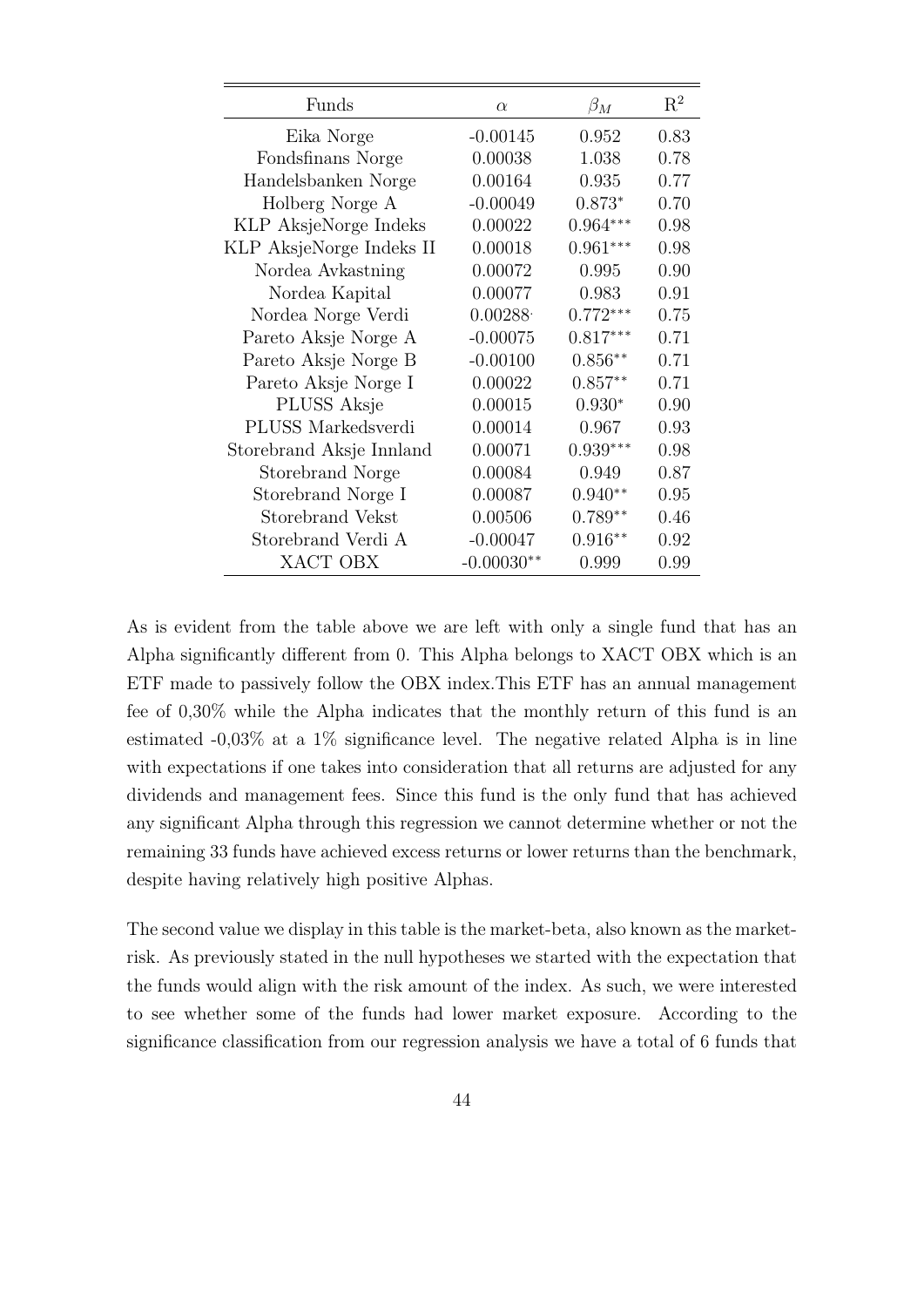are significantly different from 1 at a 0,1% significance level as well as 7 funds at a  $1\%$ level and 4 funds at a  $5\%$  level. We have employed the use of very strict significance levels and as a result of this we can be close to 100% certain that we can reject the null in the cases mentioned. One extra characteristic worth mentioning is that not a single one of the funds with a significant market-beta are higher than 1. This tells us that none of the 34 funds have higher exposure to market-risk than the index itself, which leads to the conclusion that all funds are of either neutral exposure, or lower exposure than the index.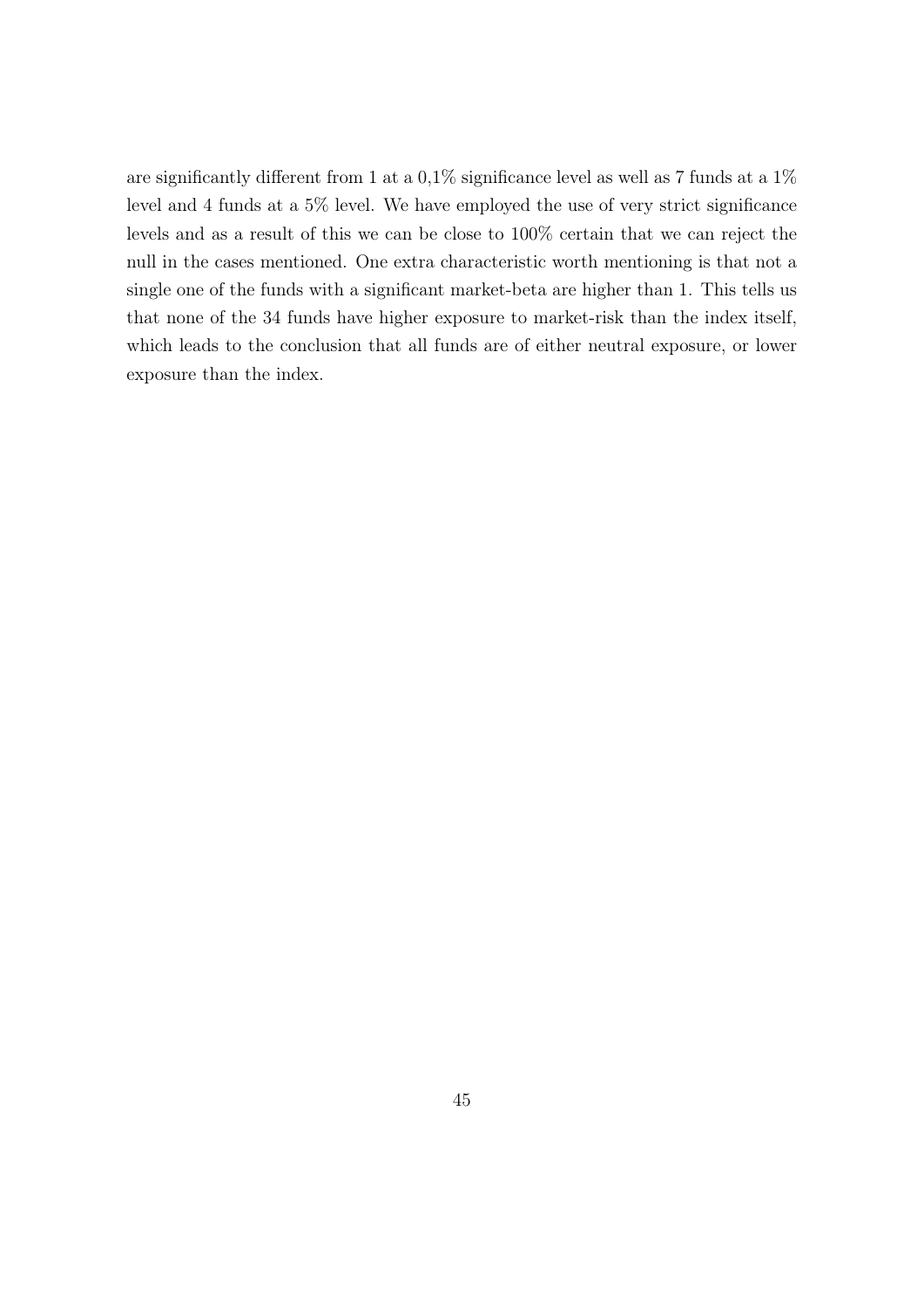## $5.2$ Three-Factor Model

The CAPM is by many considered a primitive model, and existing empirical studies show that some money managers generate excess returns that are not attributable to market risk. Therefore we proceed to add more explanatory variables to the regression in order to increase the degree of explained variance and also to assess the significance of the computed alpha-values. We computed a multiple regression in accordance with the Fama & French three-factor model, where the systematic risk factors SMB and HML are utilized in conjunction with the market-beta. In this piece of research we are mainly concerned with the five-factor model, however it is interesting to assess how the incremental increase in model complexity affects the regression results. The nullhypotheses for the three factor model are slightly different, seeing as both the SMB and HML-factor premiums are calculated through long-short portfolios. Therefore the t-test is conducted to determine whether the factor coefficients are significantly different from zero rather than one, which is the case with the market-factor.

| Table 4: Three Factor Model      |            |                    |               |               |                |  |
|----------------------------------|------------|--------------------|---------------|---------------|----------------|--|
| Funds                            | $\alpha$   | $\beta_M$          | $\beta_{SMB}$ | $\beta_{HML}$ | $\mathbf{R}^2$ |  |
| Alfred Berg Aktiv                | 0.00219    | 1.031              | $0.324***$    | $-0.057$      | 0.86           |  |
| Alfred Berg Gambak               | $0.00453*$ | 0.954              | $0.376***$    | $-0.042862$   | 0.74           |  |
| Alfred Berg Humanfond            | 0.00136    | 0.993              | $0.225***$    | $-0.055$      | 0.90           |  |
| Alfred Berg Indeks I             | 0.00026    | 0.985              | $0.070***$    | $-0.026**$    | 0.99           |  |
| Alfred Berg Norge C              | 0.00172    | 0.997              | $0.217***$    | $-0.052$      | 0.91           |  |
| C WorldWide Norge                | $-0.00051$ | 1.051              | $0.125*$      | $-0.061*$     | 0.92           |  |
| Danske Invest Norge Aksj. Inst 2 | 0.00104    | 1.008              | $0.185***$    | $-0.059*$     | 0.92           |  |
| Danske Invest Norge I            | 0.00020    | 1.011              | $0.188***$    | $-0.057*$     | 0.92           |  |
| Danske Invest Norge II           | 0.00079    | 1.009              | $0.186***$    | $-0.057*$     | 0.92           |  |
| Danske Invest Norge Vekst        | 0.00357    | 0.990              | $0.255**$     | $-0.001$      | 0.80           |  |
| Delphi Norge                     | 0.00278    | 1.051              | $0.424***$    | 0.020         | 0.80           |  |
| DNB Norge D                      | $-0.00048$ | 1.016              | $0.153**$     | $-0.024$      | 0.93           |  |
| DNB Norge Selektiv E             | 0.00009    | 1.060 <sup>°</sup> | 0.076         | $-0.016$      | 0.90           |  |
| DNB SMB A                        | 0.00290    | 1.072              | $0.726***$    | 0.081         | 0.60           |  |

Nullhypotheses:  $\alpha = 0$   $\beta_M = 1$   $\beta_{SMB} = 0$   $\beta_{HML} = 0$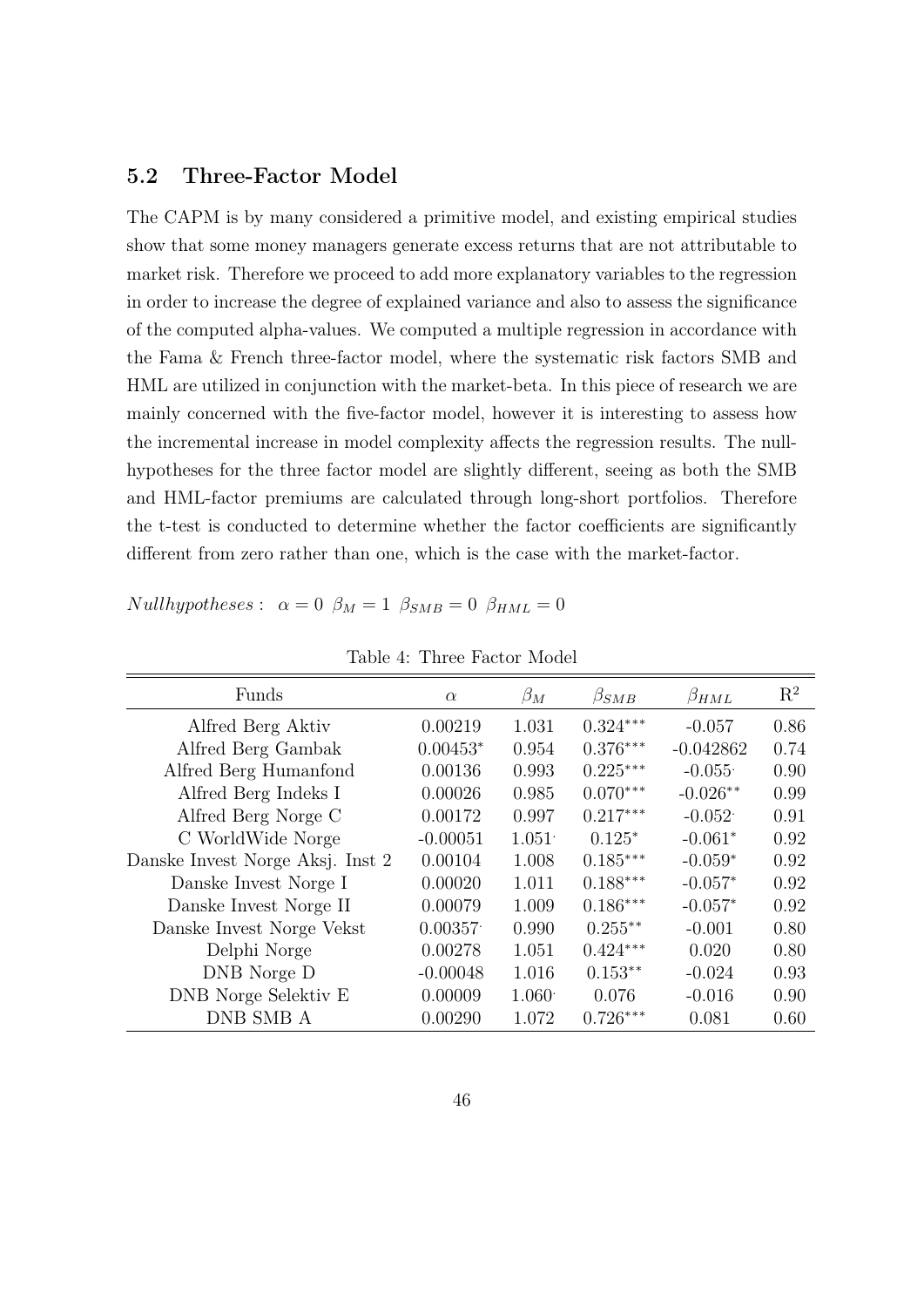| Funds                    | $\alpha$     | $\beta_M$  | $\beta_{SMB}$      | $\beta_{HML}$ | $\mathbf{R}^2$ |
|--------------------------|--------------|------------|--------------------|---------------|----------------|
| Eika Norge               | 0.00010      | 1.030      | $0.378***$         | 0.051         | 0.87           |
| Fondsfinans Norge        | 0.00319      | 1.094      | $0.428***$         | $0.170***$    | 0.84           |
| Handelsbanken Norge      | 0.00187      | 1.042      | $0.338***$         | $-0.079$      | 0.81           |
| Holberg Norge A          | 0.00103      | 0.962      | $0.408***$         | 0.039         | 0.74           |
| KLP AksjeNorge Indeks    | 0.00023      | 0.987      | $0.069***$         | $-0.019*$     | 0.99           |
| KLP AksjeNorge Indeks II | 0.00020      | 0.983      | $0.069***$         | $-0.019*$     | 0.99           |
| Nordea Avkastning        | 0.00120      | $1.066*$   | $0.256***$         | $-0.026$      | 0.92           |
| Nordea Kapital           | 0.00118      | 1.051      | $0.242***$         | $-0.029$      | 0.93           |
| Nordea Norge Verdi       | $0.00412*$   | $0.844***$ | $0.329***$         | 0.032         | 0.78           |
| Pareto Aksje Norge A     | 0.00137      | $0.853**$  | $0.304***$         | $0.135***$    | 0.75           |
| Pareto Aksje Norge B     | 0.00122      | $0.896*$   | $0.326***$         | $0.140**$     | 0.76           |
| Pareto Aksje Norge I     | 0.00245      | 0.897      | $0.325***$         | $0.140**$     | 0.76           |
| PLUSS Aksje              | $-0.00014$   | 0.970      | 0.090 <sup>·</sup> | $-0.060*$     | 0.90           |
| PLUSS Markedsverdi       | $-0.000009$  | 1.011      | $0.113**$          | $-0.051*$     | 0.93           |
| Storebrand Aksje Innland | 0.00061      | $0.966**$  | $0.070**$          | $-0.031**$    | 0.98           |
| Storebrand Norge         | 0.00051      | 1.034      | $0.222***$         | $-0.103**$    | 0.89           |
| Storebrand Norge I       | 0.00102      | 0.973      | $0.112***$         | $-0.018$      | 0.96           |
| Storebrand Vekst         | $0.00608*$   | 0.963      | $0.612***$         | $-0.077$      | 0.55           |
| Storebrand Verdi A       | 0.00013      | $0.942*$   | $0.134**$          | 0.024         | 0.92           |
| XACT OBX                 | $-0.00034**$ | 0.998      | $-0.006$           | $-0.001$      | 0.99           |

In comparison to the CAPM-Model the Three-Factor model sees an additional three funds achieve significant alphas, while the negative alpha pertaining to XACT OBX remains at the same level of significance. Keeping in mind our strict significance levels, a single shooting-star still indicates a significance of a  $5\%$  level. According to the above table, the statistical significance of the coefficients for the market factor is drastically reduced. Whereas seventeen mutual funds showed statistical significance for the market factor with the CAPM regression, now only five of them return the same level of significance. This implies that the addition of two extra systematic risk factors account for the majority of difference from a market beta of one.

It is particularly noteworthy that statistical significance for the market coefficient only occurs in mutual funds where it is less than one. It is apparent that these observations are paired with the lowest sensitivity to the SMB factor for our selection. It is apparent that the coefficients for the HML factor are positive for these particular funds, which is somewhat rare for our selection of mutual funds. Furthermore it is observed that the coefficient for market-beta is increased with the addition of the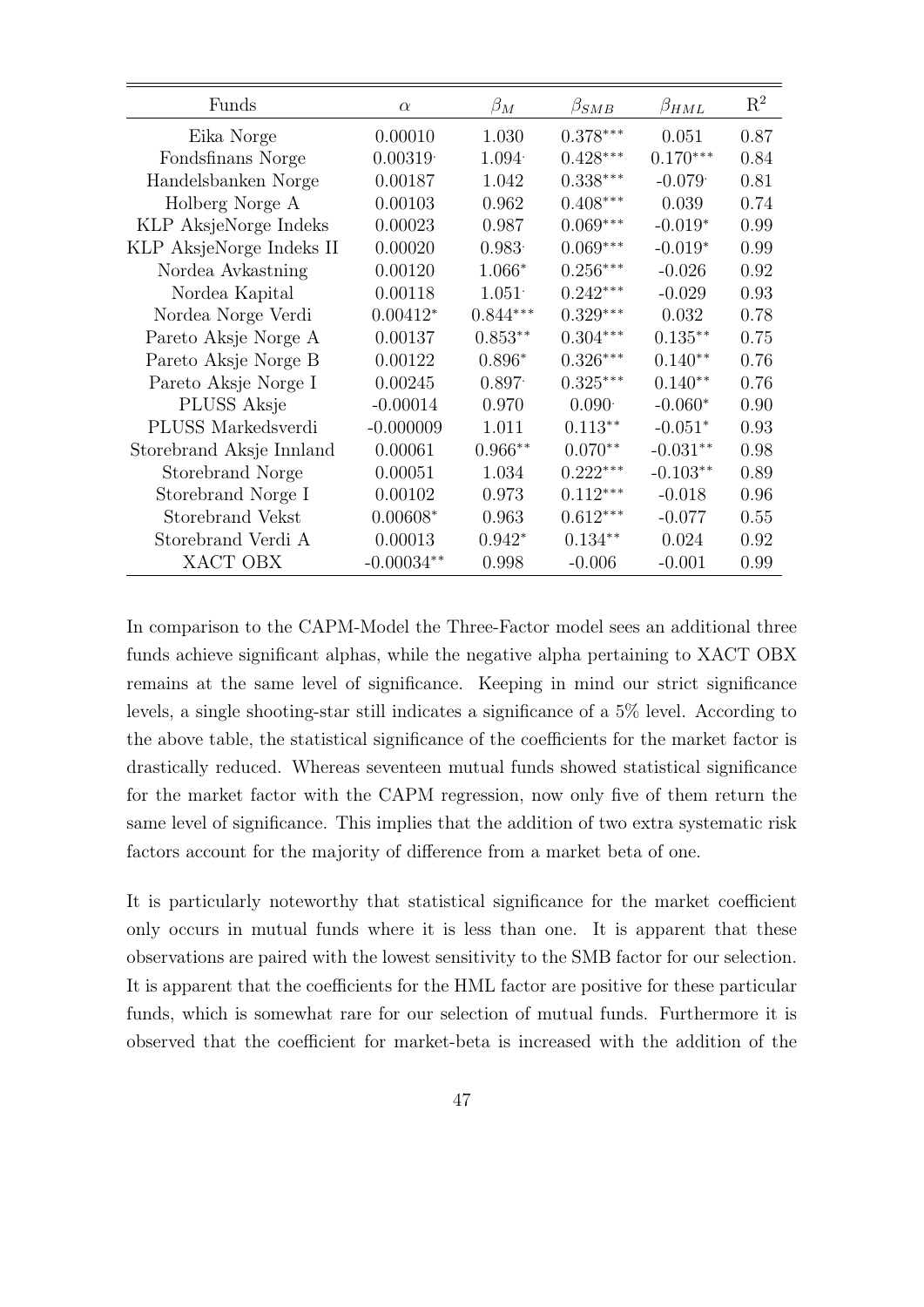SMB and HML factors, which is suggestive of a negative correlation between the market-factor and SMB. Thus, by computing a model based purely on the CAPM would result in an underestimation of the market-beta. We reinforce this notion with our results and would argue for the three-factor model as a better tool for dissecting mutual fund returns.

As expected by adding more explanatory variables to the regression, one can observe that the degree of variance-explainability increases across the board. This suggests that the three-factor model is better suited at accounting for the observed variance and does a better job at explaining the returns of mutual funds.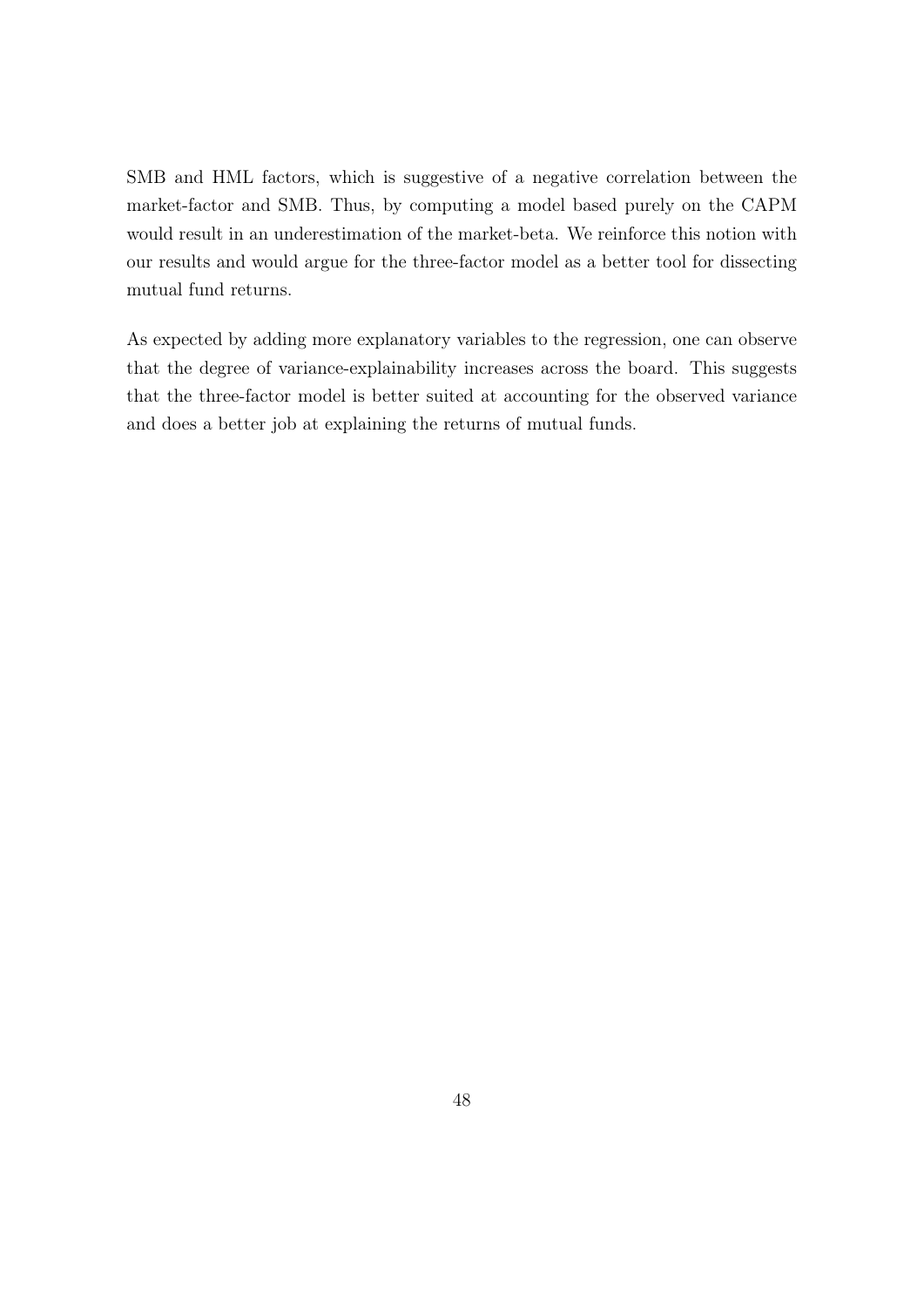## **Five-Factor Model** 5.3

The main emphasis of this piece of research revolves around the five-factor model. It is composed of the SMB  $\&$  HML factors introduced in the Fama  $\&$  French threefactor model, used in conjunction with the momentum-factor and the liquidity factor. In this paragraph we will be assessing and evaluating how the addition of these two factors affect the regression results.

Nullhypotheses:  $\alpha = 0$   $\beta_M = 1$   $\beta_{SMB} = 0$   $\beta_{HML} = 0$   $\beta_{PR1YR} = 0$   $\beta_{LIQ} = 0$ 

| Funds                            | $\alpha$              | $\beta_M$  | $\beta_{SMB}$          | $\beta_{HML}$          | $\beta_{PR1YR}$ | $\beta_{LIQ}$ | $\mathbf{R}^2$ |
|----------------------------------|-----------------------|------------|------------------------|------------------------|-----------------|---------------|----------------|
| Alfred Berg Aktiv                | 0.002158              | 0.964      | $0.348***$             | $-0.030$               | 0.056           | $-0.109$      | 0.87           |
| Alfred Berg Gambak               | 0.003701              | 0.879      | $0.414***$             | 0.004                  | $0.132*$        | $-0.133$      | 0.76           |
| Alfred Berg Humanfond            | 0.001438              | 0.916      | $0.251***$             | $-0.026$               | 0.054           | $-0.123**$    | 0.91           |
| Alfred Berg Indeks I             | 0.000305              | 0.978      | $0.072***$             | $-0.024**$             | 0.001           | $-0.010$      | 0.99           |
| Alfred Berg Norge C              | 0.001821              | 0.935      | $0.237***$             | $-0.029$               | 0.040           | $-0.098*$     | 0.91           |
| C WorldWide Norge                | $-0.000025$           | 0.949      | $0.153**$              | $-0.031$               | 0.037           | $-0.156***$   | 0.93           |
| Danske Invest Norge Aksj. Inst 2 | 0.001965              | 0.931      | $0.198^{\ast\ast\ast}$ | $-0.048$               | $-0.021$        | $-0.108*$     | 0.92           |
| Danske Invest Norge I            | 0.001148              | 0.934      | $0.201***$             | $-0.047$               | $-0.023$        | $-0.108*$     | 0.92           |
| Danske Invest Norge II           | 0.001742              | 0.931      | $0.199**$              | $-0.046$               | $-0.022$        | $-0.110*$     | 0.92           |
| Danske Invest Norge Vekst        | $0.005410**$          | 0.967      | $0.236**$              | $-0.032$               | $-0.144**$      | $-0.008$      | 0.81           |
| Delphi Norge                     | 0.001978              | 1.020      | $0.447***$             | 0.049                  | 0.095           | $-0.062$      | 0.81           |
| DNB Norge D                      | 0.001156              | 0.941      | $0.155***$             | $-0.029$               | $-0.085**$      | $-0.096*$     | 0.93           |
| DNB Norge Selektiv E             | 0.001482              | 1.022      | 0.069                  | $-0.031$               | $-0.093*$       | $-0.039$      | 0.90           |
| DNB SMB A                        | 0.005362              | 1.036      | $0.703***$             | 0.042                  | $-0.189*$       | $-0.021$      | 0.61           |
| Eika Norge                       | 0.001505              | 0.937      | $0.389^{\ast\ast\ast}$ | 0.058                  | $-0.050$        | $-0.128*$     | 0.88           |
| Fondsfinans Norge                | $0.005332^{\ast\ast}$ | 0.989      | $0.433^{***}\,$        | $0.165^{\ast\ast\ast}$ | $-0.106*$       | $-0.136$      | 0.85           |
| Handelsbanken Norge              | 0.000504              | 1.018      | $0.366***$             | $-0.039$               | $0.140**$       | $-0.060$      | 0.82           |
| Holberg Norge A                  | 0.000962              | 0.978      | $0.404^{***}\,$        | 0.035                  | $-0.005$        | 0.024         | 0.74           |
| KLP AksjeNorge Indeks            | 0.000286              | 0.981      | $0.070***$             | $-0.018*$              | $-0.0005$       | $-0.007$      | 0.99           |
| KLP AksjeNorge Indeks II         | 0.000271              | 0.978      | $0.070***$             | $-0.018$               | $-0.001$        | $-0.008$      | 0.99           |
| Nordea Avkastning                | 0.001844              | 1.026      | $0.260***$             | $-0.024$               | $-0.024$        | $-0.055$      | 0.92           |
| Nordea Kapital                   | 0.001910              | 1.012      | $0.245***$             | $-0.029$               | $-0.033$        | $-0.052$      | 0.93           |
| Nordea Norge Verdi               | $0.004782^{\ast\ast}$ | $0.810**$  | $0.331***$             | 0.031                  | $-0.031$        | $-0.043$      | 0.79           |
| Pareto Aksje Norge A             | 0.002683              | $0.787**$  | $0.308***$             | $0.133**$              | $-0.063$        | $-0.086$      | 0.75           |
| Pareto Aksje Norge B             | 0.002804              | $0.818*$   | $0.330***$             | $0.136^{\ast\ast}$     | $-0.078$        | $-0.100$      | 0.76           |
| Pareto Aksje Norge I             | 0.004046              | $0.818*$   | $0.329***$             | $0.136**$              | $-0.079$        | $-0.101$      | 0.76           |
| PLUSS Aksje                      | 0.000881              | $0.848***$ | $0.117*$               | $-0.034$               | 0.005           | $-0.182***$   | 0.91           |

Table 5: Five Factor Model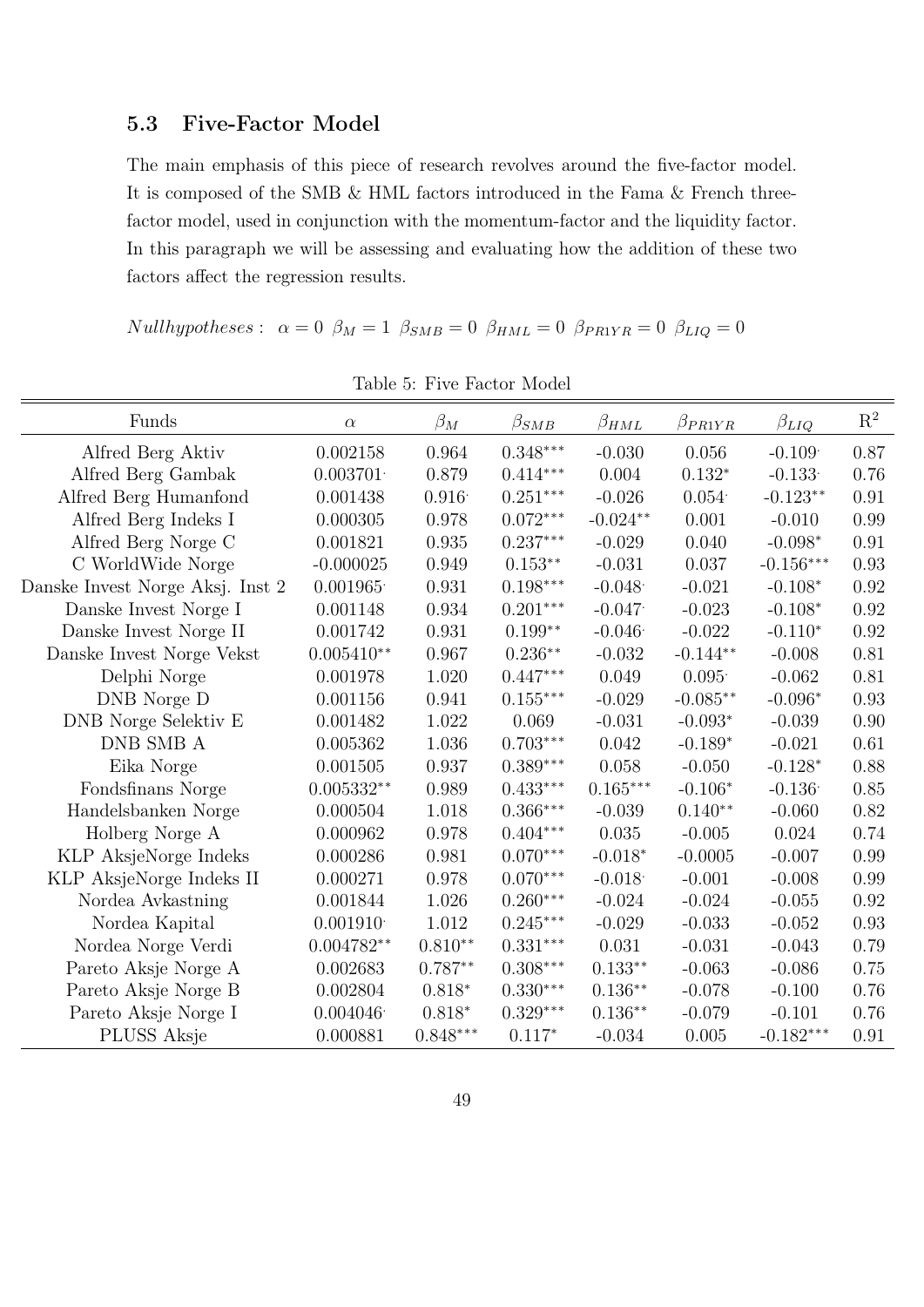| Funds                    | $\alpha$      | $\beta_M$ | $\beta_{SMB}$ | $\beta_{HML}$ | $\beta_{PR1YR}$ | $\beta_{LIQ}$ | $\mathrm{R}^2$ |
|--------------------------|---------------|-----------|---------------|---------------|-----------------|---------------|----------------|
| PLUSS Markedsverdi       | 0.000854      | $0.920*$  | $0.132**$     | $-0.034$      | $-0.004$        | $-0.133***$   | 0.94           |
| Storebrand Aksje Innland | 0.000711      | $0.957*$  | $0.072***$    | $-0.030*$     | $-0.0008$       | $-0.013$      | 0.98           |
| Storebrand Norge         | 0.000610      | 0.981     | $0.238***$    | $-0.084*$     | 0.032           | $-0.083$      | 0.90           |
| Storebrand Norge I       | 0.001108      | 0.959     | $0.115***$    | $-0.014$      | 0.003           | $-0.021$      | 0.96           |
| Storebrand Vekst         | $0.007058*$   | 0.968     | $0.596***$    | $-0.100$      | $-0.090$        | 0.023         | 0.55           |
| Storebrand Verdi A       | 0.000163      | $0.929 -$ | $0.139**$     | 0.029         | 0.008           | $-0.020$      | 0.92           |
| XACT OBX                 | $-0.000335**$ | 0.995     | $-0.004$      | $-0.0005$     | 0.002           | $-0.005$      | 0.99           |
|                          |               |           |               |               |                 |               |                |

When advancing to the implementation of the Momentum & Liquidity factors we see some interesting results. The five-factor model leaves us with a reduction in significance for the alpha of Alfred Berg Gambak and Danske Invest Norge I, while Storebrand Vekst retains its level of significance. Furthermore, we are also faced with an increased significance for alphas related to Nordea Norge Verdi, Fondsfinans Norge & Danske Invest Norge Vekst.

While we expected the size and significance of the alphas to decrease as the model developed to become more complex by containing more explanatory variables, we observe the contrary for some of the funds mentioned above. As we observe almost no alphas of significance in the CAPM, a few more in the three-factor model and the most in the five-factor model.

## $5.4$ Sorting by management fee

In addition to assessing the explanatory power of Multi-Factor models in Norwegian mutual funds, we find it intriguing to evaluate the results in light of management fees. One would expect the mutual funds with the highest management fees to bring some added value to their funds in the form of extra information capable of returning excess returns compared to cheaper alternative investments. To better justify the wide differences in mutual fund pricing, it would be ideal to find that the more expensive funds return a higher yet also a more significant alpha value than the cheaper ones, whilst decreasing the variance explained by the model. In order to test this common conception, we classified all the mutual funds in our selection by their adherent management fees. We constructed three separate price brackets titled; 'Low', 'Medium' and 'High'. With the corresponding management fee intervals: '0-0,99%', '1-1,49%' and '1,5%+' respectively.

Proceedingly, regressions were performed for each of the three models, for each price bracket.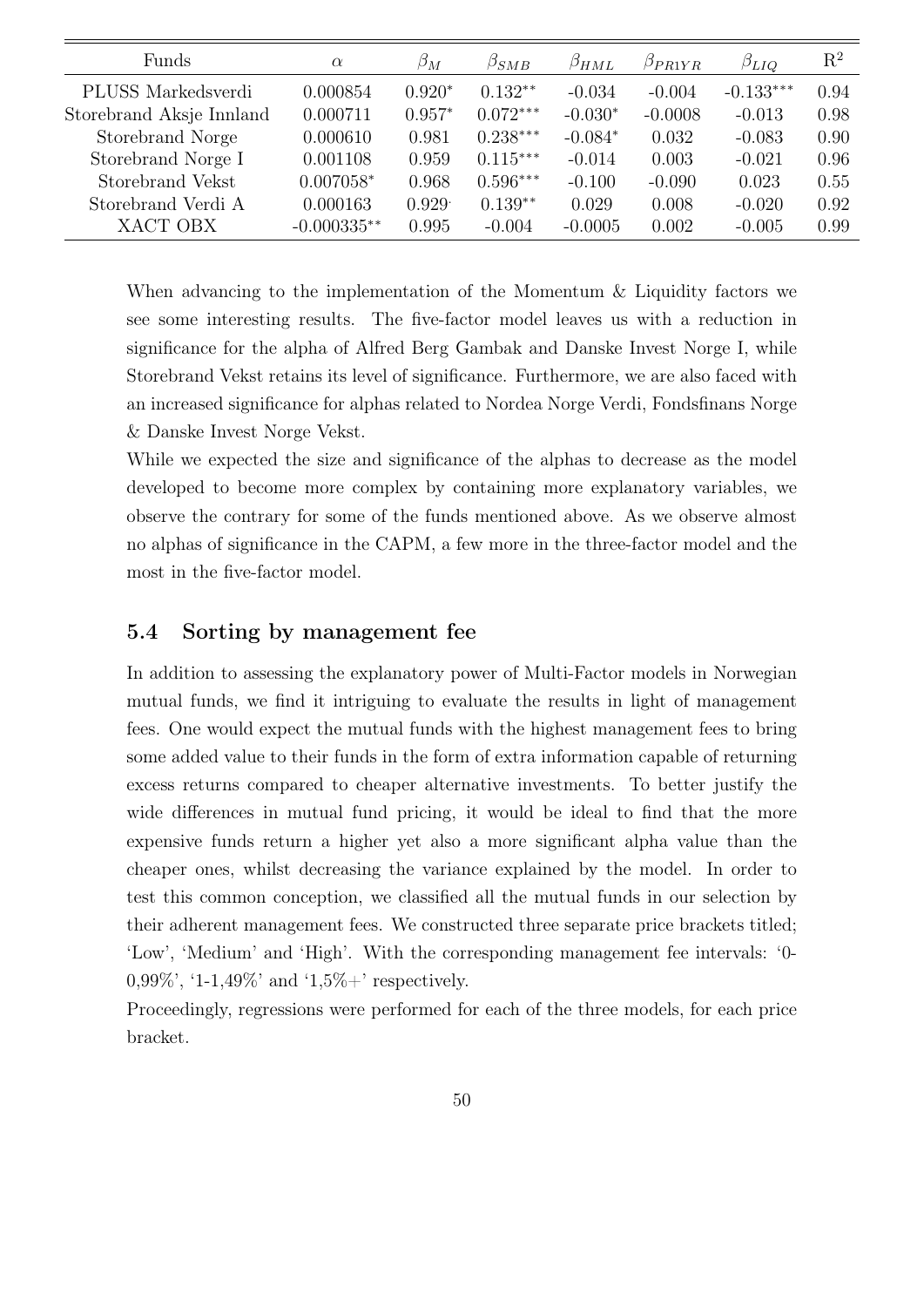### **CAPM** cost divided bracket 5.4.1

|                 | $\alpha$ | $\beta_{SMB}$ | $R^2$ |
|-----------------|----------|---------------|-------|
| $_{\text{low}}$ | 0.000418 | $0.952**$     | 0.97  |
| Medium          | 0.000398 | 0.951         | 0.92  |
| High            | 0.001290 | $0.895**$     | 0.85  |

Table 6: CAPM Bracket

When estimating the alpha related to each price bracket using the CAPM-model our expectations are somewhat met. We can see that according to our expectations the high-cost bracket has the highest alpha of the three which indeed aligns with our hypothesis of more expensive fund managers adding value relative to the increased management costs. However, we can also observe that the alpha related to the low bracket outperforms the alpha of the medium bracket, suggesting that the increased management cost does nothing to improve excess returns. All that being said, none of the alphas returned by the CAPM-model prove to be significant. Thus meaning that we cannot confidently conclude that any of the brackets actually perform as shown. We can only observe tendencies based on this data, and will have to increase the model complexity in order to better prove the managerial skill provided by the related fund managers.

## Three-Factor Model cost divided bracket 5.4.2

|                 | $\alpha$ | $\beta_M$ | $\beta_{SMB}$ | $\beta_{HML}$ | $R^2$ |
|-----------------|----------|-----------|---------------|---------------|-------|
| $_{\text{low}}$ | 0.000658 | 0.986     | $0.121***$    | $-0.011$      | 0.97  |
| Medium          | 0.001007 | 1.013     | $0.239***$    | $-0.007$      | 0.94  |
| High            | 0.002301 | 0.984     | $0.356***$    | $-0.0002$     | 0.89  |

Table 7: Three-Factor Bracket

When expanding the model with both the SMB  $&$  HML factors we see that generally speaking most of the funds are significantly exposed to the SMB-factor. This offloads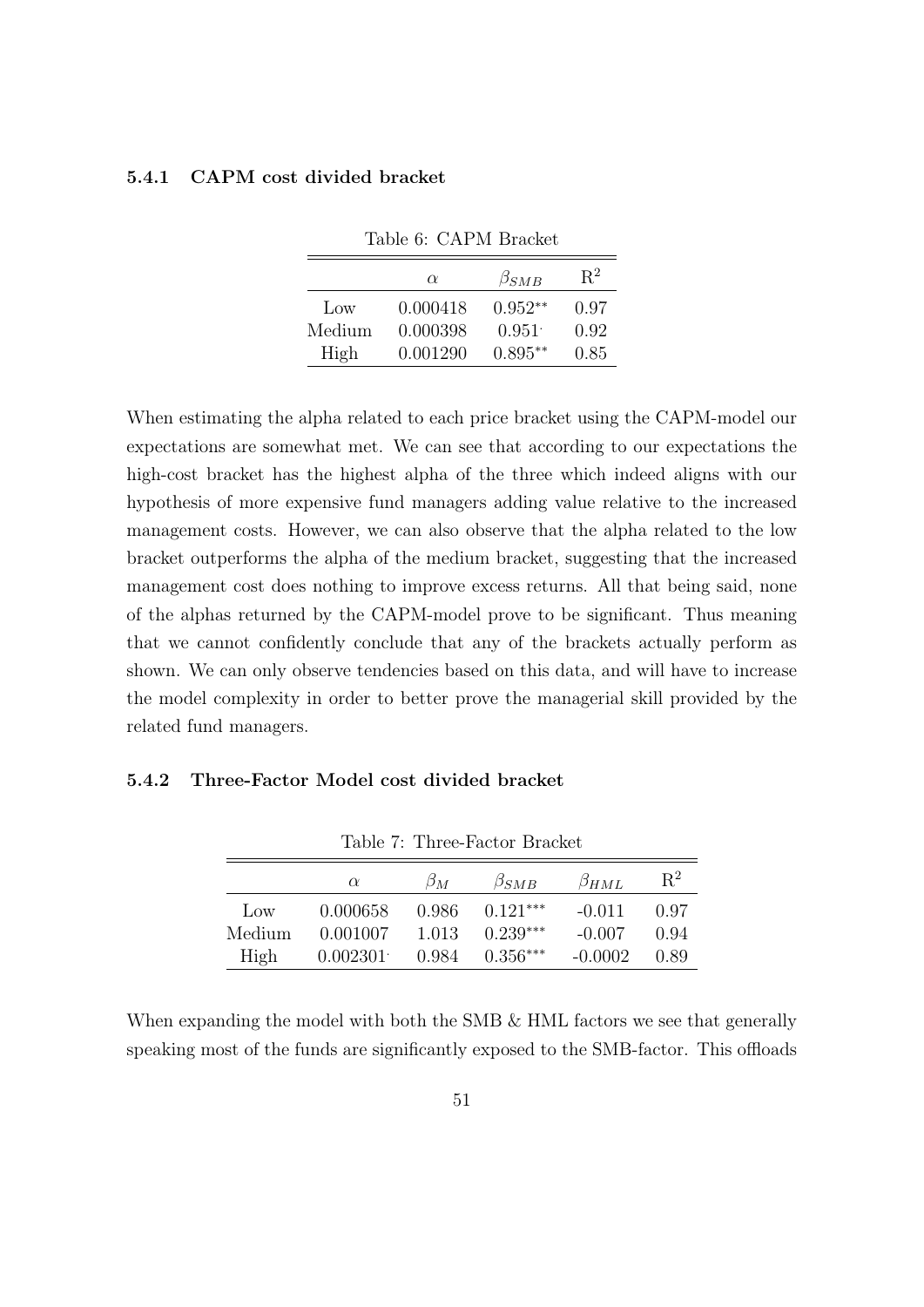the significance from the market-beta, which suggests that a portion of the factor exposure in the CAPM-model was contained in the error-term, and has now been successfully attributed to the SMB-factor. As we have increased the complexity of our model we have now achieved an alpha significant at the 10% level for the high cost bracket. Contrary to the CAPM-model the excess returns of each bracket is now also in line with our expectations. Seeing as the lowest alpha belongs to the low cost bracket and the highest alpha belongs to the high cost bracket.

## Five-Factor Model cost divided bracket 5.4.3

|                 | $\alpha$    | $\beta_M$ | $\beta_{SMB}$ | $\beta_{HML}$ | $\beta_{PR1YR}$ | $\beta_{LIO}$ | $\rm R^2$ |
|-----------------|-------------|-----------|---------------|---------------|-----------------|---------------|-----------|
| $_{\text{LOW}}$ | 0.001225    | $0.949*$  | $0.125***$    | $-0.009$      | $-0.021$        | $-0.049*$     | O 97      |
| Medium          | 0.001578    | 0.950     | $0.253***$    | 0.004         | $-0.001$        | $-0.092*$     | 0.94      |
| High            | $0.003044*$ | 0.933     | $0.363***$    | 0.003         | $-0.025$        | $-0.070$      | 0.89      |

Table 8: Five-Factor Bracket

For the last bracket regression we added the remaining PR1YR-factor & LIQ-factor. The addition of these factors show an increase in significance of both the high cost alpha and the low cost alpha, while the medium cost alpha remains insignificant. The increased significance of the high cost alpha further solidifies the proof that the high management cost of some funds do indeed translate to higher excess returns not explained by exposure to systematic risk-factors.

## **Bracket correlation** 5.4.4

|            | $_{\text{Low}}$ | Medium | High  | OBX   |
|------------|-----------------|--------|-------|-------|
| Low        | ı               | 0.988  | 0.967 | 0.992 |
| Medium     | 0.988           |        | 0.984 | 0.974 |
| High       | 0.967           | 0.984  |       | 0.944 |
| <b>OBX</b> | 0.992           | 0.974  | 0.944 |       |

Table 9: Bracket Correlation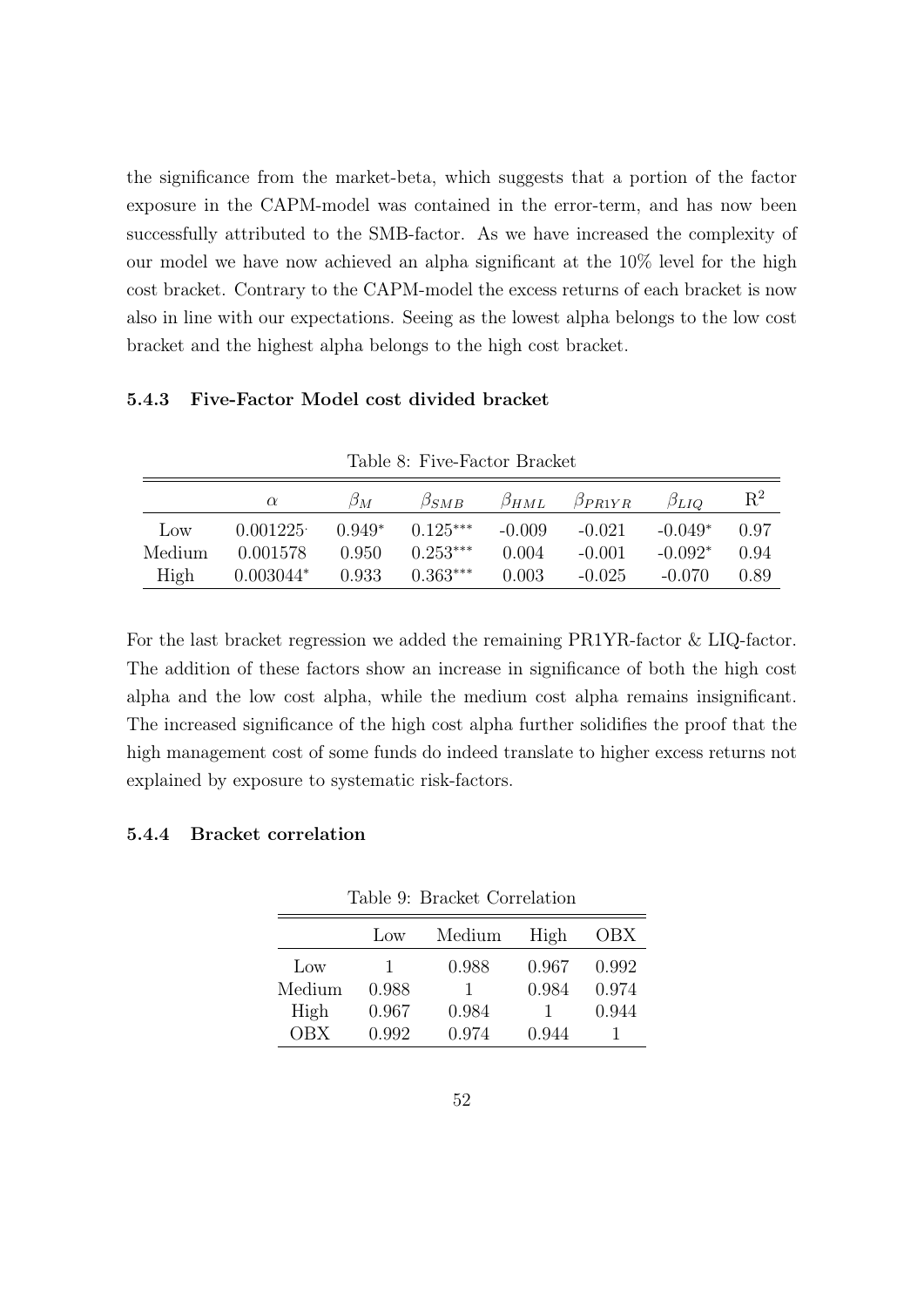In order to further solidify the justifications for higher fund management costs, we expect to find less correlation with the index as we look at the individual brackets ranging from low price to high price. We also expect the low cost bracket to be highly correlated with the OBX, seeing as the low cost bracket is composed of several indexand near index-funds. As is evident from our computations in the table above, the index correlation decreases as the management cost increases, which contributes to justifying the higher management costs for the mutual funds included in our selection. Further studies could be conducted to reinforce this conclusion by specifying even more price brackets, in order to contribute with further depth and nuance.

## $5.5$ Statistical evaluation

In our analysis we have utilized cohesive return history for every mutual fund. We have consciously selected a time period in which all the included funds have existed, thus eliminating any skewness that could arise due to different start and end dates for the funds. In addition to this, the time period has not seen any economic crises of a high magnitude which should contribute to enhancing the applicability of the models and underlying theory.

We have conducted several statistical evaluations and tests in order to solidify our results, and to uncover areas that are of particular risk or influence to our results.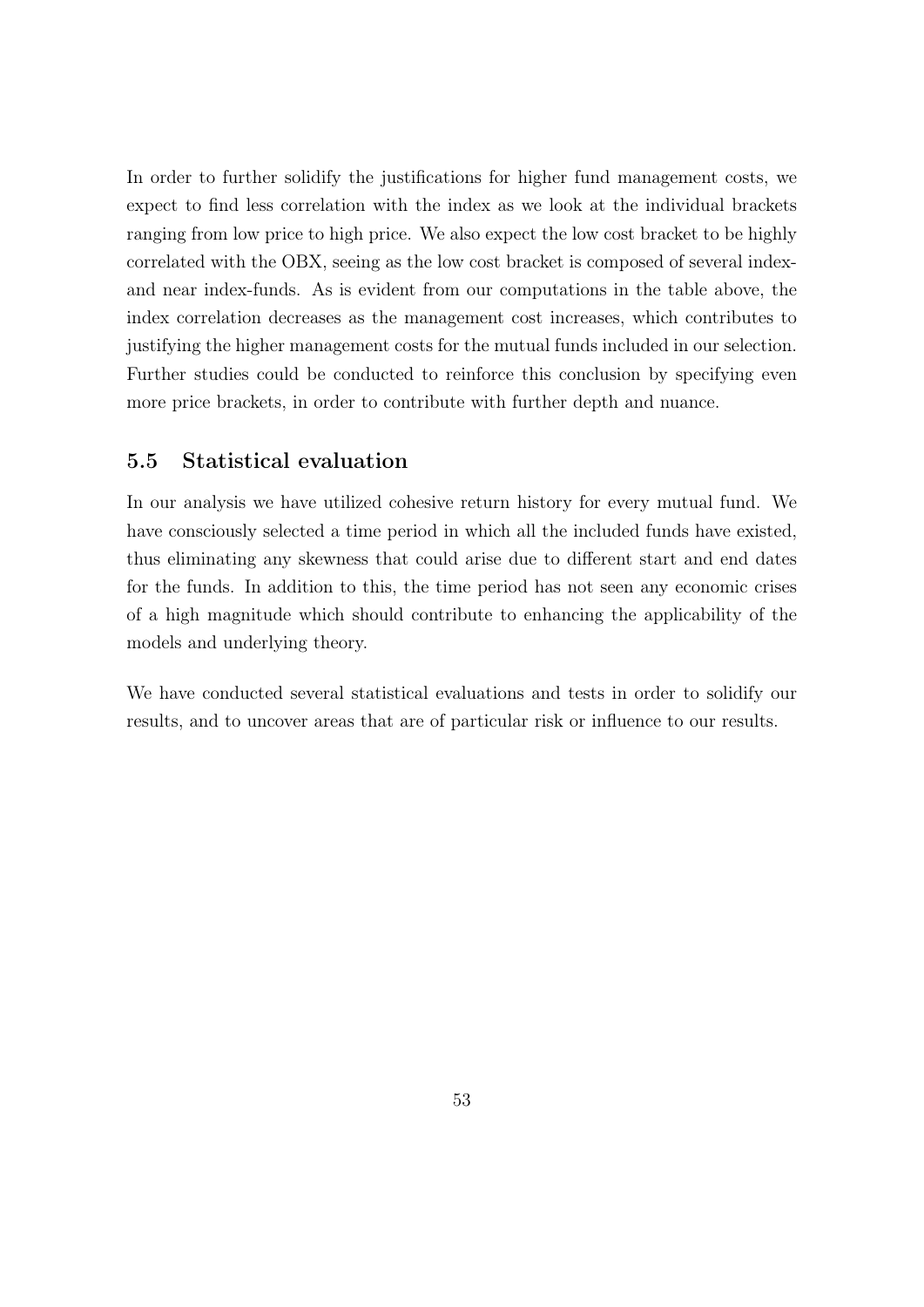# 5.5.1 Breusch-Godfrey test

| Funds                            | $X^2$  | p-value     |
|----------------------------------|--------|-------------|
| Alfred Berg Aktiv                | 9.196  | 0.6860      |
| Alfred Berg Gambak               | 4.228  | 0.9789      |
| Alfred Berg Humanfond            | 14.998 | 0.2415      |
| Alfred Berg Indeks I             | 14.129 | 0.2925      |
| Alfred Berg Norge C              | 11.119 | 0.5187      |
| C WorldWide Norge                | 21.022 | $0.0500*$   |
| Danske Invest Norge Aksj. Inst 2 | 10.756 | 0.5498      |
| Danske Invest Norge I            | 10.956 | 0.5326      |
| Danske Invest Norge II           | 11.830 | 0.4593      |
| Danske Invest Norge Vekst        | 11.257 | 0.5070      |
| Delphi Norge                     | 19.641 | $0.0741*$   |
| DNB Norge D                      | 11.120 | 0.5186      |
| DNB Norge Selektiv E             | 19.692 | $0.0731*$   |
| <b>DNB SMB A</b>                 | 11.063 | 0.5234      |
| Eika Norge                       | 10.156 | 0.6021      |
| Fondsfinans Norge                | 4.804  | 0.9642      |
| Handelsbanken Norge              | 16.179 | 0.1831      |
| Holberg Norge A                  | 14.874 | 0.2483      |
| KLP AksjeNorge Indeks            | 15.960 | 0.1930      |
| KLP AksjeNorge Indeks II         | 16.170 | 0.1835      |
| Nordea Avkastning                | 9.371  | 0.6709      |
| Nordea Kapital                   | 12.275 | 0.4238      |
| Nordea Norge Verdi               | 11.217 | 0.5104      |
| Pareto Aksje Norge A             | 12.314 | 0.4207      |
| Pareto Aksje Norge B             | 11.318 | 0.5018      |
| Pareto Aksje Norge I             | 11.387 | 0.4960      |
| PLUSS Aksje                      | 11.753 | 0.4656      |
| PLUSS Markedsverdi               | 20.034 | $0.0664*$   |
| Storebrand Aksje Innland         | 7.570  | 0.8176      |
| Storebrand Norge                 | 11.246 | 0.5079      |
| Storebrand Norge I               | 14.616 | 0.2630      |
| <b>Storebrand Vekst</b>          | 11.404 | 0.4946      |
| Storebrand Verdi A               | 5.953  | 0.9184      |
| XACT OBX                         | 40.167 | $0.0000***$ |

Table 10: Breusch-Godfrey-test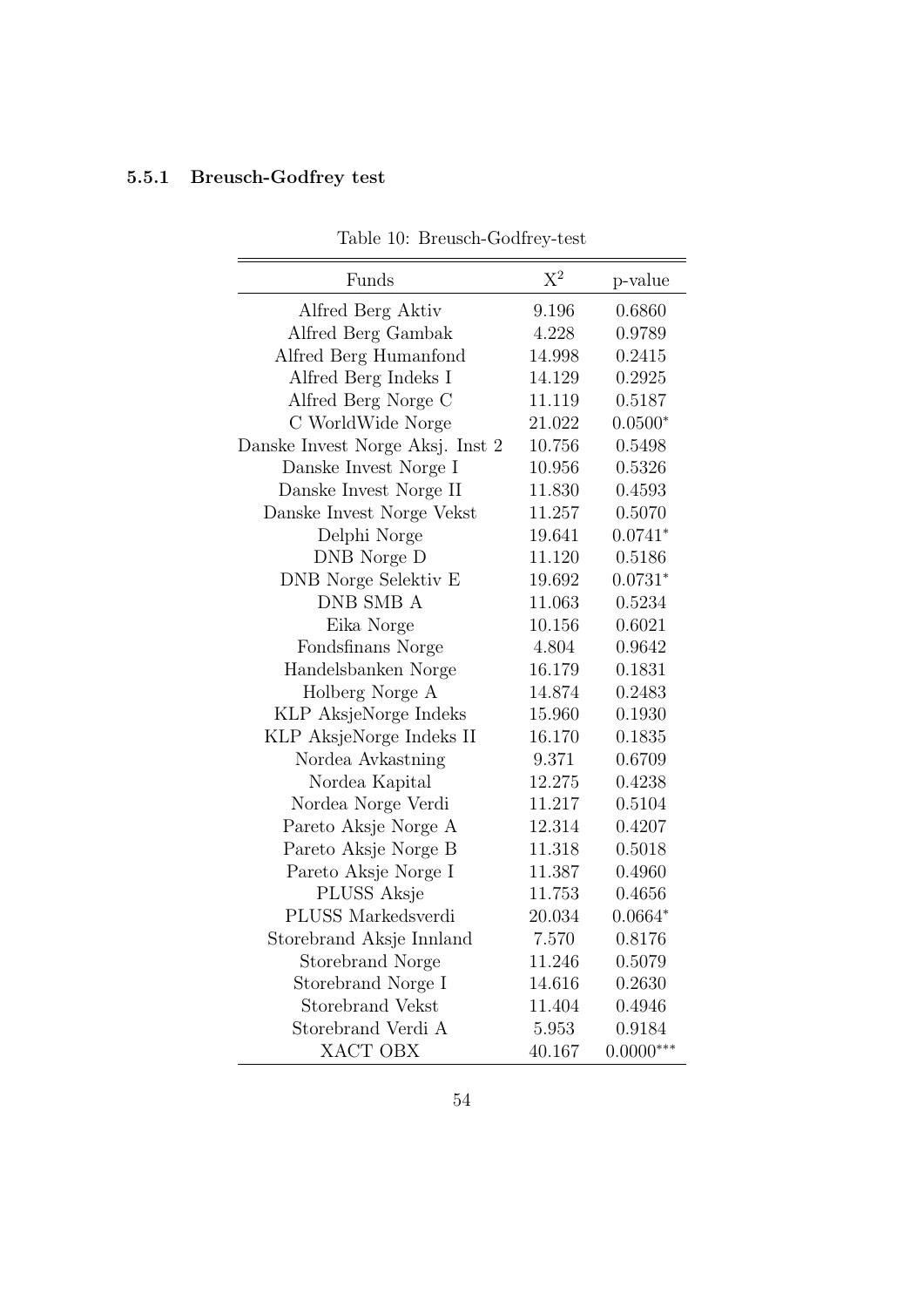The table shown above displays the results of our Breusch-Godfrey test. The goal of this test is to check whether or not there exists any form of serial correlation within our data. The test was performed by testing for 12 periods for each and every fund. The value  $X^2$  is distributed according to the chi-square distribution. This means that if we want to make sure there is no serial correlation at a  $5\%$  significance level, we have to make sure the  $X^2 > 21,026$  and that the  $p-value < 0,05$ . While keeping these values in mind we can see that only a single fund contains serial correlation. This suggests that our OLS regression is efficient enough for this use case

#### VIF test for multicollinearity  $5.5.2$

| Table 11: VIF-test |        |
|--------------------|--------|
| Factors            | VIF    |
| OBX                | 2.6822 |
| SMB                | 1.2524 |
| <b>HML</b>         | 1.2147 |
| PR1YR              | 1.1309 |
| LIQ                | 2.3946 |

In subsection 4.3.6 we elaborated on the specifics of the VIF, as well as what thresholds we would use to determine if our factors had too high multicollinearity or not. As previously stated we set this threshold to a VIF value of 4 as suggested by Salmerón et al.  $(2018)$ . When performing our VIF test we observed our highest VIF to be a value of 2.6 which is way below that of our threshold, signifying that we are indeed without significant amounts of multicollinearity. To further emphasize this we can use the VIF equation introduced in subsection 4.3.6 with respect to  $R^2$ . By using the VIF results in the table above we are then able to calculate the corresponding  $R^2$ value which further measures how well the variation of the variables are explained by the other variables. In this case the VIF of the OBX factor corresponds to an  $R^2$  of  $62.7\%$ , which means that the majority of the factor variation remains unexplained by the other factors. Thus, leaving us without any problems related to the phenomenon of multicollinearity.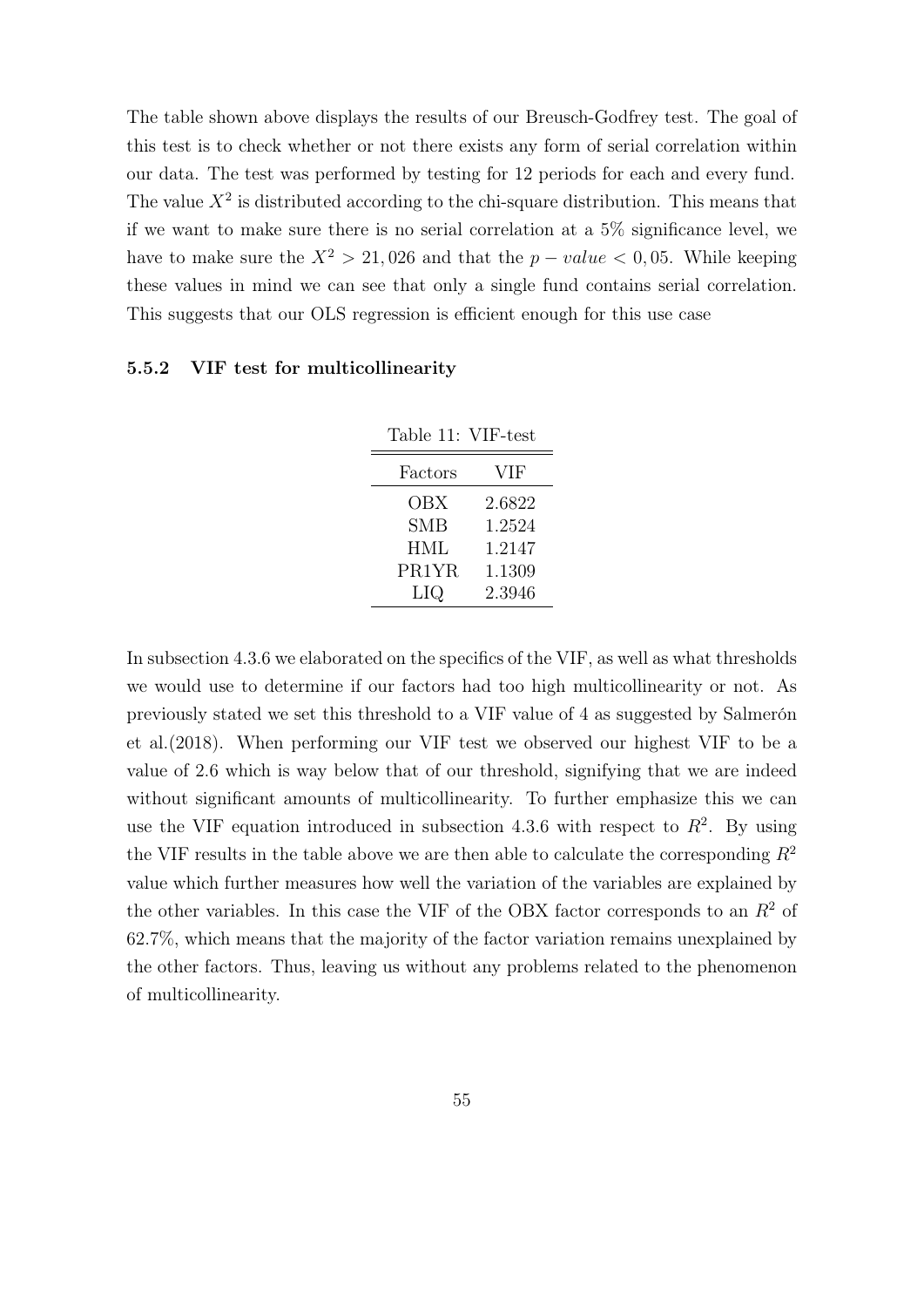## Factor correlation matrix 5.5.3

|            | OBX      | <b>SMB</b> | HML      | PR1YR    | LIQ      |
|------------|----------|------------|----------|----------|----------|
| <b>OBX</b> |          | $-0.420$   | 0.291    | $-0.175$ | $-0.740$ |
| <b>SMB</b> | $-0.420$ |            | $-0.204$ | 0.017    | 0.376    |
| <b>HML</b> | 0.291    | $-0.204$   |          | $-0.282$ | $-0.085$ |
| PR1YR      | $-0.175$ | 0.017      | $-0.282$ |          | $-0.002$ |
| LIQ.       | $-0.740$ | 0.376      | $-0.085$ | $-0.002$ |          |

Table 12: Factor correlation (VIF)

When having computed the related VIF for each of the factors implemented in our models, we also made a correlation matrix as seen above. The reason behind constructing this correlation matrix was rooted in the fact that a VIF test merely shows to what degree a factor is being explained by its cofactors, without any explanation as to which factors are closely linked. While it is possible to draw assumptions based on the fact that only two of the factors were above a VIF of 2, it would be of interest to verify this by other means as well.

As a result we can see that the OBX factor and LIQ factor are closely inversely correlated to each other as shown in our correlation matrix. This combined with the previous results showcased in the VIF-table we can with reasonable certainty conclude that these two factors are explaining each other to some degree. As was mentioned in section 2.8 Ness et al. (2009) suggested that an abundance of companies on the Norwegian index have concentrated ownership by the Norwegian state, effectively leaving the majority of shares out of normal circulation. This would indeed mean that most of the companies on the index are of low liquidity, something which our results further support.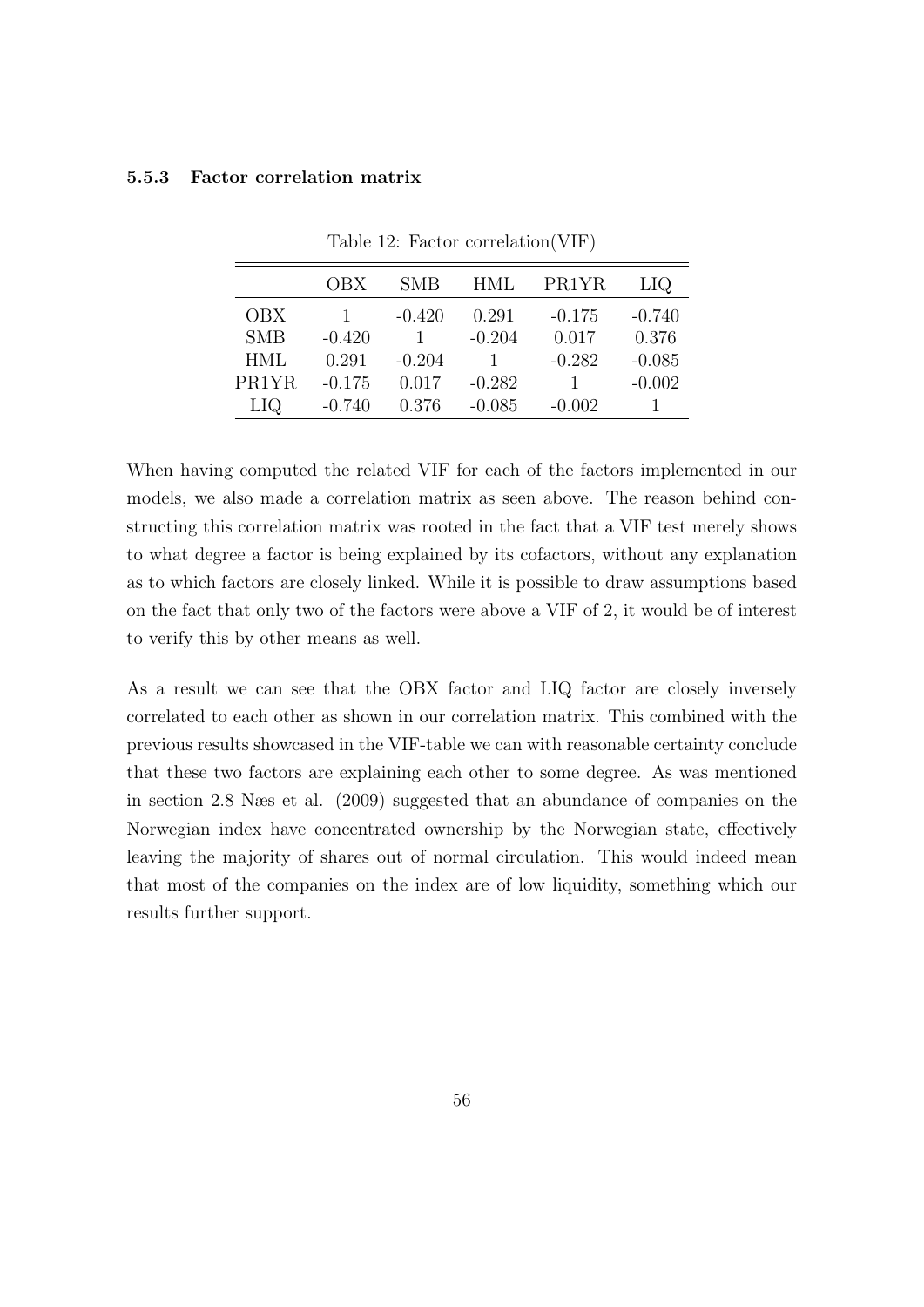## Conclusion 6

There exists widespread consensus that exposure to systematic risk factors should yield a premium in terms of asset returns. Several renowned models have emerged over the years that attempt to price systematic risk exposure accurately. In this thesis we utilize three models as basis for conducting regressions, these are the CAPM, the Fama & French Three-factor model and lastly the Five factor-model initially based on Carbarts momentum-factor and Ibbotsons liquidity factor. We regard all returns that are not captured by the models to be excess returns. Excess returns are often viewed as a fund manager's level of skill or competence, and thus describes their ability to achieve greater returns in relation to assumed risk.

We evaluate to what degree traditional factors can explain the returns of mutual funds in the Norwegian market. In order to evaluate this further we have formulated two hypotheses to generate conclusive results. Proceedingly, we evaluate our findings in light of the articles included in the literature review section, in order to reinforce or dispute their conclusions.

## Hypothesis 1  $6.1$

## "Traditional factors explain a large portion of the returns of Norwegian mutual funds."

We observe that as we increase the model complexity and add more systematic risk factors, the significance of the market betas observed with the CAPM regressions are steadily reduced. This indicates that a substantial part of the mutual funds returns can be attributed to exposure to systematic risk factors that are priced in the market, rather than being attributable to great individual stock picks. Furthermore we see that the degree of explained variance increases with the model complexity, implying that the more complex factor models are well suited for capturing the variance of the returns. Most notably, we find that with the five-factor model, two significant alphavalues emerge that were not evident with the CAPM. This discovery suggests that there exists a possibility to achieve risk-adjusted excess returns, or at least that there exists undiscovered adjustments and/or additions to the traditional models which can further improve the explanatory power and reduce the emergent significant alphas.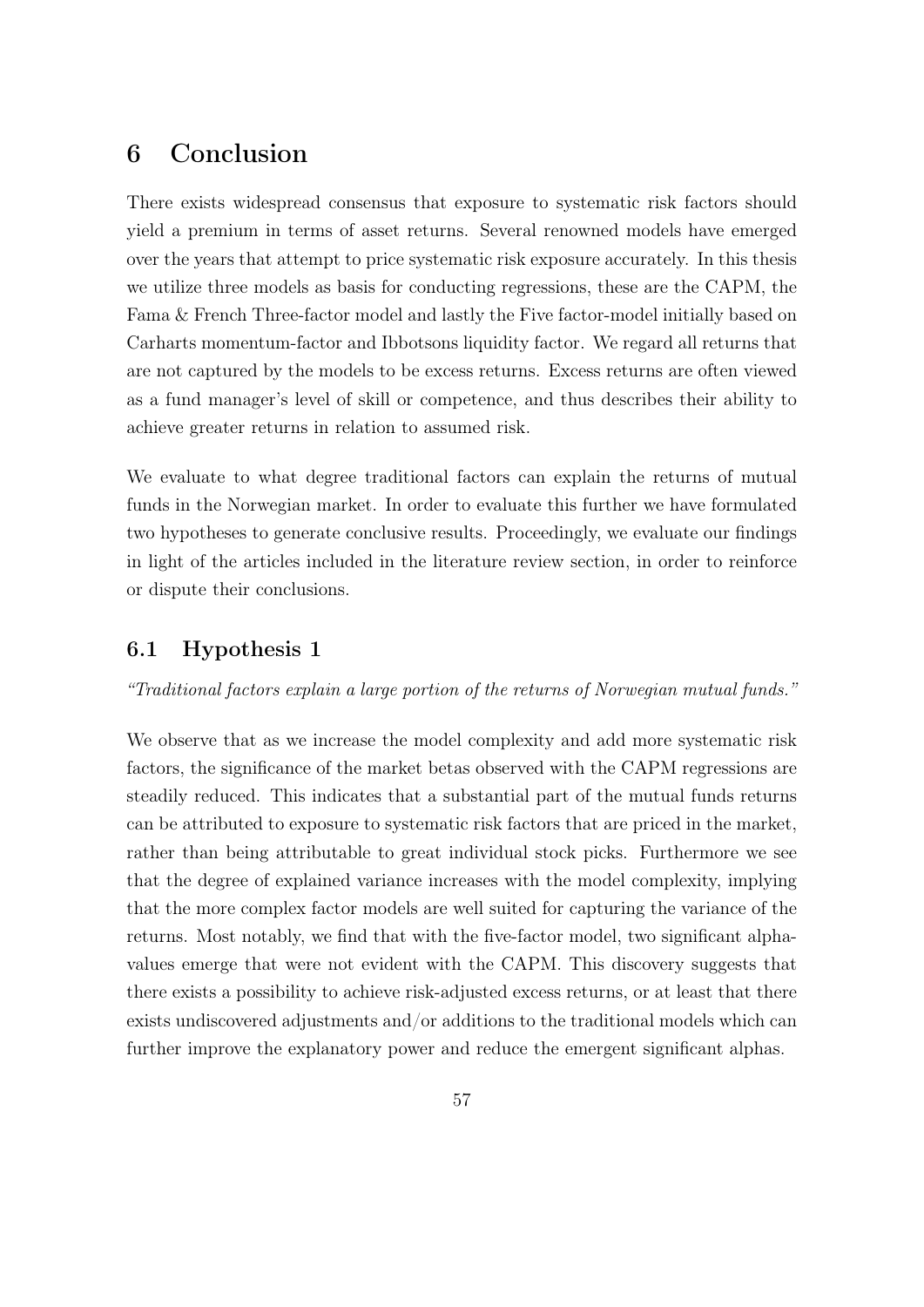In conclusion, traditional factor models explain a substantial portion of the returns of the Norwegian mutual funds included in our selection. Furthermore we find that the vast majority of the funds exhibit an alpha value not significantly different from zero. With regards to the individual factors included in our regressions, we find that the size- and liquidity-premiums explain a substantial portion of the returns, implying that funds are largely invested in small companies and liquid companies. In line with Næs et al. (2009), we find through our research that the value- and momentum-factors are less relevant in the Norwegian market, and the returns of the funds in our selection are less attributable to these factors.

## 6.2 Hypothesis 2

"Higher management fees are justified by higher excess returns and less explainability by traditional factors."

We observe that mutual funds with higher management fees have a lower degree of explainability, when analyzed with traditional factor models. This is suggestive of the fund managers being able to apply something unique, that is not attributable to priced systematic risk factors. Furthermore we find that an alpha value with statistical significance emerges for the high-cost bracket which is suggestive of the fund managers ability of creating risk-adjusted excess returns. Both of these discoveries help to justify higher priced Norwegian mutual funds, however adjusted for all costs and compounded returns it is unlikely that higher-priced fund alternatives prove to be significantly better than lower-priced mutual funds.

The results are in line with the conclusions of Goyenko et al. (2013), with regards to a lower  $R^2$  - value corresponding with a higher and more statistically significant alpha-value. This finding suggests that a lower  $R^2$  - value could indicate more room for generating excess returns in mutual funds. Thus, it would imply that there could exist an inverse relationship between  $R^2$  and alpha. It would be interesting to test this observation further on a broader and larger selection of mutual funds.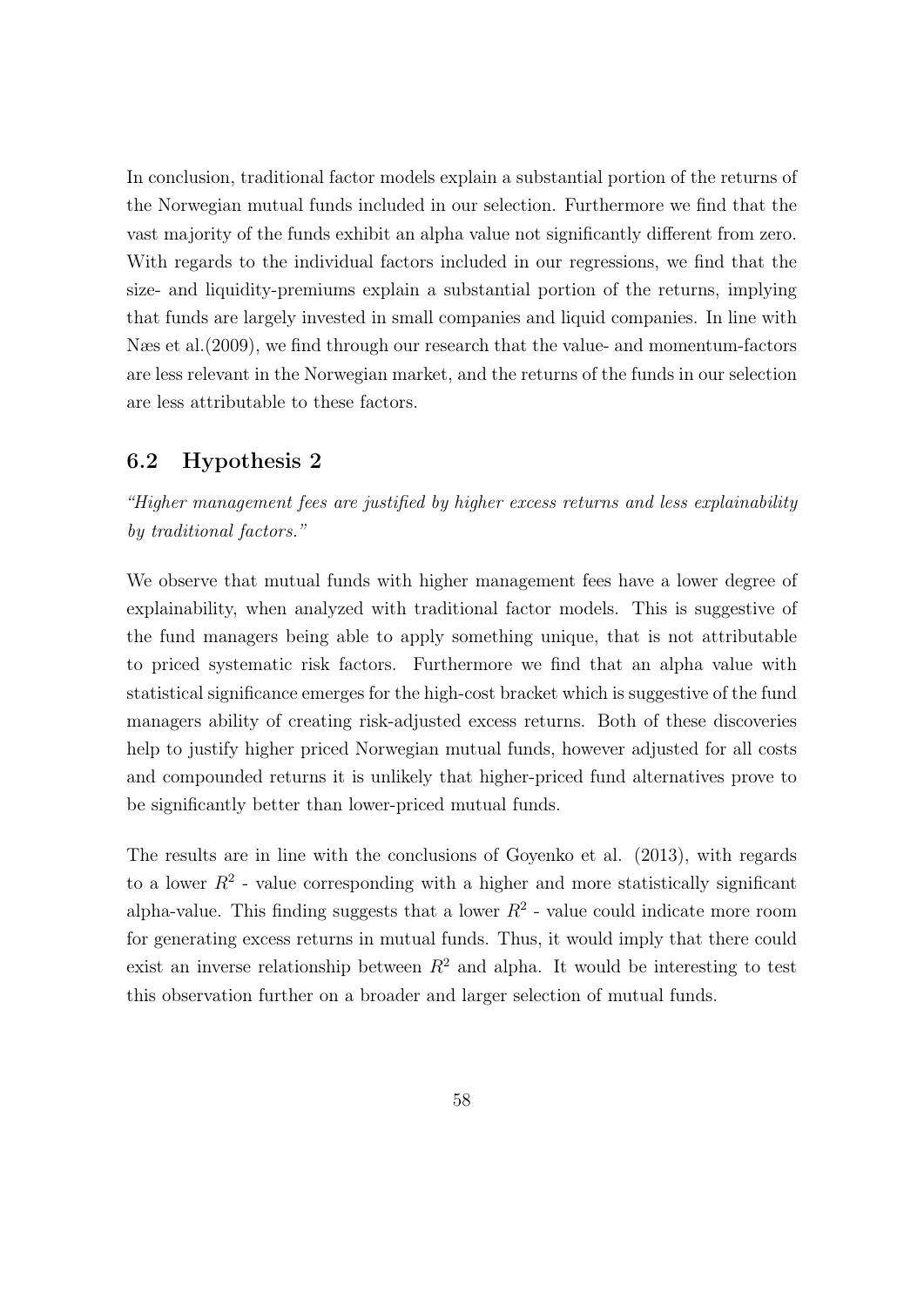## 6.3 Suggestions for further research

While we've determined the funds performance after subtracting any expenses related to the expense ratio, there is still some uncertainty as to what portion of the resulting alpha can be attributed to the individual fund manager's actual skill. Seeing as the NOK has depreciated since 2015, some of the alpha could in fact be attributed to a weakening of the NOK value given that a fund holds assets in either USD or EUR. By not incorporating this effect into the study we run the risk of some of the resulting currency return being incorporated into the fund alpha. With this in mind, we would suggest future studies to incorporate the currency return into their work in order to control this effect as well as it would be interesting to investigate how this effect influences the fund returns.

A common conception is that Norwegian equities are subject to a change in oil prices, therefore it would also be interesting to incorporate the oil price as a priced riskfactor. Næs et al. (2009) touched on this subject in their working paper, however that was in the previous decade and did not assess its effect on mutual funds.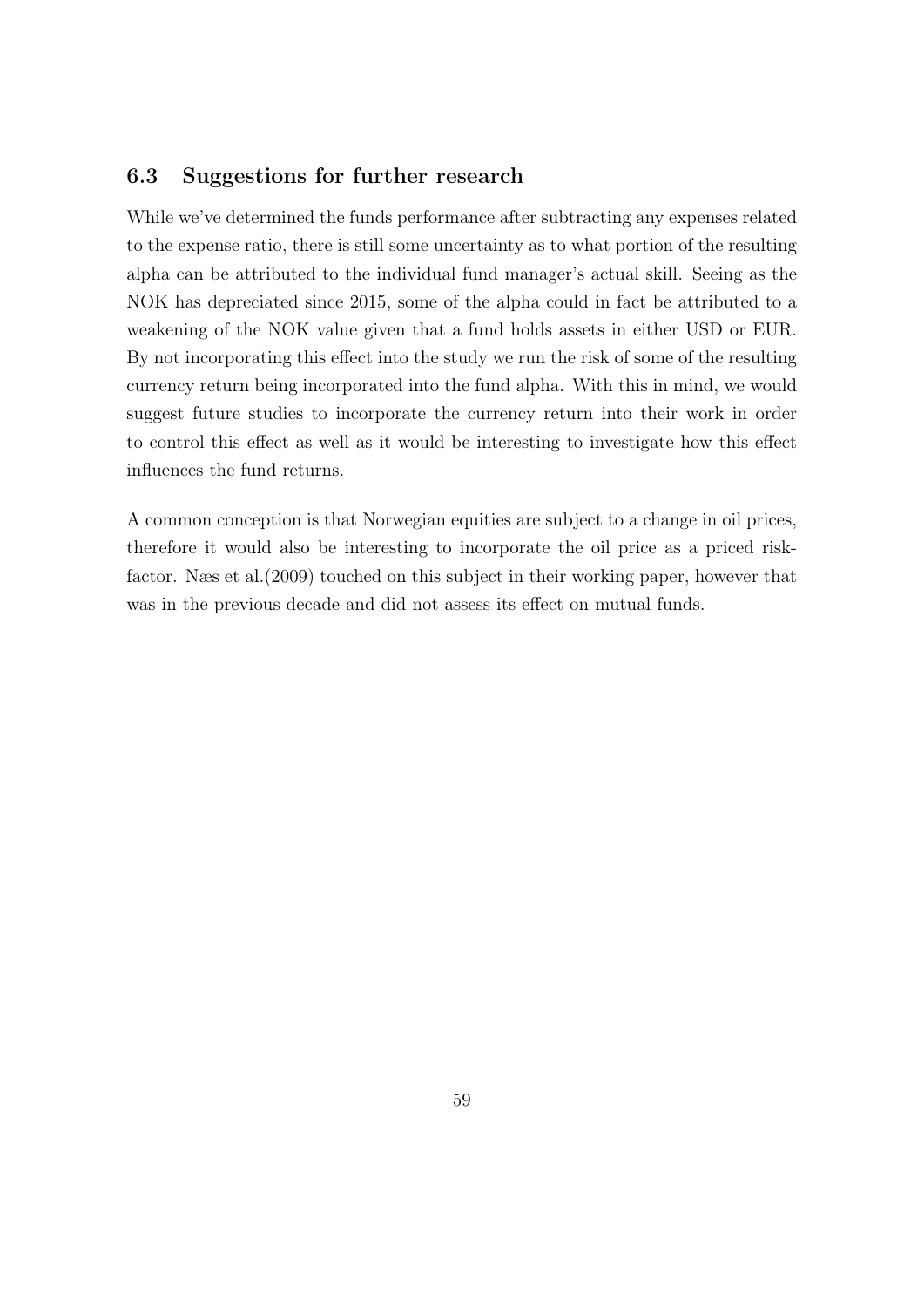# References

Banz, R. W. (1981). The relationship between return and market value of common stocks. Journal of financial economics.  $9(1)$ , 3-18.

Bodie, Z., Kane, A., & Marcus, A. (2021). Investments (Twelfth ed.). New York: McGraw-Hill Education.

Breusch, T. S. (1978). Testing for autocorrelation in dynamic linear models. Australian Economic Papers, 17(31), 334-355.

Carhart, M. M. (1997). On Persistence in Mutual Fund Performance. The Journal of Finance (New York),  $52(1)$ , 57-82.

Cho, S. (2019). "The size premium and macrovolatility risks: Evidence from U.S. and U.K. equity markets. International Journal of Finance and Economics",  $24(3)$ , 1271-1286.

Clarke, R., Silva, H., Thorley, S. (2016). Fundamentals of Efficient Factor Investing (corrected May 2017), Financial Analysts Journal, 72:6, 9-26

Cochrane, J., Moskowitz, T., & Fama, E. (2017). The Fama portfolio: Selected papers of Eugene F. Fama. Chicago: The University of Chicago Press.

Darolles, Serges, Duvaut, Patrick, & Jay, Emmanuelle. (2013). Multi-Factor Models and Signal Processing Techniques (Digital signal and image processing series). Somerset: John Wiley & Sons, Incorporated.

Fama, E., & Miller, M. (1972). The theory of finance. Hinsdale, Ill: Dryden Press.

Fama, E. F., French, K. R. (1993). Common risk factors in the returns on stocks and bonds. Journal of Financial Economics,  $33(1)$ ,  $3-56$ .

Fama, Eugene F, & French, Kenneth R. (2004). The Capital Asset Pricing Model: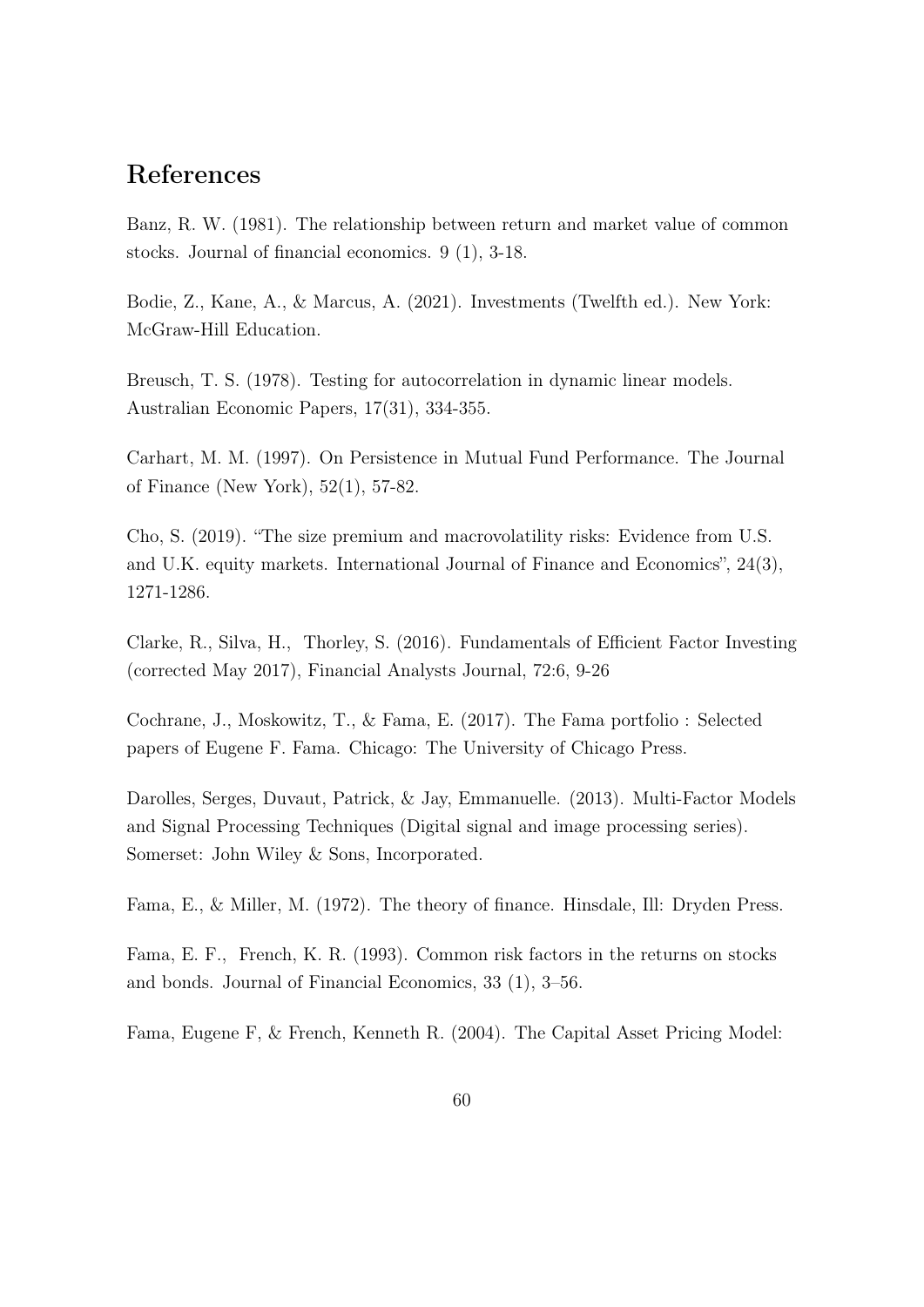Theory and Evidence. The Journal of Economic Perspectives, 18(3), 25-46.

Fama, Eugene F, & French, Kenneth R. (2006). Profitability, investment and average returns. Journal of Financial Economics,  $82(3)$ ,  $491-518$ .

Fama, Eugene F, & French, Kenneth R. (2008). Dissecting Anomalies. The Journal of Finance (New York), 63(4), 1653-1678.

Fama, Eugene F, & French, Kenneth R. (2010). Luck versus Skill in the Cross-Section of Mutual Fund Returns. The Journal of Finance (New York), 65(5), 1915-1947.

Fama, Eugene F, & French, Kenneth R. (2012). Size, value, and momentum in international stock returns. Journal of Financial Economics, 105(3), 457-472.

Fama, E. F. (2014). Two Pillars of Asset Pricing. The American Economic Review,  $104(6)$ , 1467-1485.

Fama, Eugene F, & French, Kenneth R. (2015). A five-factor asset pricing model. Journal of Financial Economics,  $116(1)$ , 1-22.

Fama, Eugene F, & French, Kenneth R. (2016). Dissecting Anomalies with a Five-Factor Model. The Review of Financial Studies, 29(1), 69-103.

Fama, Eugene F, & French, Kenneth R.  $(2017)$ . International tests of a five-factor asset pricing model. Journal of Financial Economics, 123(3), 441-463.

Fama, Eugene F, & French, Kenneth R. (2018). Choosing factors. Journal of Financial Economics,  $128(2)$ ,  $234-252$ .

Fernando, J. (2020) R-Squared Definition. Retrieved April 16, 2021, from https://www.investopedia.com/terms/r/r-squared.asp

Gregory, Alan, Tharyan, Rajesh, & Christidis, Angela. (2013). Constructing and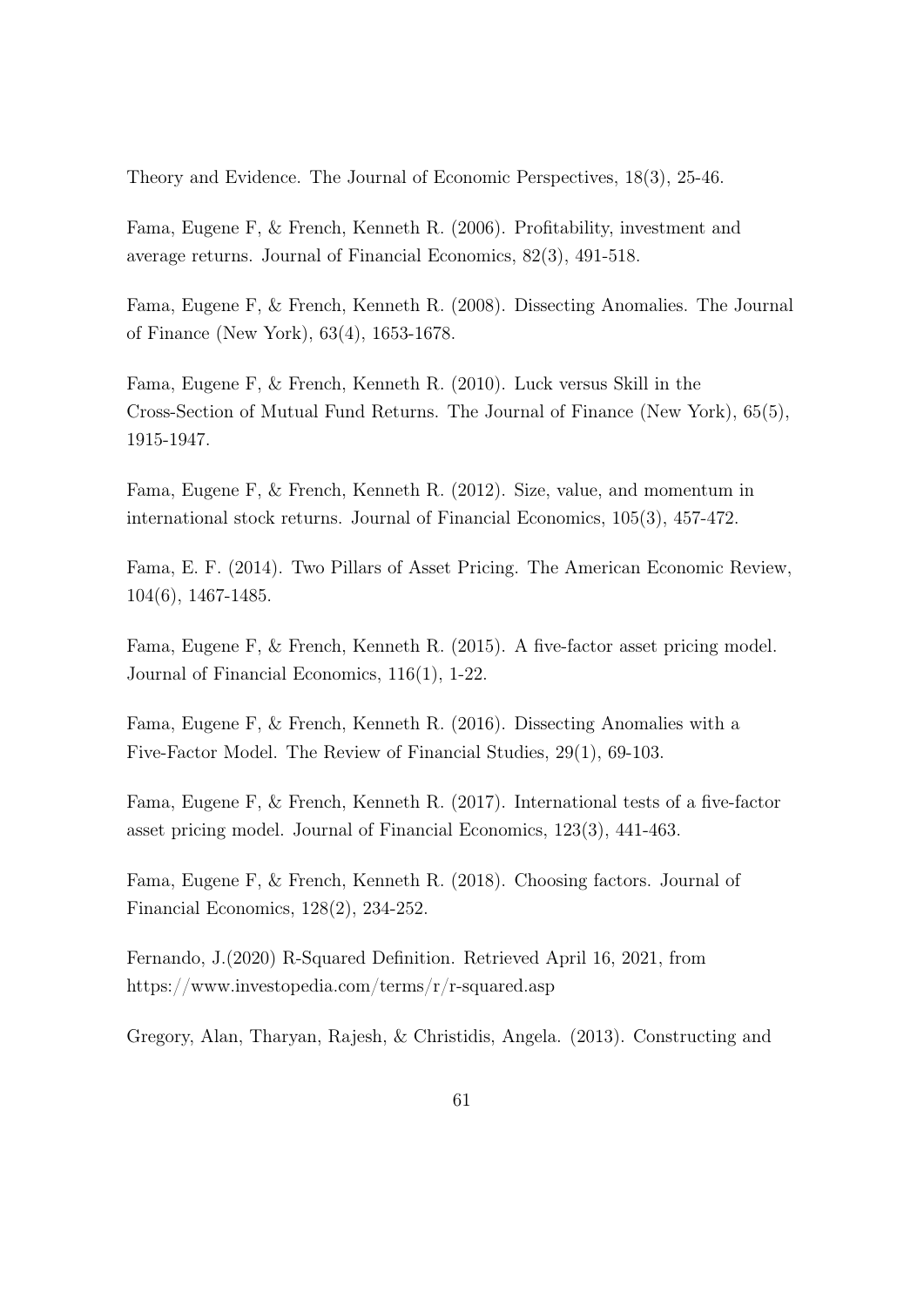Testing Alternative Versions of the Fama–French and Carhart Models in the UK. Journal of Business Finance & Accounting,  $40(1-2)$ , 172-214.

Hansen, T. (2015). Sekdundærdata. Retrieved April 3, 2021, from http://www.analysen.no/latest-news/item/sekundaerdata.

Hong, Harrison, Lim, Terence, & Stein, Jeremy C. (2000). "Bad News Travels Slowly: Size, Analyst Coverage, and the Profitability of Momentum Strategies. The Journal of Finance" (New York),  $55(1)$ ,  $265-295$ .

Jegadeesh, N., Titman, S. (1993). Returns to Buying Winners and Selling Losers: Implications for Stock Market Efficiency. The Journal of Finance, 48(1), 65-91.

Jegadeesh, Narasimhan, & Titman, Sheridan. (2001). Profitability of Momentum Strategies: An Evaluation of Alternative Explanations. The Journal of Finance (New York),  $56(2)$ , 699-720.

Jegadeesh, Narasimhan, Kim, Joonghyuk, Krische, Susan D, & Lee, Charles M. C. (2004). Analyzing the Analysts: When Do Recommendations Add Value? The Journal of Finance (New York), 59(3), 1083-1124.

Jegadeesh, Narasimhan, & Kim, Woojin. (2010). Do Analysts Herd? An Analysis of Recommendations and Market Reactions. The Review of Financial Studies, 23(2), 901-937.

Jordan, Bradford D, & Riley, Timothy B. (2015). "Volatility and mutual fund manager skill. Journal of Financial Economics", 118(2), 289-298.

Kalesnik, V. and Beck, N. (2014). "Busting the myth about size. Research Affiliates: Simply Stated research paper" Accessed December 17. 2020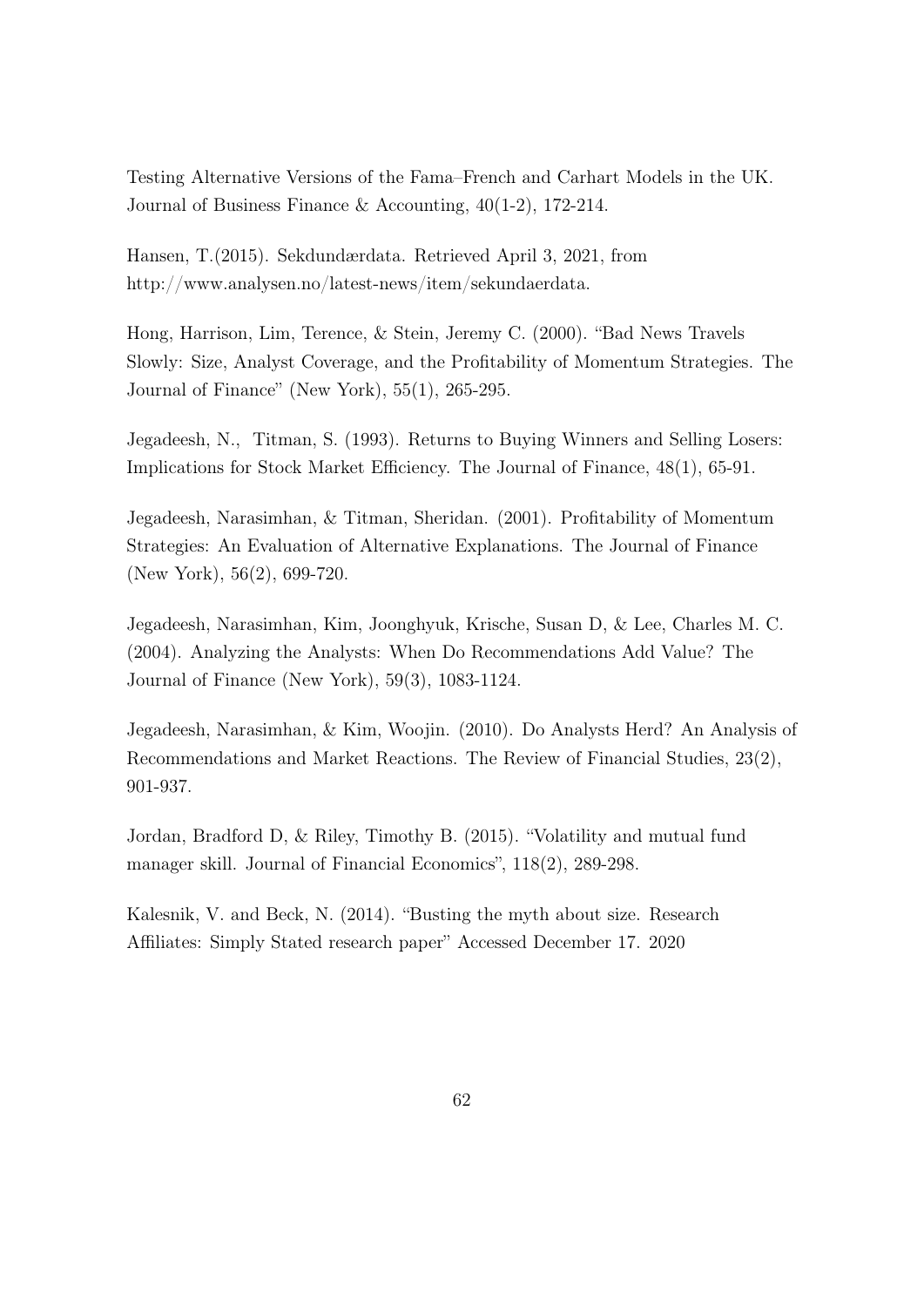Koedijk, Kees G, Slager, Alfred M. H, & Stork, P.A. (2016). Investing in systematic factor premiums. European Financial Management : The Journal of the European Financial Management Association, 22(2), 193-234.

Mossin, J. (1966). Equilibrium in a Capital Asset Market. Econometrica, 34 (4). 768-783.

Morningstar. Morningstar Style Box Retrieved May 12, 2021, from https://www.morningstar.com/InvGlossary/morningstar<sub>s</sub>tyle<sub>b</sub>ox.aspx

Pástor, Ľuboš, & Stambaugh, Robert F. (2003). Liquidity Risk and Expected Stock Returns. The Journal of Political Economy, 111(3), 642-685.

Perold, A. (2004). The Capital Asset Pricing Model. The Journal of Economic Perspectives,  $18(3)$ , 3-24. Retrieved May 11, 2021, from http://www.jstor.org/stable/3216804

Salmerón, R. García, C.B. García, J. (2018). Variance Inflation Factor and Condition Number in multiple linear regression. Journal of Statistical Computation and Simulation, 88(12), 2365-2384.

Sharpe, W.(1994) The Sharpe Ratio. Retrieved December 16, 2020 from http://web.stanford.edu/ wfsharpe/art/sr/sr.htm.

Stambaugh, R. F. (1999). Predictive regressions. Journal of Financial Economics,  $54(3), 375-421.$ 

Treynor, J. L. (1961). Market Value, Time, and Risk.

Treynor, J. L. (2018). Long-Term Investing. Financial Analysts Journal, 32(3), 56-59.

Trevnor, J. L. (1975). Unemployment and Inflation. Financial Analysts Journal.  $31(3), 21-28.$